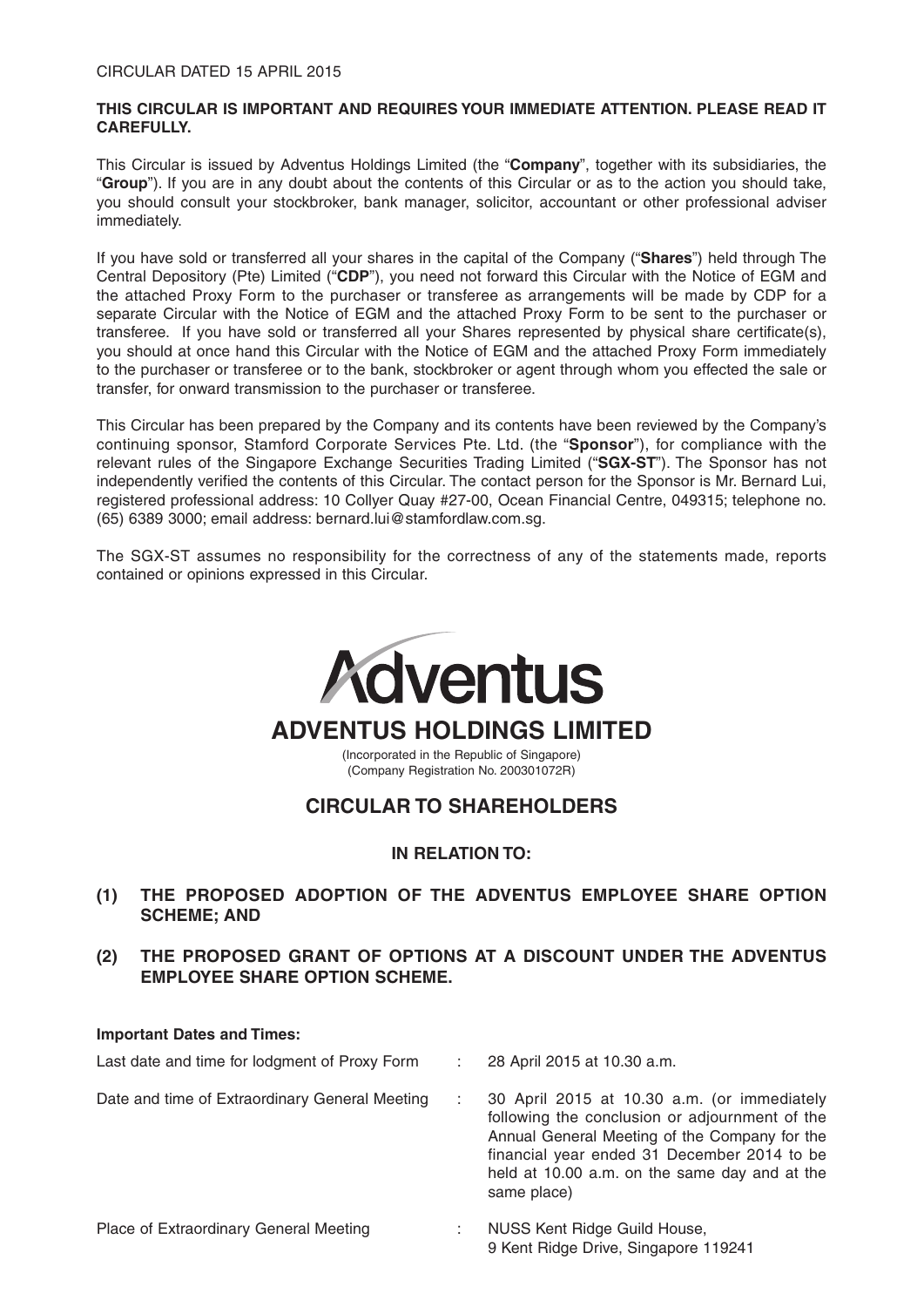# TABLE OF CONTENTS

| 3     |                                                                    |                |  |
|-------|--------------------------------------------------------------------|----------------|--|
|       |                                                                    | $\overline{7}$ |  |
| 1.    |                                                                    | $\overline{7}$ |  |
| 2.    |                                                                    | 8              |  |
| 3.    |                                                                    | 14             |  |
| 4.    | THE PROPOSED PARTICIPATION OF THE DIRECTORS AND EMPLOYEES OF       | 14             |  |
| 5.    | THE PROPOSED PARTICIPATION BY THE GROUP NON-EXECUTIVE DIRECTORS IN | 14             |  |
| 6.    | THE PROPOSED PARTICIPATION BY CONTROLLING SHAREHOLDERS AND         | 15             |  |
| 7.    |                                                                    | 16             |  |
| 8.    |                                                                    | 17             |  |
| 9.    |                                                                    | 17             |  |
| 10.   |                                                                    | 17             |  |
| 11.   |                                                                    | 18             |  |
| 12.   |                                                                    | 18             |  |
| 13.   |                                                                    | 18             |  |
| 14.   |                                                                    | 19             |  |
| 15.   |                                                                    | 19             |  |
| 16.   |                                                                    | 19             |  |
|       |                                                                    | $A-1$          |  |
| $N-1$ |                                                                    |                |  |
|       |                                                                    |                |  |

**PROXY FORM**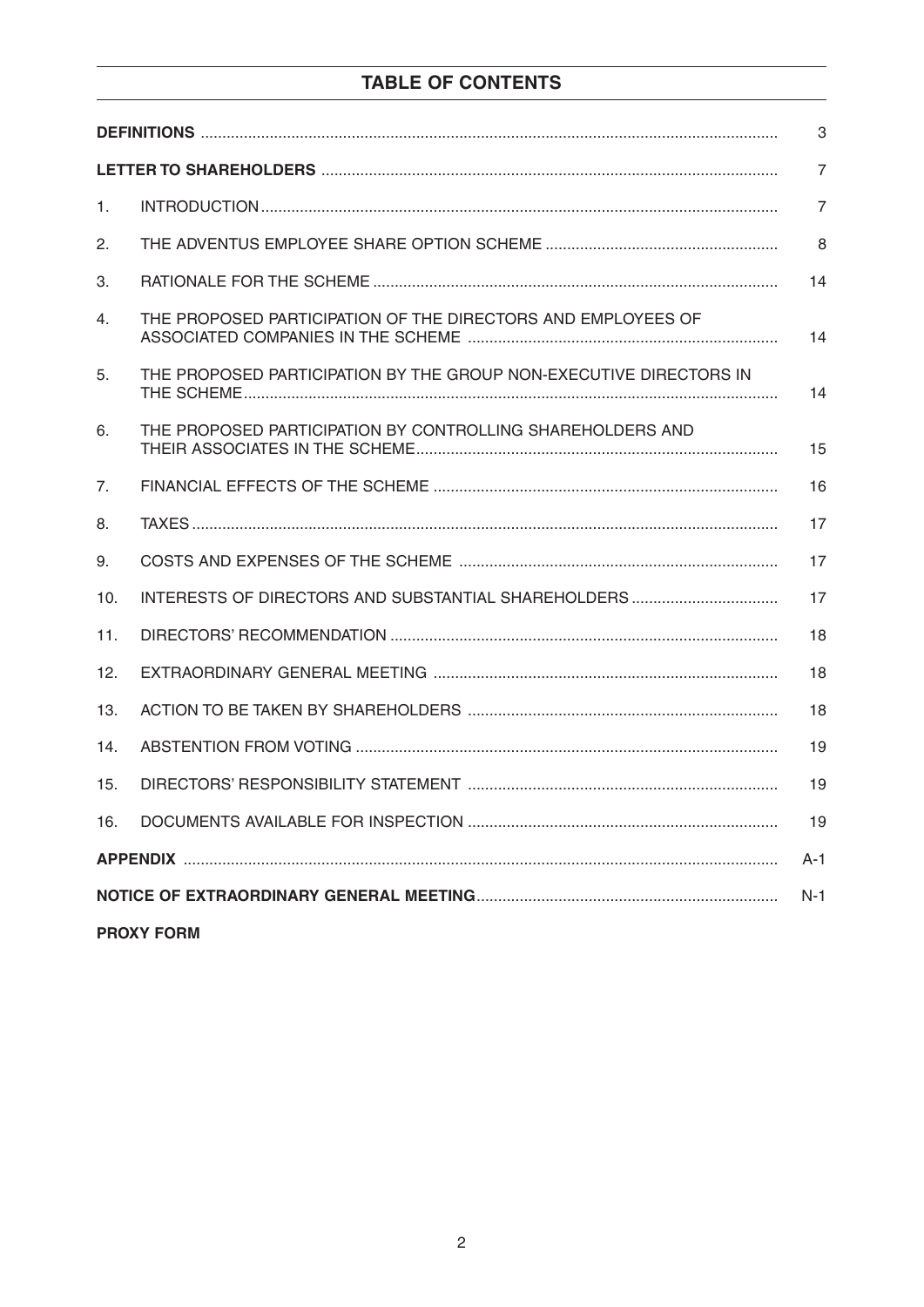| The following definitions apply throughout in this Circular except where the context otherwise requires: |    |                                                                                                                                                                                                                                                                                                                                                                                |  |  |
|----------------------------------------------------------------------------------------------------------|----|--------------------------------------------------------------------------------------------------------------------------------------------------------------------------------------------------------------------------------------------------------------------------------------------------------------------------------------------------------------------------------|--|--|
| "2004 Scheme"                                                                                            |    | Has the meaning ascribed to it in Section 2.1 of this Circular                                                                                                                                                                                                                                                                                                                 |  |  |
| "AGM"                                                                                                    |    | Annual general meeting of the Company. Unless the context<br>otherwise requires, "AGM" shall refer to the annual general<br>meeting to be held on 30 April 2015                                                                                                                                                                                                                |  |  |
| "Articles"                                                                                               |    | The Articles of Association of the Company, as amended,<br>supplemented or modified from time to time                                                                                                                                                                                                                                                                          |  |  |
| "Associate"                                                                                              | t. | in relation to any Director, chief executive officer,<br>(a)<br>Substantial Shareholder or Controlling Shareholder (being<br>an individual) means:                                                                                                                                                                                                                             |  |  |
|                                                                                                          |    | (i)<br>his immediate family;                                                                                                                                                                                                                                                                                                                                                   |  |  |
|                                                                                                          |    | the trustees of any trust of which he or his immediate<br>(ii)<br>family is a beneficiary or, in the case of a<br>discretionary trust, is a discretionary object; and                                                                                                                                                                                                          |  |  |
|                                                                                                          |    | any company in which he and his immediate family<br>(iii)<br>together (directly or indirectly) have an interest of<br>30% or more, and                                                                                                                                                                                                                                         |  |  |
|                                                                                                          |    | in relation to a Substantial Shareholder or a Controlling<br>(b)<br>Shareholder (being a company) means any other company<br>which is its subsidiary or holding company or is a<br>subsidiary of such holding company or one in the equity of<br>which it and/or such other company or companies taken<br>together (directly or indirectly) have an interest of 30% or<br>more |  |  |
| "Associated Company"                                                                                     |    | A company in which at least 20% but not more than 50% of its<br>shares are held by the Company or the Group and over which the<br>Company has Control                                                                                                                                                                                                                          |  |  |
| "Auditors"                                                                                               |    | The auditors of the Company as at the date of this Circular                                                                                                                                                                                                                                                                                                                    |  |  |
| "Board"                                                                                                  |    | The board of directors of the Company as at the date of this<br>Circular                                                                                                                                                                                                                                                                                                       |  |  |
| "Catalist"                                                                                               |    | The Catalist sponsor-supervised regime of the SGX-ST                                                                                                                                                                                                                                                                                                                           |  |  |
| "Catalist Rules"                                                                                         |    | The Listing Manual of the SGX-ST, Section B: Rules of Catalist,<br>as the same may be amended, supplemented or modified from<br>time to time                                                                                                                                                                                                                                   |  |  |
| "CDP"                                                                                                    |    | The Central Depository (Pte) Limited                                                                                                                                                                                                                                                                                                                                           |  |  |
| "Circular"                                                                                               |    | This circular to Shareholders dated 15 April 2015                                                                                                                                                                                                                                                                                                                              |  |  |
| "Committee"                                                                                              |    | Remuneration Committee of the Company for the time being, or<br>such other committee comprising Directors duly authorised and<br>appointed by the Board to administer the Scheme                                                                                                                                                                                               |  |  |
| "Companies Act"                                                                                          | ÷  | The Companies Act (Chapter 50) of Singapore, as amended,<br>modified or supplemented from time to time                                                                                                                                                                                                                                                                         |  |  |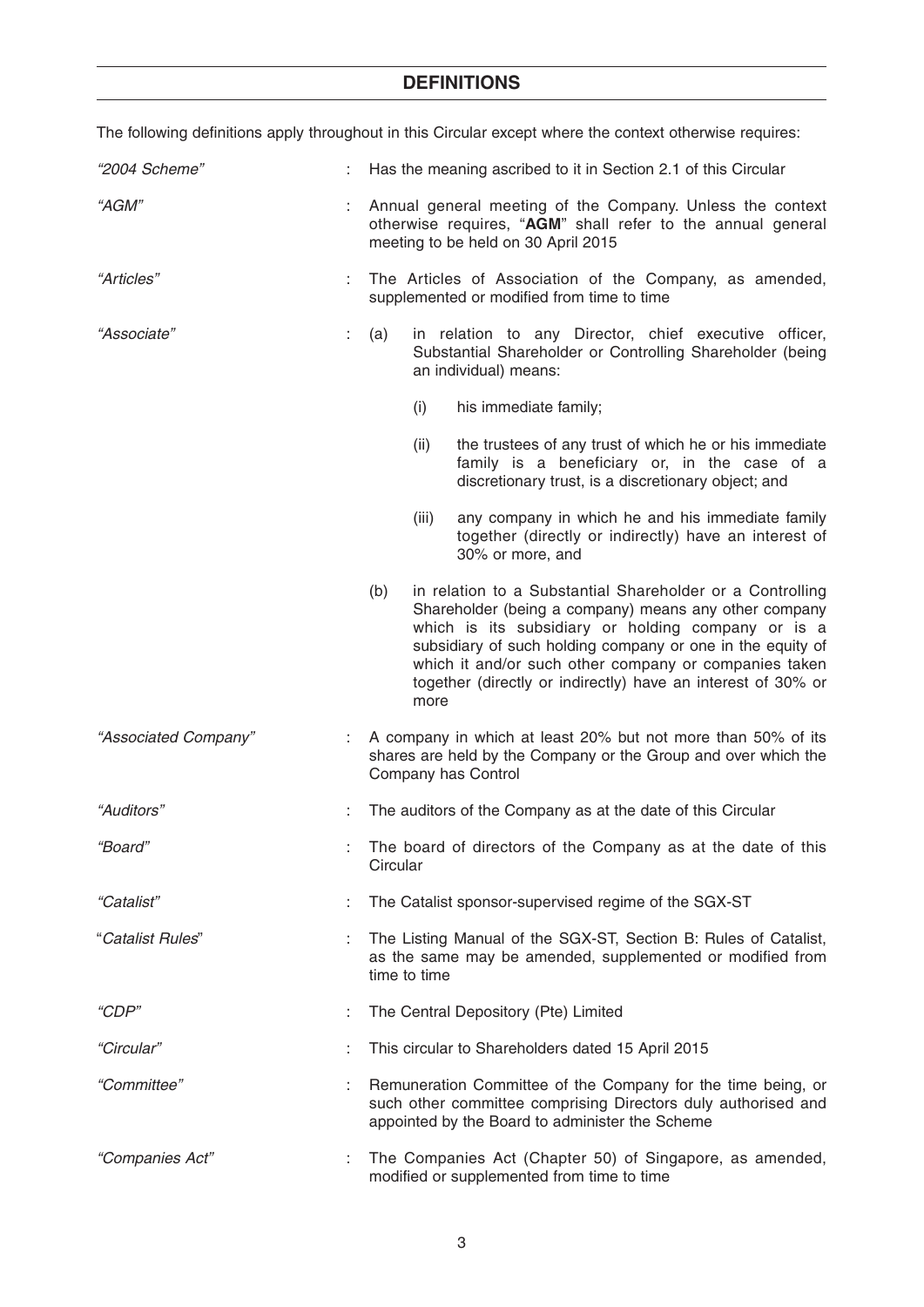| "Company" or "Adventus"   |    | Adventus Holdings Limited (Company Registration Number<br>200301072R)                                                                                                                                                                                                                                                                                                                                                                                                                 |
|---------------------------|----|---------------------------------------------------------------------------------------------------------------------------------------------------------------------------------------------------------------------------------------------------------------------------------------------------------------------------------------------------------------------------------------------------------------------------------------------------------------------------------------|
| "Control"                 |    | The capacity to dominate decision-making, directly or indirectly, in<br>relation to the financial and operating policies of a company                                                                                                                                                                                                                                                                                                                                                 |
| "Controlling Shareholder" |    | A shareholder who:                                                                                                                                                                                                                                                                                                                                                                                                                                                                    |
|                           |    | holds directly or indirectly 15% or more of the total number<br>(a)<br>of issued Shares (excluding Shares held by the Company<br>as treasury shares) (unless otherwise determined by the<br>SGX-ST that a person who satisfies this sub-paragraph is<br>not a controlling shareholder); or                                                                                                                                                                                            |
|                           |    | in fact exercises Control over the Company<br>(b)                                                                                                                                                                                                                                                                                                                                                                                                                                     |
| "Date of Grant"           | ÷  | The date on which an Option is granted to a Participant pursuant<br>to the rules of the Scheme                                                                                                                                                                                                                                                                                                                                                                                        |
| "Director(s)"             | t. | The director(s) of the Company as at the date of this Circular                                                                                                                                                                                                                                                                                                                                                                                                                        |
| "EGM"                     |    | The extraordinary general meeting of the Company to be<br>convened and held at NUSS Kent Ridge Guild House, 9 Kent<br>Ridge Drive, Singapore 119241 on 30 April 2015 at 10.30 a.m. (or<br>immediately following the conclusion or adjournment of the<br>Annual General Meeting of the Company for the financial year<br>ended 31 December 2014 to be held at 10.00 a.m. on the same<br>day and at the same place), notice of which is set out on pages<br>N-1 to N-3 of this Circular |
| <i>"EPS"</i>              |    | <b>Earnings Per Share</b>                                                                                                                                                                                                                                                                                                                                                                                                                                                             |
| "Exercise Price"          |    | The price at which a Participant shall acquire each Share upon<br>the exercise of an Option, as determined in accordance with the<br>rules of the Scheme                                                                                                                                                                                                                                                                                                                              |
| "Executive Director"      |    | A director of the Company, its subsidiaries and/or Associated<br>Companies who performs an executive function                                                                                                                                                                                                                                                                                                                                                                         |
| "FRS"                     |    | <b>Singapore Financial Reporting Standards</b>                                                                                                                                                                                                                                                                                                                                                                                                                                        |
| "FY"                      |    | Financial year of the Company ending or ended 31 December, as<br>the case may be                                                                                                                                                                                                                                                                                                                                                                                                      |
| "Group"                   |    | The Company, its subsidiaries and Associated Companies (as<br>they may exist from time to time)                                                                                                                                                                                                                                                                                                                                                                                       |
| "Group Employee"          | ÷  | A confirmed employee of the Group (including an Executive<br>Director) selected by the Committee to participate in the Scheme<br>in accordance with the rules thereof                                                                                                                                                                                                                                                                                                                 |
| "Incentive Option"        | ÷  | The right to subscribe for Shares granted or to be granted<br>pursuant to the Scheme and for the time being subsisting, and in<br>respect of which the Exercise Price is determined by reference to<br>a price which is set at a discount to the Market Price, the<br>quantum of such discount to be determined by the Committee in<br>its absolute discretion, provided that the maximum discount which                                                                              |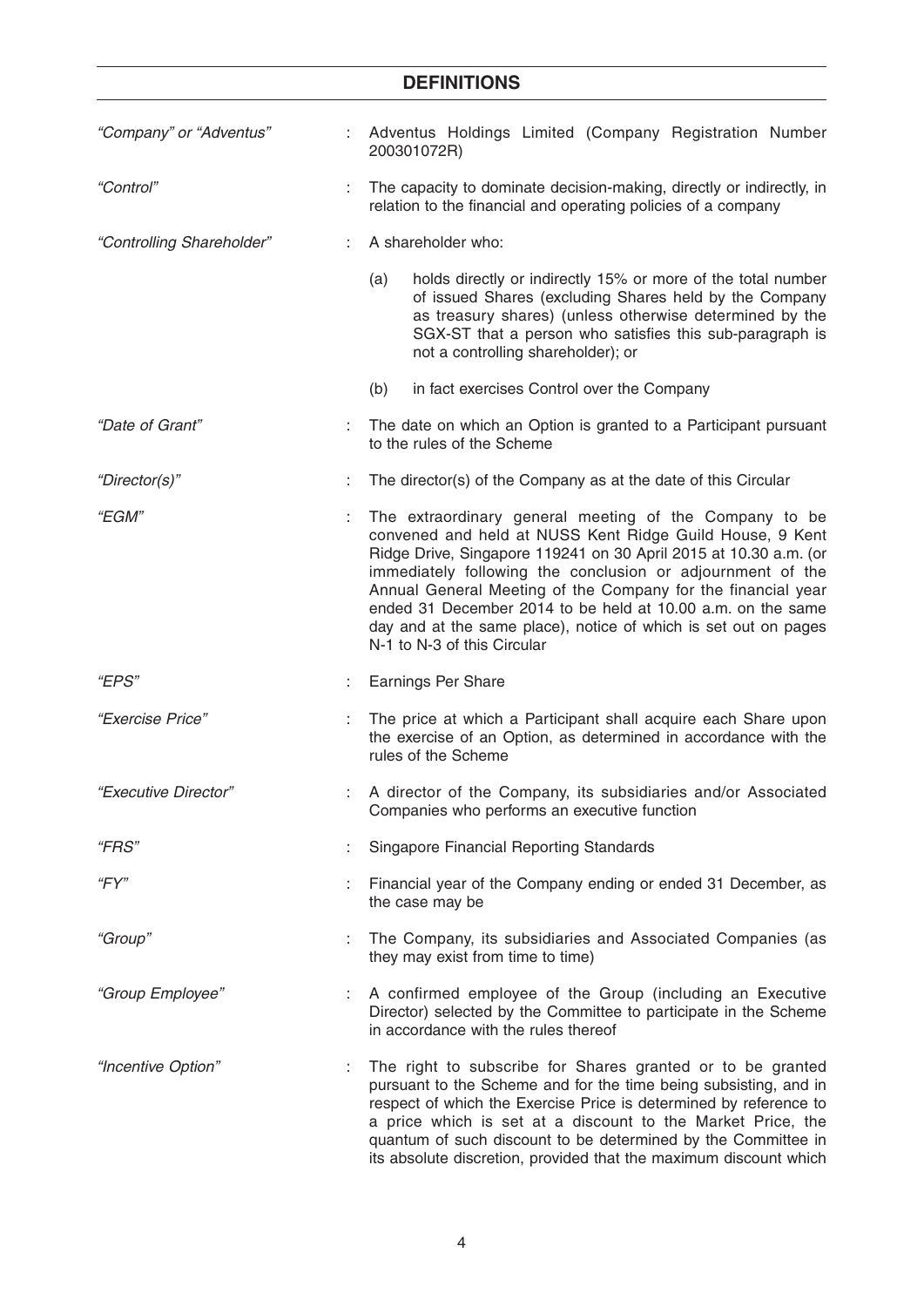|                                                        | may be given in respect of any Option shall not exceed 20% of<br>the Market Price (or such other percentage or amount as may be<br>prescribed or permitted for the time being by the SGX-ST) and<br>approved by the Shareholders at a general meeting in a separate<br>resolution in respect of that Option                                                                                                                                                                                                                                                                                                                           |
|--------------------------------------------------------|---------------------------------------------------------------------------------------------------------------------------------------------------------------------------------------------------------------------------------------------------------------------------------------------------------------------------------------------------------------------------------------------------------------------------------------------------------------------------------------------------------------------------------------------------------------------------------------------------------------------------------------|
| "Latest Practicable Date"                              | The latest practicable date prior to the printing of this Circular,<br>being 9 April 2015                                                                                                                                                                                                                                                                                                                                                                                                                                                                                                                                             |
| "Market Day"                                           | A day on which the SGX-ST is open for trading in securities                                                                                                                                                                                                                                                                                                                                                                                                                                                                                                                                                                           |
| "Market Price"                                         | The average of the last dealt prices for a Share determined by<br>reference to the daily Official List published by the SGX-ST for a<br>period of five (5) consecutive Market Days immediately prior to<br>the relevant Date of Grant provided always that in the case of a<br>Market Day on which the Shares are not traded on the SGX-ST,<br>the last dealt price for Shares on such Market Day shall be<br>deemed to be the last dealt price of the Shares on the<br>immediately preceding Market Day on which the Shares were<br>traded, rounded up to the nearest one-tenth of a whole cent in the<br>event of fractional prices |
| "Market Price Option"                                  | The right to subscribe for Shares granted or to be granted<br>pursuant to the Scheme and for the time being subsisting, and in<br>respect of which the Exercise Price is determined by reference<br>with the Market Price                                                                                                                                                                                                                                                                                                                                                                                                             |
| "Memorandum"                                           | Memorandum of association of the Company, as amended,<br>modified or supplemented from time to time                                                                                                                                                                                                                                                                                                                                                                                                                                                                                                                                   |
| "Non-Executive Director"                               | A director of the Company, its subsidiaries and/or Associated<br>Companies other than an Executive Director                                                                                                                                                                                                                                                                                                                                                                                                                                                                                                                           |
| "NTA"                                                  | Net tangible assets                                                                                                                                                                                                                                                                                                                                                                                                                                                                                                                                                                                                                   |
| "Offer Date"                                           | The date on which an offer to grant an Option is made pursuant<br>to the rules of the Scheme                                                                                                                                                                                                                                                                                                                                                                                                                                                                                                                                          |
| "Option"                                               | A Market Price Option or an Incentive Option, as the case may be                                                                                                                                                                                                                                                                                                                                                                                                                                                                                                                                                                      |
| "Participant"                                          | The holder of an Option pursuant to the Scheme or a person who<br>is selected by the Committee to participate in the Scheme in<br>accordance with the rules thereof                                                                                                                                                                                                                                                                                                                                                                                                                                                                   |
| "Scheme" or "Adventus Employee<br>Share Option Scheme" | The proposed Adventus Employee Share Option Scheme to be<br>adopted by the Company at the EGM, as the same may be or has<br>been amended from time to time pursuant to the terms and<br>conditions set out herein                                                                                                                                                                                                                                                                                                                                                                                                                     |
| "SFA"                                                  | The Securities and Futures Act (Chapter 289) of Singapore, as<br>amended, modified or supplemented from time to time                                                                                                                                                                                                                                                                                                                                                                                                                                                                                                                  |
| "SGX-ST"                                               | Singapore Exchange Securities Trading Limited                                                                                                                                                                                                                                                                                                                                                                                                                                                                                                                                                                                         |
| "Share(s)"                                             | Ordinary share(s) in the capital of the Company                                                                                                                                                                                                                                                                                                                                                                                                                                                                                                                                                                                       |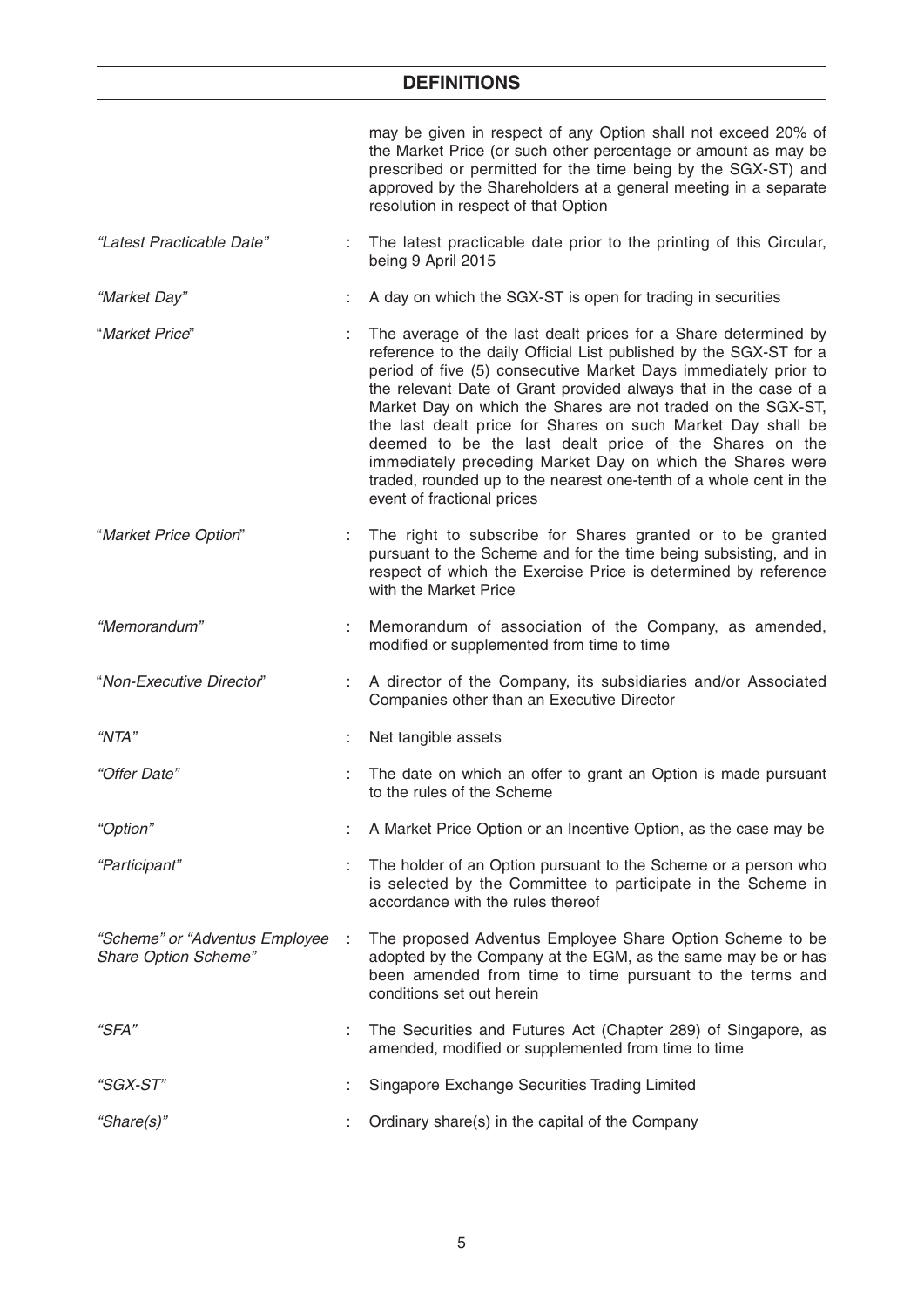| "Shareholders"            | Persons (other than CDP) who are for the time being registered<br>as holders of Shares in the register of members maintained by<br>the Company and the Depositors who have Shares entered<br>against their names in the Depository Register |  |
|---------------------------|---------------------------------------------------------------------------------------------------------------------------------------------------------------------------------------------------------------------------------------------|--|
| "SNF Options"             | Has the meaning ascribed to it in Section 2.1 of this Circular                                                                                                                                                                              |  |
| "Substantial Shareholder" | : A Shareholder who has an interest in not less than 5% of the<br>issued Shares                                                                                                                                                             |  |
| "Take-over Code"          | : The Singapore Code on Take-overs and Mergers, as amended,<br>modified or supplemented from time to time                                                                                                                                   |  |
| "Treasury Shares"         | : The Shares held in treasury by the Company                                                                                                                                                                                                |  |
| "S\$" and "cents"         | Singapore dollars and cents respectively, being the lawful<br>currency of the Republic of Singapore                                                                                                                                         |  |
| "%" or "per cent."        | Per centum or percentage                                                                                                                                                                                                                    |  |

The terms "Depositor", "Depository Agent" and "Depository Register" shall have the meanings ascribed to them, respectively, in Section 130A of the Companies Act. The term "subsidiary" shall have the meaning ascribed to it in Section 5 of the Companies Act.

Words importing the singular shall, where applicable, include the plural and vice versa and words importing the masculine shall, where applicable, include the feminine and neuter gender and vice versa. References to persons shall, where applicable, include corporations.

Any reference in to any enactment is a reference to that enactment as for the time being amended or reenacted. Any word defined under the Companies Act, the SFA or the Catalist Rules or any statutory modification thereof and used in this Circular shall, where applicable, have the same meaning assigned to it under the Companies Act, the SFA or the Catalist Rules or any modification thereof, as the case may be, unless otherwise provided.

Any reference to a time of day shall be a reference to Singapore time unless otherwise stated.

Any discrepancies in the tables included herein between the listed amounts and totals thereof are due to rounding. Accordingly, figures shown as totals in this Circular may not be an arithmetic aggregation of the figures that precede them.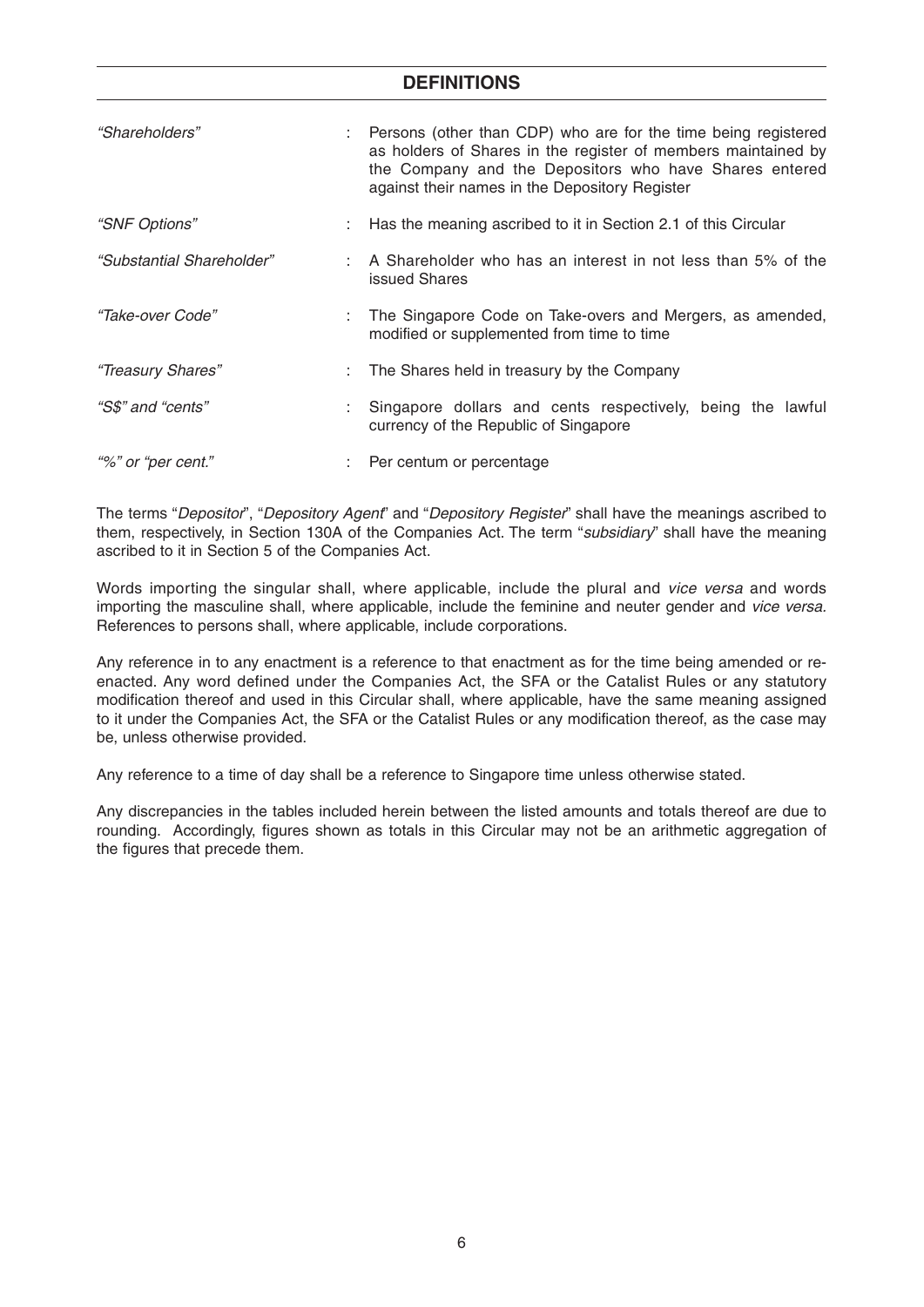# **ADVENTUS HOLDINGS LIMITED**

(Incorporated in the Republic of Singapore) (Company Registration No. 200301072R)

## **Directors:** Registered Office:

Mr. Chin Bay Ching (Chairman and Executive Director) 52 Telok Blangah Road<br>Ms. Kum Ping Wei (Executive Director) 61 Minutes 64 Ms. Kum Ping Wei (Executive Director) Ms. Kum Ping Wei (Executive Director)<br>Mr. Gersom G. Vetuz (Non-Executive Independent Director) Singapore 098829 Mr. Gersom G. Vetuz (Non-Executive Independent Director) Mr. Loh Eu Tse Derek (Non-Executive Independent Director) Ms. Tan Soh Hoong (Non-Executive Independent Director)

15 April 2015

To: The Shareholders of Adventus Holdings Limited

Dear Sir / Madam,

## **(1) THE PROPOSED ADOPTION OF THE ADVENTUS EMPLOYEE SHARE OPTION SCHEME; AND**

## **(2) THE PROPOSED GRANT OF OPTIONS AT A DISCOUNT UNDER THE ADVENTUS EMPLOYEE SHARE OPTION SCHEME**

## **1. INTRODUCTION**

The Board is proposing to convene an EGM to be held at NUSS Kent Ridge Guild House, 9 Kent Ridge Drive, Singapore 119241 on 30 April 2015 at 10.30 a.m. (or immediately following the conclusion or adjournment of the AGM of the Company for the financial year ended 31 December 2014 to be held at 10.00 a.m. on the same day and at the same place) to seek the Shareholders' approval for: (i) the proposed adoption of the Scheme (Resolution 1); and (ii) the proposed grant of Options at a discount under the Scheme (Resolution 2).

#### **Shareholders should note that Resolution 2 is conditional upon the passing of Resolution 1. This means that if Resolution 1 is not passed, Resolution 2 would not be duly passed.**

This Circular has been prepared to provide Shareholders with information on, as well as the rationale for the abovementioned resolutions which will be tabled at the EGM. The Notice of EGM is set out on pages N-1 to N-3 of this Circular.

This Circular has been prepared solely for the purposes set out herein and may not be relied upon by any persons (other than the Shareholders to whom this Circular is dispatched to) or for any other purpose.

On 7 April 2015, the Company made an application to the SGX-ST for the listing and quotation for the new Shares that may be issued pursuant to the Scheme on Catalist. The SGX-ST has, by way of a listing and quotation notice dated 10 April 2015, granted its approval for the new Shares to be issued by the Company, subject to compliance with the SGX-ST's listing requirements and Shareholder approval for the adoption of the Scheme at the EGM.

The listing and quotation notice of the SGX-ST is not to be taken as an indication of the merits of the Scheme, the new Shares issued pursuant to the Scheme, the Company, its subsidiaries and their securities.

The Scheme will commence and take effect only upon its adoption by Shareholders at the EGM.

**Shareholders are advised that the SGX-ST and the Sponsor assume no responsibility for the contents of this Circular, including the correctness of any of the statements or opinions made or reports contained in this Circular.**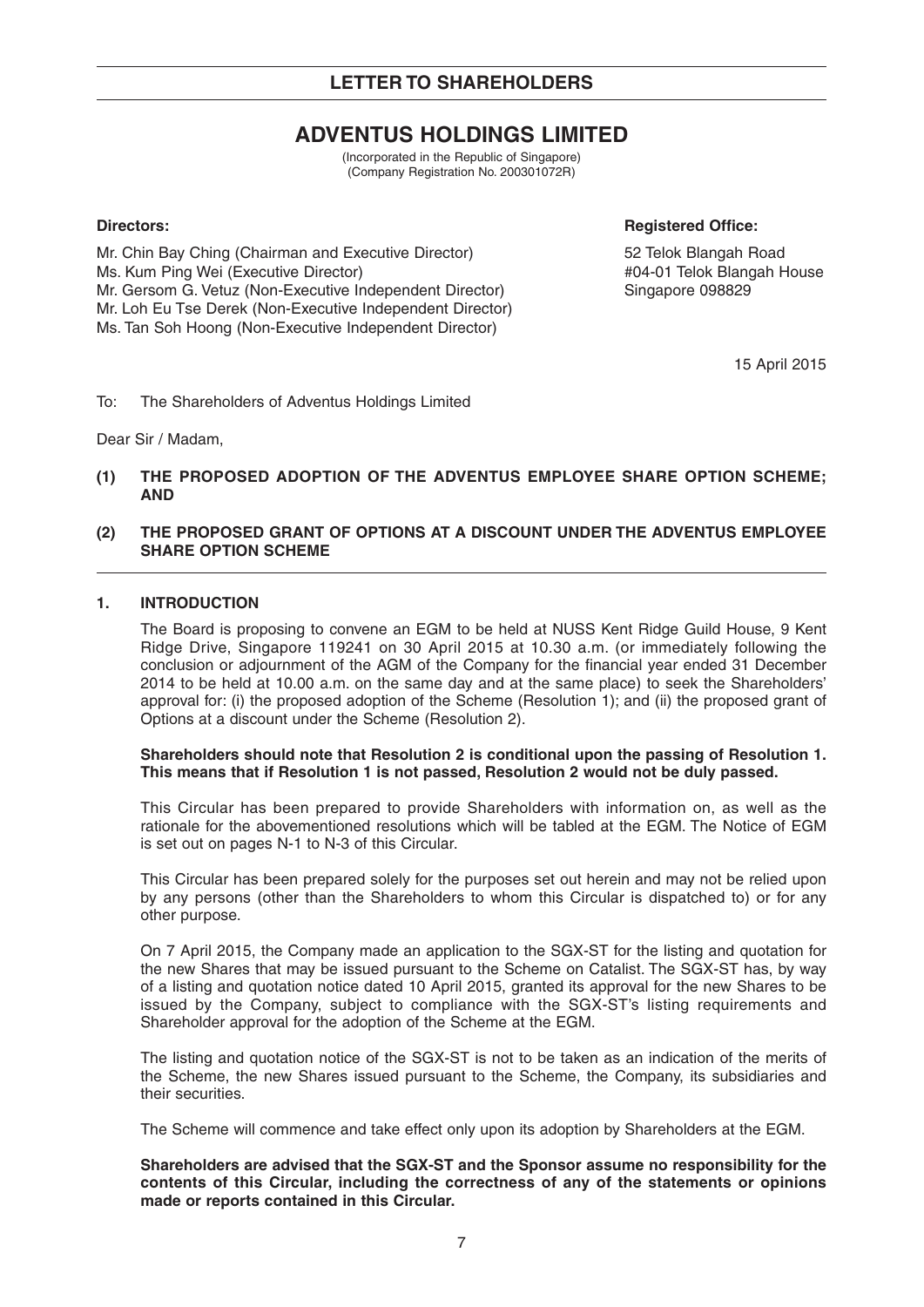## **2. THE ADVENTUS EMPLOYEE SHARE OPTION SCHEME**

The Company is proposing to implement a new employee share option scheme to be named the "Adventus Employee Share Option Scheme".

## **2.1 Previous Share Schemes of the Company**

The Company had adopted a share option scheme known as the "SNF Share Option Scheme" pursuant to the extraordinary general meeting held on 17 February 2004 (the "**2004 Scheme**"). The 2004 Scheme was for a duration of 10 years commencing on the date of adoption, and accordingly expired on 16 February 2014 without being extended or replaced. Apart from the 2004 Scheme, the Company did not and does not have in place any other share plan or share scheme.

As at the Latest Practicable Date, an aggregate of 71,275,000 options were granted under the 2004 Scheme ("**SNF Options**"), of which an aggregate of 19,227,500 Shares (representing approximately 0.99% of the issued Shares as at the Latest Practicable Date) were issued and allotted pursuant to the exercise of SNF Options since the commencement of the 2004 Scheme. As at the Latest Practicable Date, an aggregate of 2,180,000 SNF Options (representing approximately 0.11% of the issued Shares as at the Latest Practicable Date) are still outstanding and unexercised. SNF Options were granted to an aggregate of 79 participants under the 2004 Scheme.

Details of the aggregate 2,180,000 Shares for which there are outstanding and unexercised SNF Options as at the Latest Practicable Date are as follows:

| Date of<br>Grant | <b>Exercise Period</b>        | <b>Exercise</b><br><b>Price</b><br>(S\$) | Number of<br><b>Shares comprised</b><br>in unexercised<br><b>SNF Options</b> | Number of<br><b>Participants</b> |
|------------------|-------------------------------|------------------------------------------|------------------------------------------------------------------------------|----------------------------------|
| 16 Aug 2007      | 16 Aug 2008 to<br>16 Aug 2017 | 0.095                                    | 500,000                                                                      | 1                                |
| 5 Mar 2010       | 5 Mar 2011 to<br>5 Mar 2020   | 0.035                                    | 640,000                                                                      | 3                                |
| 15 Aug 2011      | 15 Aug 2012 to<br>15 Aug 2021 | 0.0183                                   | 40,000                                                                       | 1                                |
| 23 May 2012      | 23 May 2013 to<br>23 May 2022 | 0.0220                                   | 1,000,000                                                                    | 5                                |
|                  |                               | Total:                                   | 2,180,000                                                                    | 10                               |

Save as disclosed in this Circular, the SNF Options, including those outstanding and unexercised, as at the Latest Practicable Date are not subject to any material conditions.

#### SNF Options granted to Directors

As at the Latest Practicable Date, there are no existing SNF Options granted to Directors under the 2004 Scheme which are outstanding and unexercised. No SNF Options have been granted to Controlling Shareholders or the Associates of such Controlling Shareholders as at the Latest Practicable Date.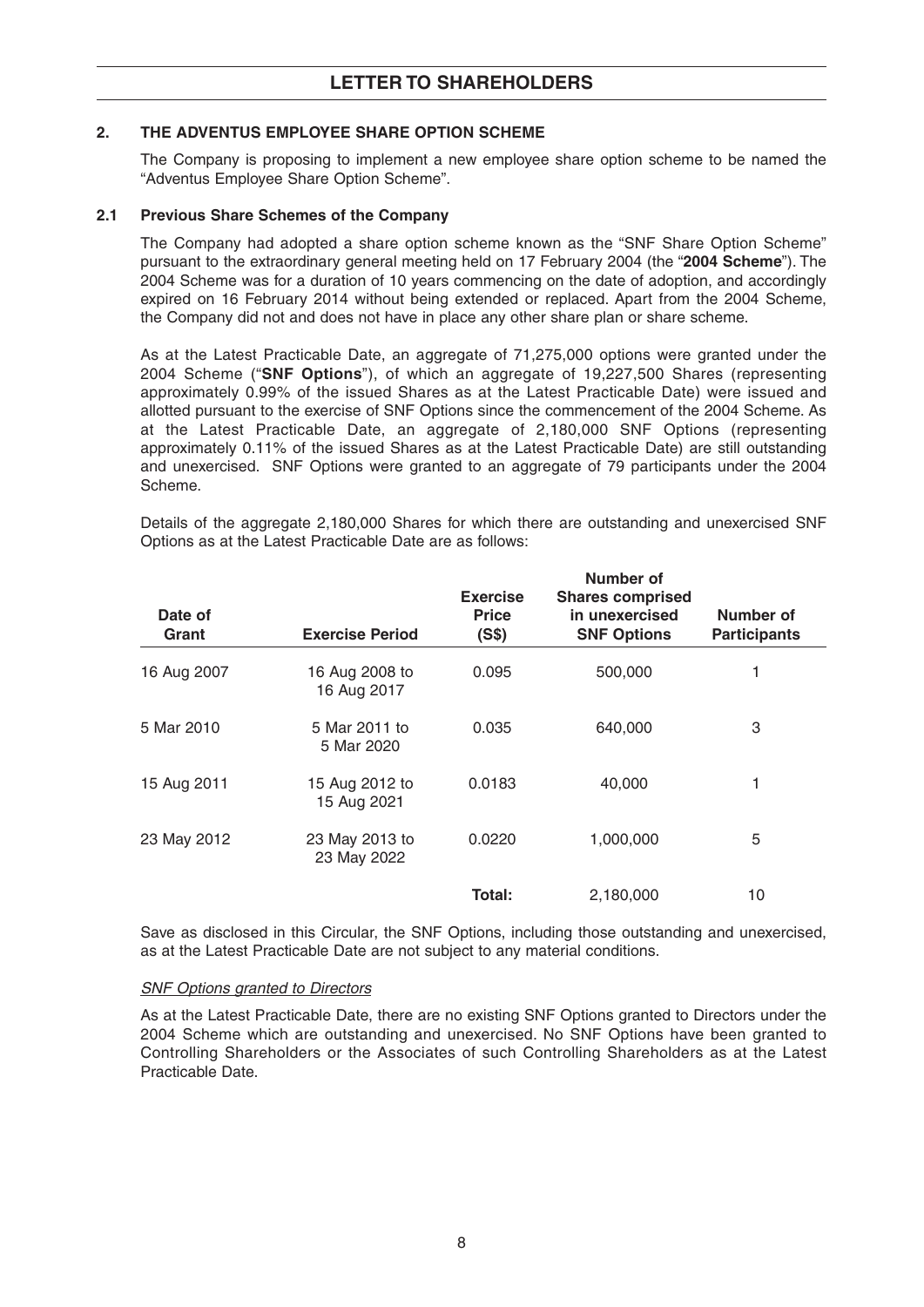Details of the SNF Options granted to Directors under the 2004 Scheme as at the Latest Practicable Date are as follows:

| <b>Name of Director</b> | Date of Grant  | <b>Number of Shares</b><br>offered under<br>the SNF Options | Number of<br><b>Shares allotted</b><br>upon the exercise<br>of SNF Options |
|-------------------------|----------------|-------------------------------------------------------------|----------------------------------------------------------------------------|
| Gersom G. Vetuz         | 5 January 2009 | 250,000                                                     | 250,000                                                                    |
| Gersom G. Vetuz         | 5 March 2010   | 400,000                                                     | 400,000                                                                    |
| Gersom G. Vetuz         | 15 August 2011 | 700.000                                                     | 700.000                                                                    |
| Gersom G. Vetuz         | 23 May 2013    | 850,000                                                     | 850,000                                                                    |
|                         | Total:         | 2.200.000                                                   | 2.200.000                                                                  |

As at the Latest Practicable Date, an aggregate of 2,200,000 Shares (representing approximately 0.11% of the issued Shares as at the Latest Practicable Date) were issued and allotted to the Directors pursuant to the exercise of SNF Options granted under the 2004 Scheme.

In view of the expiry of the 2004 Scheme, and for the reasons stated in Section 3 of this Circular, the Board proposes to adopt the proposed Scheme.

#### **2.2 Information relating to the Scheme**

The following is a summary of the principal terms of the Scheme and is qualified in its entirety by reference to the more detailed information of the Scheme as set out in the rules of the Scheme which are in turn set out in the Appendix to this Circular:

#### **2.2.1 Rationale for the Scheme**

Please refer to Section 3 of this Circular for the rationale for the Scheme.

## **2.2.2 Eligibility of Participants**

Subject to the absolute discretion of the Committee, the following persons shall be eligible to participate in the Scheme:

- (a) Group Employees
	- (i) confirmed full-time employees of the Company, its subsidiaries and Associated Companies; and
	- (ii) Executive Directors, and
- (b) Non-Executive Directors,

provided that, as of the Date of Grant, such persons have attained the age of 21 years, are not undischarged bankrupts and have not entered into any compositions with their respective creditors.

Subject to the absolute discretion of the Committee, the Controlling Shareholders and their Associates who meet the criteria as set out above are eligible to participate in the Scheme, provided that the participation of each Controlling Shareholder or his Associate and each grant of an Option to any of them may only be effected with the specific prior approval of Shareholders in general meeting by a separate resolution.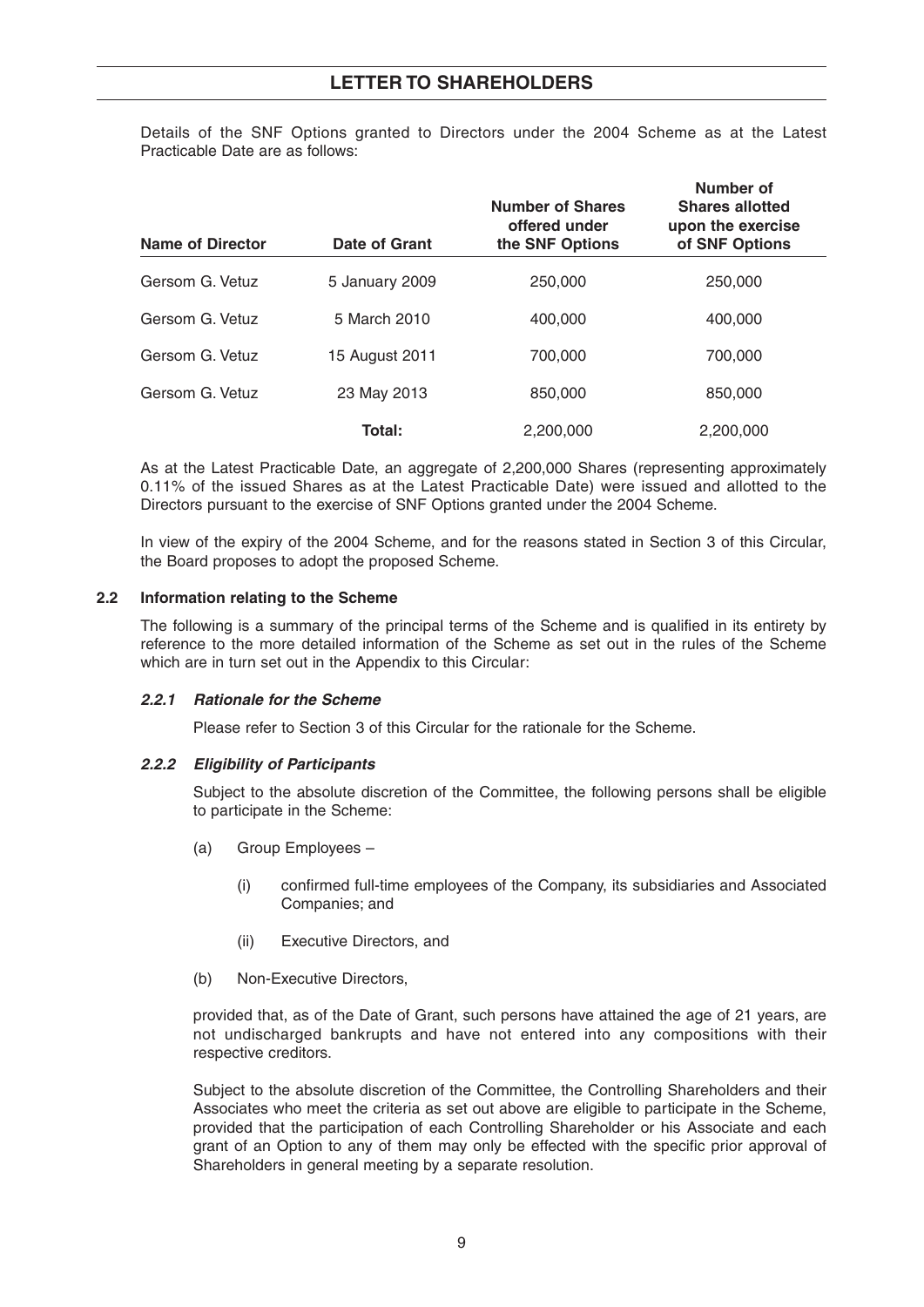## **LETTER TO SHAREHOLDERS**

Directors and employees of the Company's parent company and its subsidiaries (other than the Company and its subsidiaries) are not entitled to participate in the Scheme.

#### **2.2.3 Entitlement of Participants**

An Option represents the right of a Participant to subscribe for Shares in consideration of the Exercise Price upon the exercise of the Option.

Subject to limitations under the rules of the Scheme, the aggregate number of Shares over which an Option may be granted to each Participant shall be determined by the Committee in its absolute discretion, taking into account factors such as his rank, past performance, length of service, contribution and potential contribution to the success and development of the Group.

## **2.2.4 Size and Duration of Scheme**

In compliance with the requirements of the Catalist Rules, the aggregate number of Shares over which Options may be granted on any date under the Scheme, when added to the number of Shares issued and/or issuable or transferred and to be transferred in respect of:

- (a) all Options granted under the Scheme; and
- (b) all Shares issued and issuable or transferred and to be transferred in respect of all options or awards granted under any other share option schemes or share schemes of the Company then in force,

shall not exceed 15% of the total issued Shares of the Company (excluding Treasury Shares) on the day immediately preceding that date. By way of illustration, based on an issued share capital of the Company of 1,950,619,331 Shares at the Latest Practicable Date, the maximum number of Shares which may be issued upon the exercise of the Options in respect of all Options granted under the Scheme and in respect of all options or awards granted under any other share option schemes or share schemes of the Company is 292,592,899.

Futhermore, the aggregate number of Shares over which Options may be granted under the Scheme to Controlling Shareholders and their Associates shall not exceed 25% of the Shares available under the Scheme, and the number of Shares over which an Option may be granted under the Scheme to each Controlling Shareholder or his Associate shall not exceed 10% of the Shares available under the Scheme.

The Scheme shall continue to be in force at the discretion of the Committee, subject to a maximum period of 10 years commencing on the date on which the Scheme is adopted by Shareholders at the EGM. Subject to compliance with any applicable laws and regulations in Singapore, the Scheme may continue beyond the aforesaid period of time with the approval of Shareholders by ordinary resolution at a general meeting and of any relevant authorities which may then be required. The Scheme may also be terminated at any time by the Committee or by resolution of the Shareholders at a general meeting.

#### **2.2.5 Exercise Price of Options**

Subject to adjustments under the rules of the Scheme, the Exercise Price for the Shares in respect of which an Option is exercisable shall be determined and fixed by the Committee in its absolute discretion at:

(a) the Market Price; or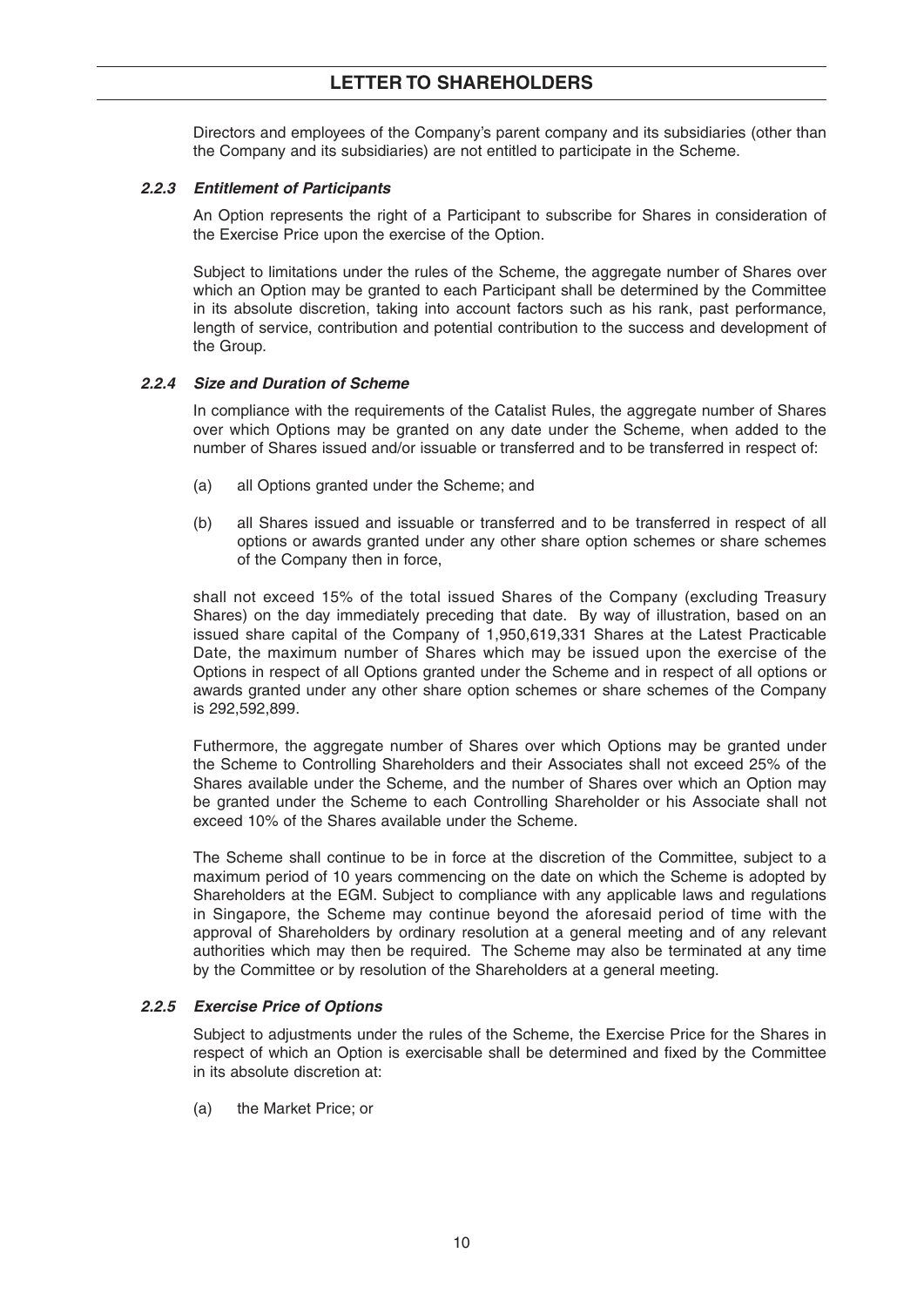## **LETTER TO SHAREHOLDERS**

(b) a price which is set at a discount to the Market Price, the quantum of such discount to be determined by the Committee in its absolute discretion, provided that the maximum discount which may be given in respect of any Option shall not exceed 20% of the Market Price (or such other percentage or amount as may be prescribed or permitted for the time being by the SGX-ST, whichever discount is greater) and is approved by Shareholders at a general meeting in a separate resolution in respect of that Option.

The Committee shall determine whether a discount will be given and the amount of discount to be awarded depending on circumstances and on a case-by-case basis. In the decision process, the Committee may take into account factors such as the performance of the Group, years of service and individual performance of the Participant, his contribution to the success and development of the Group, and prevailing market conditions.

## **2.2.6 Rationale for Grant of Options at a Discount**

Under the Scheme, the Exercise Price of Options granted will be determined by the Committee. The Committee has the discretion to grant Options at a discounted Exercise Price. In the event that Options are granted at a discount, the discount shall not exceed 20% of the Market Price.

The ability to offer Options at a discount to the Market Price of the Shares will give the Company flexibility in structuring the Options granted, and ensures that the Company maintains the competitiveness of its compensation strategy. The Company may utilise the Options as a means to reward Participants for their outstanding performance and to motivate them to continue to excel, as well as attract new talent into the Company. Being able to grant Options at a discount allows the Company to acknowledge a Participant's contributions where such means is more meaningful than paying a cash bonus, as these Options operate as a form of cashless reward from the Company with a greater potential for capital appreciation than Options granted at the Market Price. This serves as an additional method available to the Company for compensating employees rather than through salaries, salary increments and cash bonuses as it enables the Company to introduce an effective manner of motivating Participants to maximise their performance, which will in turn create better value for the Shareholders.

Further, because Options granted at a discount under the Scheme are subject to a longer vesting period (two (2) years for the first 50% of Options granted) than those granted at the Market Price (one (1) year for the first 50% of Options granted), holders of such Options are encouraged to have a long term view of the Company, thereby promoting staff and employee retention and reinforcing their commitment to the Company.

The Company believes that the maximum 20% discount to the Market Price of the Shares is sufficient to allow for flexibility in administering the Scheme, while minimising the potential dilutive effect to the Shareholders arising from the Scheme.

## **2.2.7 Grant of Options**

Save as provided under the rules of the Scheme, the Committee may grant Options to such Participants as it may select in its absolute discretion at any time during the period when the Scheme is in force, except that, for so long as the Shares are listed and quoted on the SGX-ST, no Options shall be granted during the period of 30 days immediately preceeding the date of announcement of the Company's interim and/or final results, as the case may be. In addition, in the event that an announcement on any matter of an exceptional nature involving unpublished price sensitive information is imminent, any grant of Options may only be made on or after the second Market Day on which such announcement is released.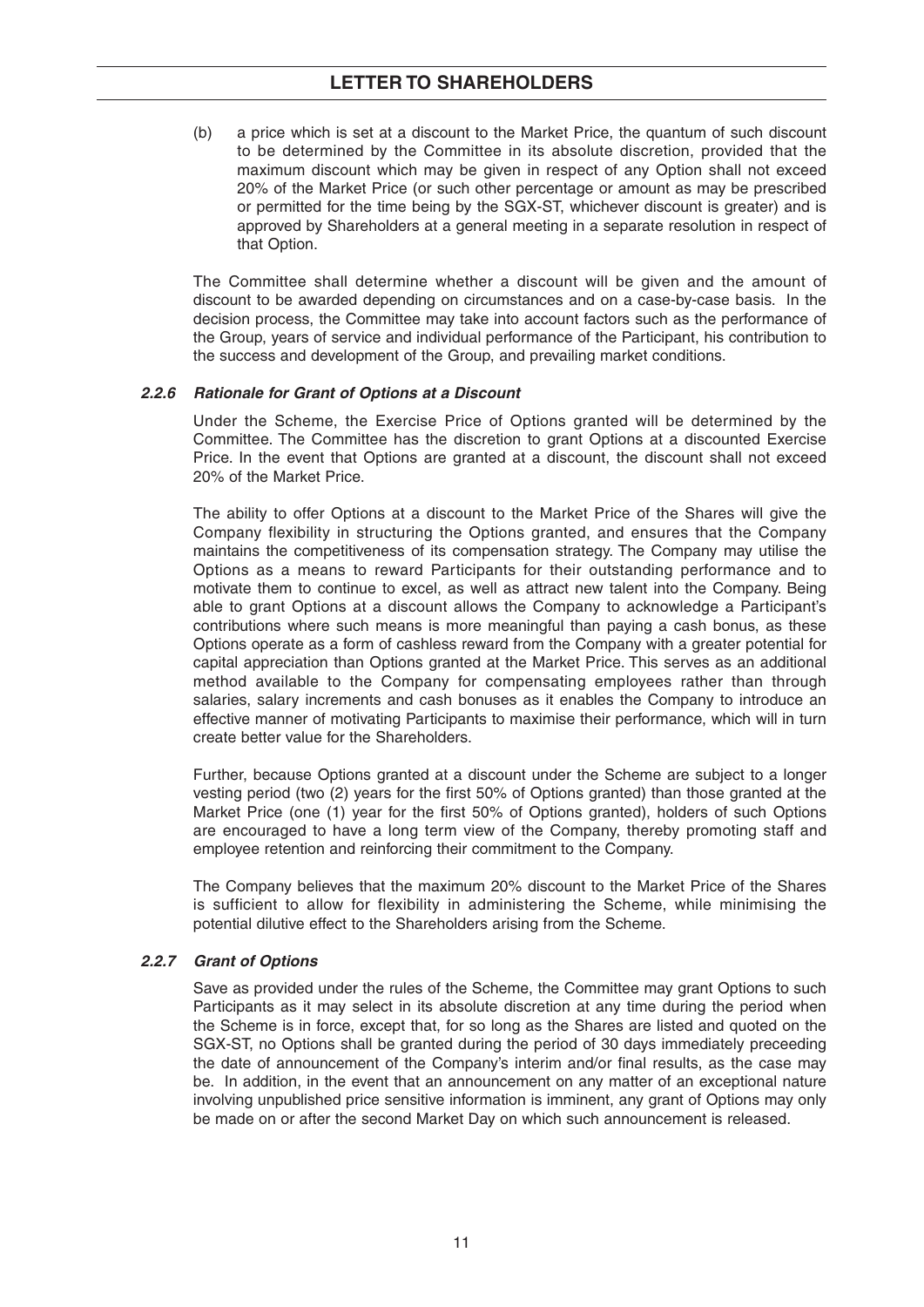## **2.2.8 Exercise and Termination of Options**

Save as provided in the Scheme and any other conditions that may be introduced by the Committee from time to time, each Option shall be exercisable, in whole or in part, as follows:

- (a) in the case of a Market Price Option, (i) up to the first 50% of Market Price Options may be exercised after the first anniversary of the Date of Grant and expiring on the tenth anniversary of such Date of Grant, and (ii) all other remaining Market Price Options may be exercised after the second anniversary of the Date of Grant and expiring on the tenth anniversary of such Date of Grant, provided that in the case of a Market Price Option which is granted to a Participant not holding a salaried office or employment in the Group, such Option Period shall expire on such date not later than the fifth anniversary of such Date of Grant as determined by the Committee; and
- (b) in the case of an Incentive Option, (i) up to the first 50% of Incentive Options may be exercised after the second anniversary of the Date of Grant and expiring on the tenth anniversary of such Date of Grant, and (ii) all other remaining Incentive Options may be exercised after the third anniversary of the Date of Grant and expiring on the tenth anniversary of such Date of Grant, provided that in the case of an Incentive Option which is granted to a Participant not holding a salaried office or employment in the Group, such Option Period shall expire on such date not later than the fifth anniversary of such Date of Grant as determined by the Committee.

Special provisions in the rules of the Scheme deal with the lapse or earlier exercise of Options, at the absolute discretion of the Committee, in circumstances which include the termination of the Participant's employment in the Group, the misconduct or bankruptcy of the Participant, the death of the Participant, a take-over of the Company and the windingup of the Company.

## **2.2.9 Administration of the Scheme and Composition of the Committee**

The Scheme will be administered by the Committee in its absolute discretion with such powers and duties as are conferred on it by the Board. In compliance with the requirements of the Catalist Rules, where a member of the Committee is also a Participant, he shall not be involved in its deliberations and decisions of the Committee in respect of Options granted, or to be granted to or held by that member of the Committee or his Associates.

Shares allotted and issued, and existing Shares procured by the Company for transfer upon the exercise of an Option shall be subject to consents, approvals or other actions required by any relevant competent authority as may be necessary, and all the provisions of the rules of the Scheme, the Companies Act, the Memorandum and Articles of the Company, and shall rank in full for all entitlements, excluding dividends, rights, allotments or other distributions declared or recommended in respect of the then existing Shares, the record date for which falls on or before the relevant exercise date, and shall rank in full for all entitlements, including dividends or other distributions declared or recommended in respect of the then existing Shares, the record date for which is on or after the later of (a) the relevant date upon which such exercise occurred, and (b) the date of issue of the Shares, and shall in all other respects rank pari passu with other existing Shares then in issue.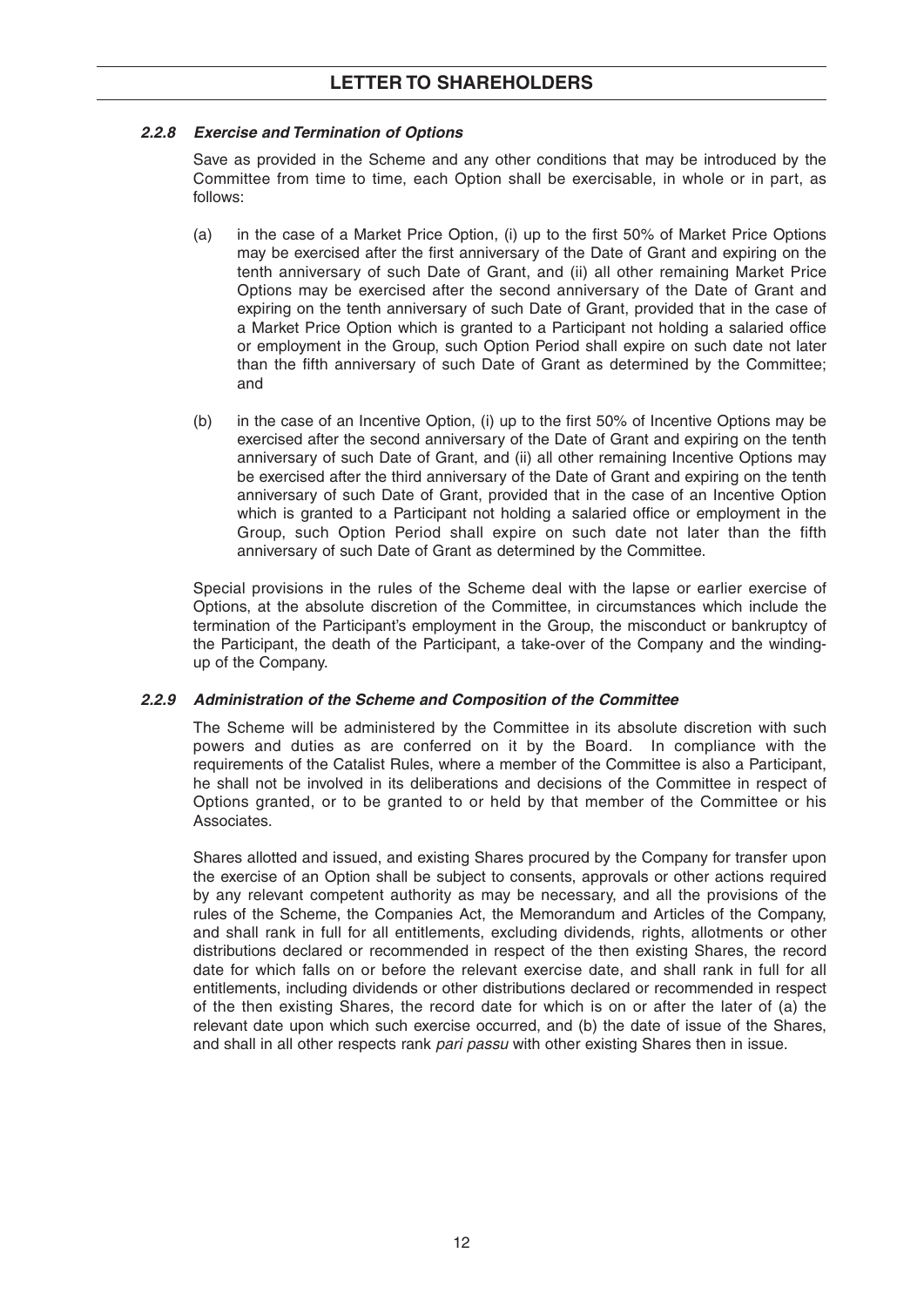## **2.2.10 Alterations and Amendments to the Scheme**

The Scheme may be altered at any time and from time to time by resolution of the Committee, except that:

- (a) any modification or alteration which alters adversely the rights attaching to any Option granted prior to such modification or alteration and which in the opinion of the Committee, materially alters the rights attaching to any Option granted prior to such modification or alteration, may only be made with the consent in writing of such number of Participants who, if they exercised their Options in full, would thereby become entitled to not less than three-quarters (3/4) in number of all the Shares which would fall to be issued and allotted or transferred upon exercise in full of all outstanding Options;
- (b) any modification or alteration which would be to the advantage of Participants under the Scheme shall be subject to the prior approval of Shareholders at a general meeting; and
- (c) no modification or alteration shall be made without the prior approval of the SGX-ST and such other regulatory authorities as may be necessary.

## **2.2.11 Disclosure in Annual Reports**

For as long as the Scheme continues in operation, the Company shall make the following disclosure in its annual report as from time to time required by the Catalist Rules including the following (where applicable):

- (a) the names of the members of the Committee;
- (b) the information required in the table below for the following Participants (which for the avoidance of doubt, shall include Participants who have exercised all their Options in any particular financial year):
	- (i) Participants who are Directors of the Company;
	- (ii) Participants who are Controlling Shareholders and their Associates; and
	- (iii) Participants, other than those in (i) and (ii) above, who receive 5% or more of the total number of Options available under the Scheme; and

| Name of<br><b>Participant</b> | <b>Options granted</b><br>during<br>the financial<br>year under<br>review<br>(including<br>terms) | Aggregate<br><b>Options</b><br>granted since<br>commencement<br>the end of the<br>financial year<br>under review | Aggregate<br><b>Options</b><br>exercised since<br>commencement<br>of the Scheme to of the Scheme to<br>the end of the<br>financial year<br>under review | Aggregate<br><b>Options</b><br>outstanding as<br>at the end of the<br>financial year<br>under review |
|-------------------------------|---------------------------------------------------------------------------------------------------|------------------------------------------------------------------------------------------------------------------|---------------------------------------------------------------------------------------------------------------------------------------------------------|------------------------------------------------------------------------------------------------------|
|                               |                                                                                                   |                                                                                                                  |                                                                                                                                                         |                                                                                                      |

- (c) the number and proportion of Options granted at the following discounts to the Market Price in the financial year under review:
	- (i) Options granted at up to 10% discount; and
	- (ii) Options granted at between 10% but not more than 20% discount; and
- (d) such other information as may be required by the Catalist Rules and all other applicable laws and requirements,

provided that if any of the above requirements are not applicable, an appropriate negative statement should be included therein.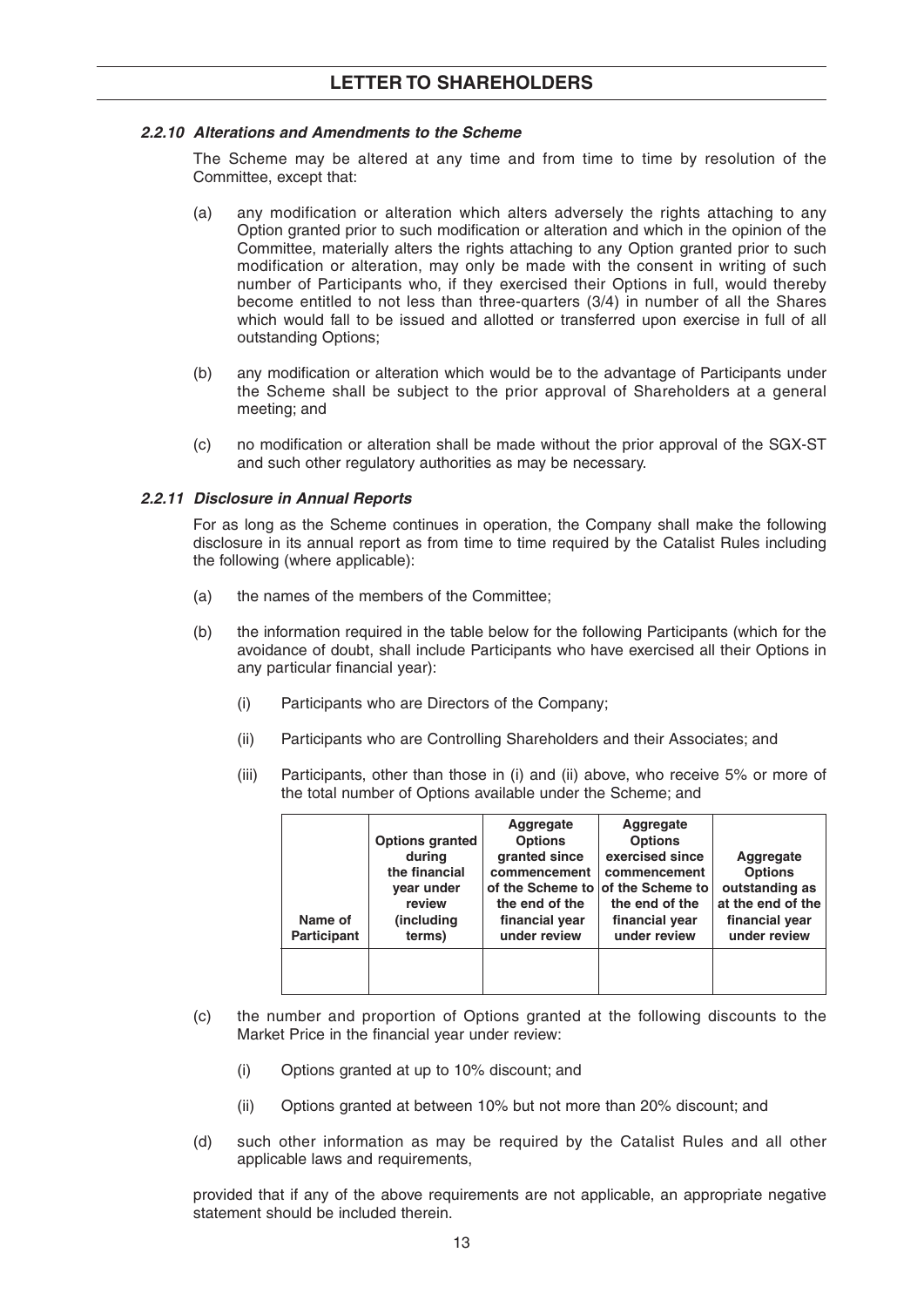## **3. RATIONALE FOR THE SCHEME**

The Company believes it is desirable for the new Scheme to be implemented so that it can inculcate in all Participants a stronger and more lasting sense of identification with the Group. The Scheme will also operate to attract, retain and provide incentives to Participants to encourage greater dedication and loyalty by enabling the Company to give recognition for past contributions and services as well as encourage high standards of performance in the future. The Company recognises that to build a sustainable business in the long term, the Company must continue to motivate, reward and maintain a core group of Directors, executives and employees.

The purpose of adopting the Scheme is to align the interests of employees, especially key executives, with those of the Shareholders. The Scheme will further strengthen the Company's competitiveness in attracting and retaining employees, especially employees who have the requisite knowledge, skills and experience whom the Company believes could contribute to the development and growth of the Group. The potential for grant of Options under the Scheme as a supplement to remuneration packages for employees will strengthen and enhance the Company's ability in attracting and retaining suitable talents.

The Scheme helps to fulfil the Company's primary long-term objective of motivating deserving and eligible Participants to optimise their performance standards and efficiency and to maintain a high level of performance and contribution. The Scheme also instills a sense of belonging and creates an incentive for eligible Participants to work toward the long term well-being of the Group by increasing Shareholder value.

The proportion of Options granted under the Scheme will be determined at the discretion of the Committee, who will take into account factors such as the Participant's capability, scope of responsibility, skill and vulnerability to leaving the employment of the Group. In deciding the number of Options to be granted to a Participant, the Committee will also consider the compensation and/or benefits to be given to the Participant under the Scheme.

As at the Latest Practicable Date, the Company does not have any Treasury Shares.

## **4. THE PROPOSED PARTICIPATION OF THE DIRECTORS AND EMPLOYEES OF ASSOCIATED COMPANIES IN THE SCHEME**

Employees and directors of Associated Companies are persons who are in a position to provide valuable support and input to the Company and/or its subsidiaries through their close working relationship and/or business association with the Group. Such persons work closely with the Company and/or its subsidiaries and by reason of their relationship with the Company and/or its subsidiaries, are in a position to contribute their experience, knowledge and expertise to the development and prosperity of the Group.

## **5. THE PROPOSED PARTICIPATION BY THE GROUP NON-EXECUTIVE DIRECTORS IN THE SCHEME**

While the Scheme caters principally to Group Employees, there are other groups of people who make significant contributions to the Group through their close working relationships with the Group, even if they are not directly employed within the Group. Such persons include the Non-Executive Directors.

The Non-Executive Directors (including independent Directors) come from different professions and backgrounds and bring to the Group a wealth of experience and expertise in corporate governance and business management as well as contacts in the business community. They also provide invaluable guidance in relation to the strategic issues and development of the Group by allowing the Group to draw on the diverse backgrounds of these individuals. The Non-Executive Directors therefore provide the Group with a multi-disciplinary approach in evaluating and considering business issues and opportunities. It is crucial for the Group to attract, retain and incentivise the Non-Executive Directors and accordingly align their interests with that of the Group.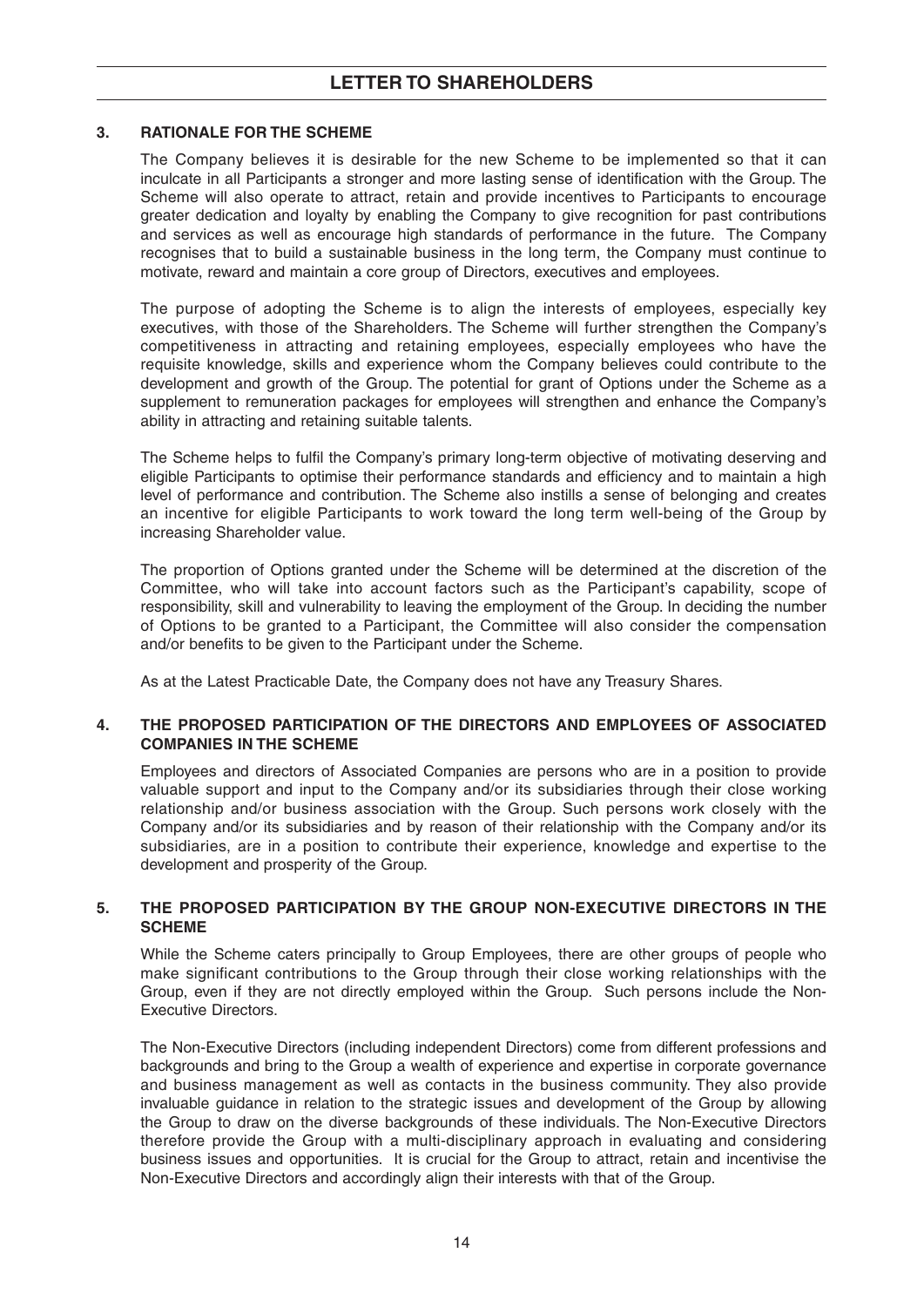## **LETTER TO SHAREHOLDERS**

Although they are not specifically involved in the day-to-day running of the Group, the Non-Executive Directors are frequently consulted on various matters in relation to the business of the Group. The Company therefore regards these persons as an additional resource pool and values their contributions greatly. The Board is of the view that allowing the Non-Executive Directors to participate in the Scheme will show the Company's appreciation for, and further motivate them in, their services and contribution towards the growth and development of the Group. However, as the services and contributions of the Non-Executive Directors cannot be measured in the same way as the Group Employees, any Options granted to any such Non-Executive Director is intended only as a token of the Company's appreciation.

Before granting any Options to a Non-Executive Director, the Committee will take into consideration, inter alia, his performance and contributions to the success and development of the Group based primarily on a non-financial performance measurement criteria. In assessing the performance of the Non-Executive Directors, the Committee will take into account their attendance at meetings, their membership in various committees within the Group as well as their contributions, which includes contributing their experience to the Group in the areas of overall business strategy, risk management and investment decisions. The Non-Executive Directors may be appointed as members of the Committee. However, the rules of the Scheme provide that no member of the Committee shall be involved in any deliberation in respect of Options to be granted to him.

The Board is of the view that the participation by the Non-Executive Directors in the Scheme will not compromise their independent status. The Non-Executive Directors as at the Latest Practicable Date are Mr. Gersom G. Vetuz, Mr. Loh Eu Tse Derek and Ms. Tan Soh Hoong.

## **6. THE PROPOSED PARTICIPATION BY CONTROLLING SHAREHOLDERS AND THEIR ASSOCIATES IN THE SCHEME**

#### **6.1 Rationale and justification for participation**

The key objectives of the proposed Scheme are to motivate key executives (including Directors and Group Employees) to optimise their performance standards and efficiency and to reward them for their significant contributions with participation in the equity of the Company. The Company believes that the proposed Scheme may be more effective than cash bonuses in motivating employees to work towards pre-determined targets and/or to put in their best efforts whilst at the same time allowing the Company to offer competitive incentives and remuneration packages.

To this end, key executives including the Controlling Shareholders and their Associates shall be treated equally as the Controlling Shareholders and their Associates are important to the development and success of the Group. As such, regardless of whether they are Controlling Shareholders or Associates of Controlling Shareholders, the Company's view is that all deserving and eligible participants should be equally entitled to take part and benefit from the Company's fair and equitable system of remuneration.

The terms of the proposed Scheme do not differentiate between the Controlling Shareholders and their Associates from other key executives in determining the eligibility of such persons to be granted Options. The rules of the Scheme do not unduly favour Controlling Shareholders and their Associates. Likewise, Controlling Shareholders and their Associates should not be excluded from participating in the proposed Scheme solely for the reason that they are Controlling Shareholders or Associates of Controlling Shareholders. In addition, to deny participation by the Controlling Shareholders and their Associates may serve to demotivate them and undermine the objectives of the proposed Scheme.

In terms of the basis for determining the quantum of Options to be granted to each Controlling Shareholder and/or Associate of a Controlling Shareholder, factors which will be taken into account include the designation, capability, experience, skills, expertise, scope of responsibility and years of service of the Participant as well as his overall past and potential contributions to the growth and development of the Group.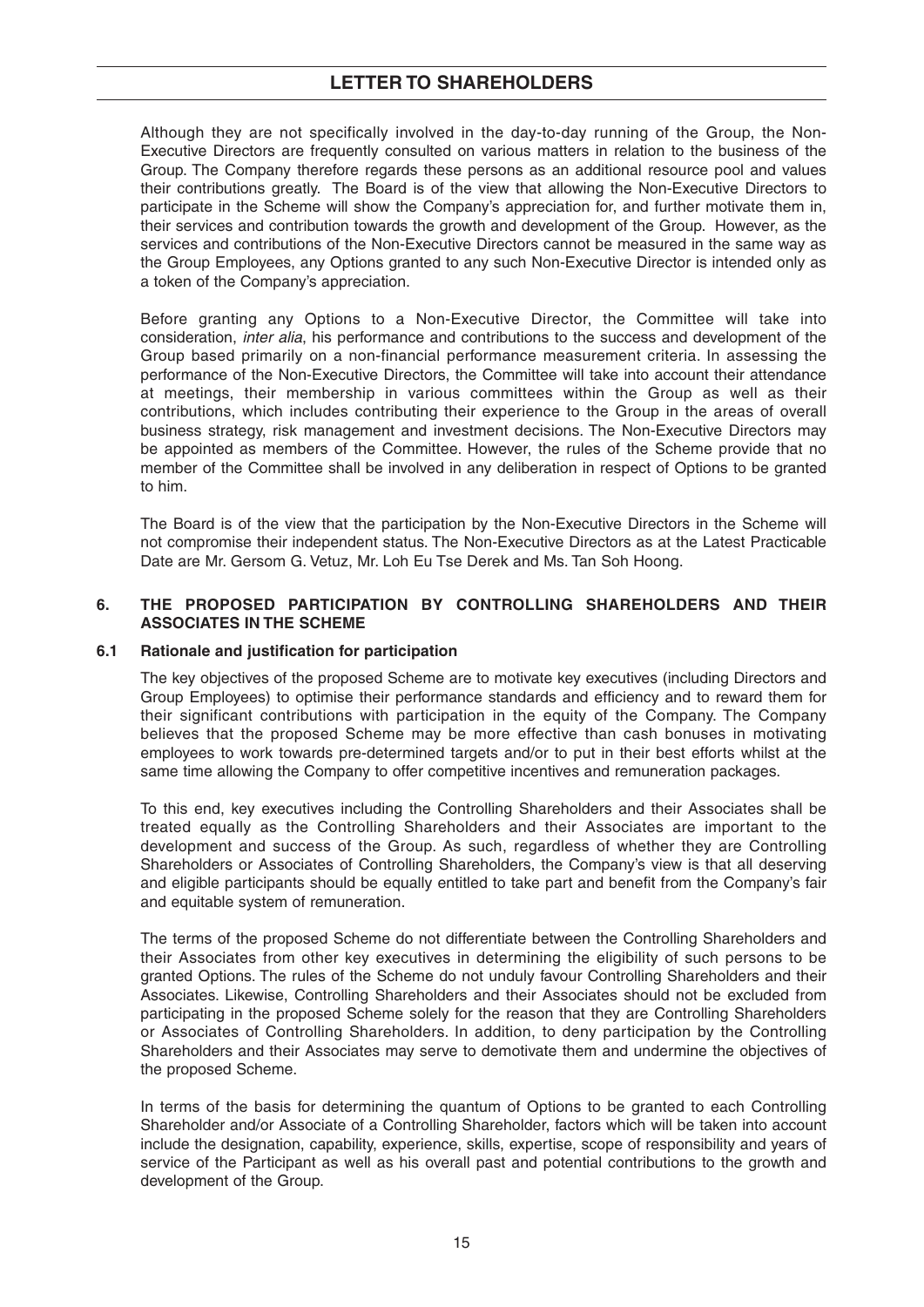## **6.2 Safeguards**

As a safeguard against abuse of the Scheme, all members of the Board (and not just members of the Committee) who are not Controlling Shareholders or their Associates will be involved in deliberations in respect of Options to be granted to or held by Controlling Shareholders and their Associates and the terms and conditions, including the performance targets and vesting periods, attached to such Options. Examples of performance targets to be set for Controlling Shareholders and their Associates include targets based on criteria such as the Group's profitability growth, return of Shareholders' funds and other financial indicators, penetration into new markets, management skills and succession planning.

Specific approval of the independent Shareholders is required for the grant of Options to Controlling Shareholders and their Associates as well as the actual number of and terms of such Options. In seeking such independent Shareholders' approval, clear justification as to their participation, the number of new Shares and the terms of Options to be granted to the Controlling Shareholders and their Associates will need to be provided.

The Company is of the view that there are sufficient safeguards against abuse resulting from the participation of the Controlling Shareholders and their Associates in the proposed Scheme.

## **7. FINANCIAL EFFECTS OF THE SCHEME**

Details of the costs to the Company of granting Options under the Scheme would be as follows:

#### **7.1 Potential Costs of Options**

The grant of Options under the Scheme will result in an increase in the Company's issued share capital to the extent that new Shares are issued to the Participants pursuant to the exercise of the Options. This will in turn depend on, inter alia, the number of Shares comprised in the Options to be issued. As such, there would be no impact on the Company's number of issued shares if the relevant Options are not exercised.

Based on the FRS, no cash outlays would be expended by the Company at the time Options are issued (as compared with cash bonuses). However, the Company would recognise an expense in the financial statements based on the fair value of the Options as at the Date of Grant.

FRS 102 is applicable to the financial statements of the Company for the financial year beginning 1 January 2005. Participants will receive Shares in settlement of the Options as described in the following paragraphs.

The fair value of employee services received in exchange for the grant of the Options would be recognised as a charge to the income statement over the vesting period of an Option and a corresponding credit to reserve account. For Options granted, the total amount of the charge over the vesting period is generally measured based on the fair value of each Option granted. This is normally estimated by applying the Option pricing model at the Date of Grant. Before the end of the vesting period, at each accounting year end, the estimate of the number of Options that are expected to vest by the vesting date is revised, and the impact of the revised estimate is recognised in the income statement with a corresponding adjustment to the reserve account. After the vesting date, no adjustment to the charge to the income statement is made. This accounting treatment has been referred to as the "modified grant date method", because the number of Shares included in the determination of the expense relating to employee services is adjusted to reflect the actual number of Shares that eventually vest but no adjustment is made to changes in the fair value of the Shares since the Date of Grant.

The amount charged to the income statement would be the same whether the Company settles the Options using new Shares or existing Shares (the "**Equity Settlement**").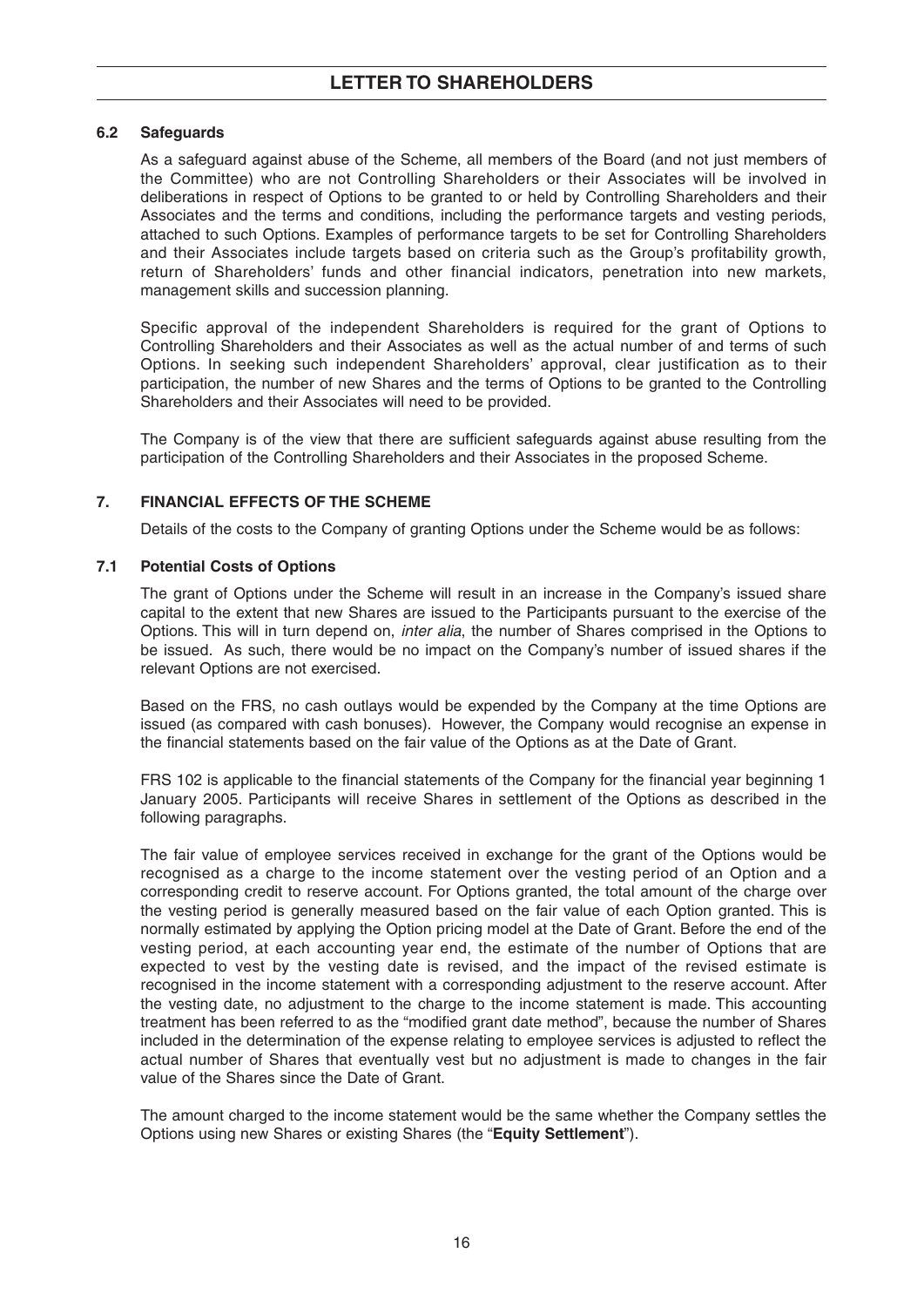## **7.2 Share Capital**

The Scheme will result in an increase in the Company's issued share capital when new Shares are issued to Participants pursuant to the exercise of Options. This increase will in turn depend on, inter alia, the number of Shares comprised in the Options, and the prevailing Market Price of the Shares. However, there will be no change to the Company's issued share capital where Options (when exercised) are satisfied by Treasury Shares held by the Company.

## **7.3 Earnings Per Share**

The Scheme will have a dilutive effect on the Company's consolidated EPS following the increase in the Company's issued share capital to the extent that new Shares are issued pursuant to the Scheme.

## **7.4 Net Tangible Assets**

The issue and allotment of new Shares upon the exercise of the Options under the Scheme will increase the NTA of the Company by the aggregate Exercise Price of the new Shares. On a per Share basis, the effect on the NTA of the Company is accretive if the Exercise Price is above the NTA per Share, but dilutive otherwise.

## **8. TAXES**

All taxes (including income tax) arising from the exercise of any Option granted to any Participant under the Scheme shall be borne by the Participant.

## **9. COSTS AND EXPENSES OF THE SCHEME**

Each Participant shall be responsible for all fees of CDP or his Depository Agent relating to or in connection with the issue and allotment or transfer of any Shares pursuant to the exercise of any Option in CDP's name, the deposit of share certificate(s) with CDP, the Participant's securities account with CDP or the Participant's securities sub-account with his Depository Agent and all taxes referred to in Section 8 of this Circular which shall be payable by the relevant Participant.

Save for such costs and expenses expressly provided in the Scheme to be payable by the Participants, all fees, costs, and expenses incurred by the Company in relation to the Scheme including but not limited to the fees, costs and expenses relating to the issue and allotment or transfer of the Shares pursuant to the exercise of any Option shall be borne by the Company.

## **10. INTERESTS OF DIRECTORS AND SUBSTANTIAL SHAREHOLDERS**

As at the Latest Practicable Date, the interests of the Directors and Substantial Shareholders in the Shares, are as follows:

|                  | <b>Direct Interest</b>     |                              | <b>Deemed Interest</b>     |                              |  |
|------------------|----------------------------|------------------------------|----------------------------|------------------------------|--|
|                  | <b>Number</b><br>of Shares | $\frac{9}{6}$ <sup>(1)</sup> | Number of<br><b>Shares</b> | $\frac{9}{6}$ <sup>(1)</sup> |  |
| <b>Directors</b> |                            |                              |                            |                              |  |
| Chin Bay Ching   | 82,942,256                 | 4.25                         | 911,797,103(2)             | 46.74                        |  |
| Kum Ping Wei     |                            |                              | 236, 365, 772 (3)          | 12.12                        |  |
| Gersom G. Vetuz  | 2,200,000                  | 0.11                         |                            |                              |  |
| Loh Eu Tse Derek |                            |                              |                            |                              |  |
| Tan Soh Hoong    |                            |                              |                            |                              |  |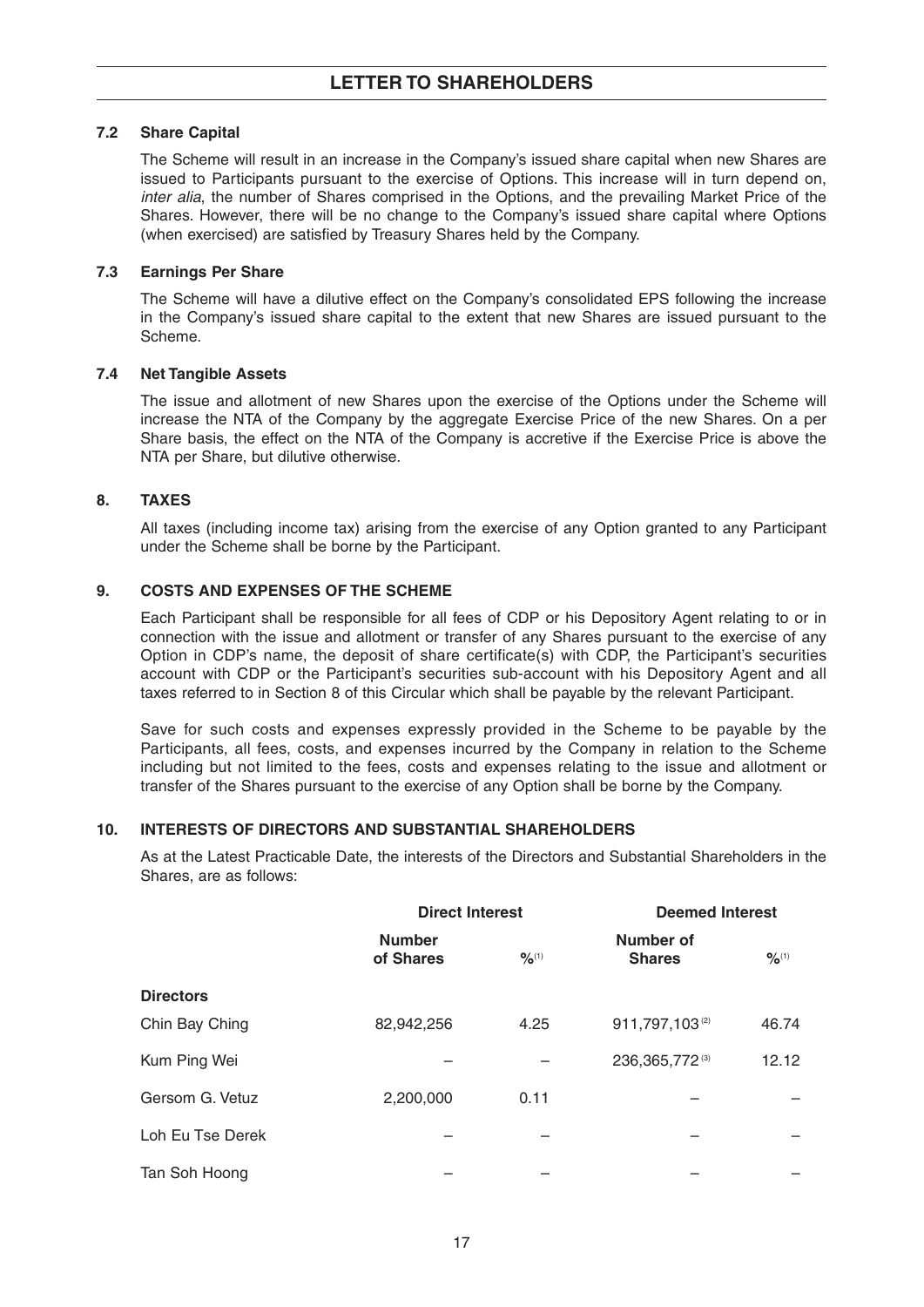## **LETTER TO SHAREHOLDERS**

|                                                           | <b>Number</b><br>of Shares | <b>Direct Interest</b><br>$9/6^{(1)}$ | <b>Deemed Interest</b><br>Number of<br><b>Shares</b> | $\frac{9}{6}$ <sup>(1)</sup> |
|-----------------------------------------------------------|----------------------------|---------------------------------------|------------------------------------------------------|------------------------------|
| <b>Substantial Shareholders</b><br>(other than Directors) |                            |                                       |                                                      |                              |
| Lim Keng Hock Jonathan                                    | 159,860,806 <sup>(4)</sup> | 8.20                                  |                                                      |                              |

#### **Notes:**

- (1) The percentage of shareholdings is computed based on the issued and paid-up share capital of the Company comprising of 1,950,619,331 Shares (excluding treasury shares) as at the Latest Practicable Date.
- (2) Mr Chin Bay Ching's deemed interest of 911,797,103 shares is held in the name of United Overseas Bank Nominees Pte Ltd.
- (3) Ms Kum Ping Wei's deemed interest of 236,365,772 shares is held in the name of Raffles Nominees (Pte) Ltd.
- (4) Includes 11,000,000 shares registered under a joint account in the name of Mr. Lim Keng Hock Jonathan and his wife, Mdm. Ting Hong Lean Marilyn.

Save as disclosed in this Circular, none of the Directors or Substantial Shareholders of the Company has any interest, direct or indirect, in the Scheme (other than through their respective shareholdings in the Company).

#### **11. DIRECTORS' RECOMMENDATION**

All of the Directors are potentially eligible to participate in, and are therefore interested in, the Scheme. Accordingly, the Directors have abstained from making any recommendation to Shareholders in respect of proposed adoption of the Scheme and the proposed grant of Options at a discount under the Scheme.

The Directors shall also decline to accept the appointment of proxies for any Shareholder to vote in respect of the said resolutions unless the Shareholder concerned shall have given specific instructions in his proxy form as to the manner in which his votes are to be cast in respect of such resolutions.

## **12. EXTRAORDINARY GENERAL MEETING**

The EGM, notice of which is set out on pages N-1 to N-3 of this Circular, will be held at NUSS Kent Ridge Guild House, 9 Kent Ridge Drive, Singapore 119241 on 30 April 2015 at 10.30 a.m. (or immediately following the conclusion or adjournment of the Annual General Meeting of the Company for the financial year ended 31 December 2014 to be held at 10.00 a.m. on the same day and at the same place) for the purpose of considering and, if thought fit, passing with or without modification the ordinary resolutions set out in the Notice of EGM on pages N-1 to N-3 of this Circular.

## **13. ACTION TO BE TAKEN BY SHAREHOLDERS**

Shareholders who are unable to attend the EGM and wish to appoint a proxy to attend and vote on their behalf, should complete, sign and return the attached Proxy Form in accordance with the instructions printed thereon as soon as possible and, in any event, so as to reach at the registered office of the Company at 52 Telok Blangah Road, #04-01 Telok Blangah House, Singapore 098829, not less than 48 hours before the time fixed for the EGM. Appointment of a proxy by a Shareholder does not preclude him from attending and voting in person at the EGM if he so wishes.

A Depositor shall not be regarded as a Shareholder entitled to attend the EGM and to speak and vote thereat unless Shares are entered against his name on the Depository Register at least 48 hours before the time fixed for the EGM.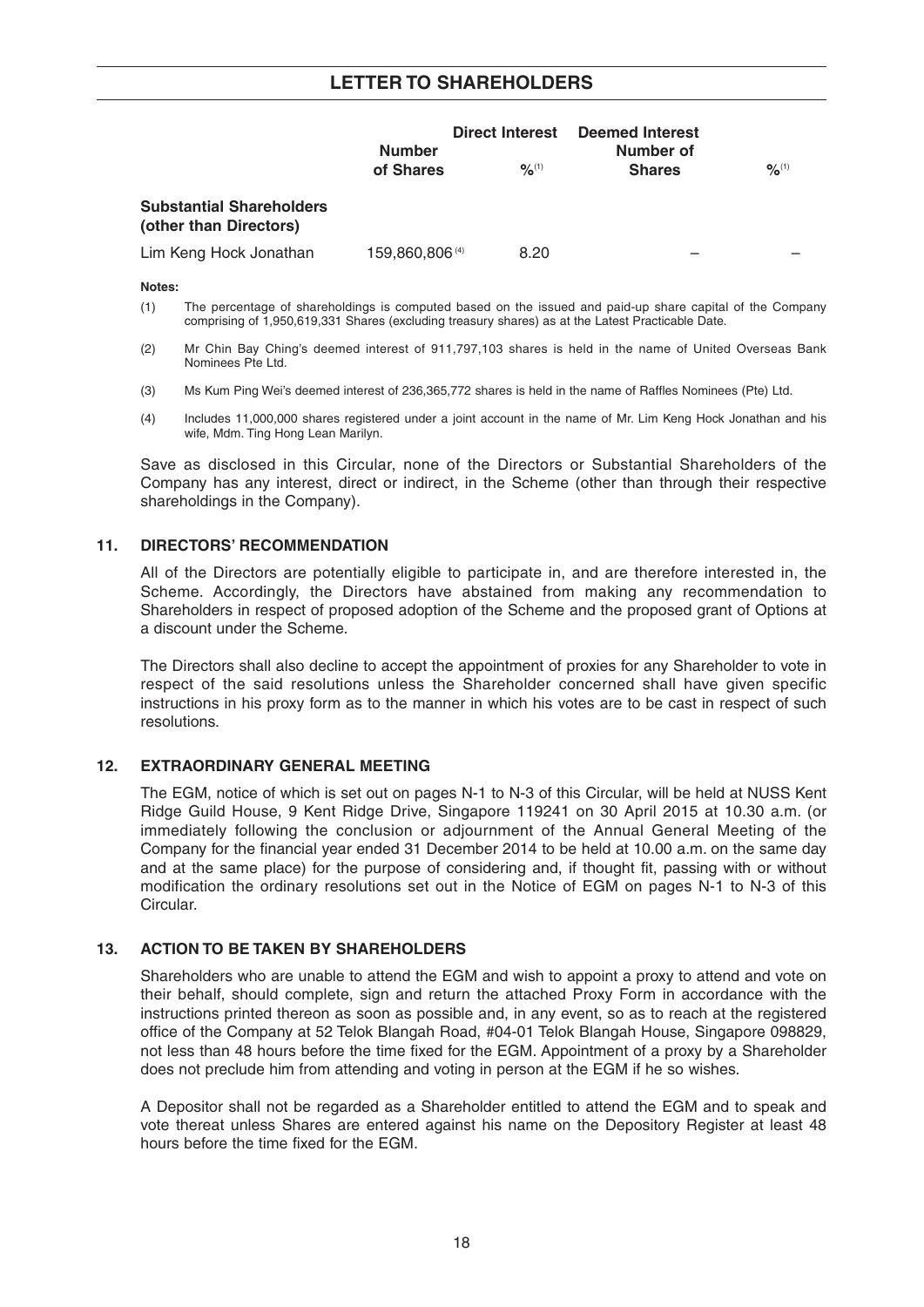## **14. ABSTENTION FROM VOTING**

Shareholders who are entitled to participate in the Scheme, including eligible Directors who are also Shareholders, should abtain from voting at the EGM in respect of the resolutions relating to the proposed adoption of the Scheme and the proposed grant of Options at a discount under the Scheme, and should decline appointment as proxies for voting at the EGM in respect of the aforesaid resolutions, unless specific instructions have been given in the Proxy Form on how the votes are to be cast for each of the aforesaid resolutions.

Please refer to the rules of the Scheme set out in the Appendix to this Circular for the list of persons who are eligible to participate in the Scheme.

## **15. DIRECTORS' RESPONSIBILITY STATEMENT**

The Directors collectively and individually accept full responsibility for the accuracy of the information given in this Circular and confirm after making all reasonable enquiries, that to the best of their knowledge and belief, this Circular constitutes full and true disclosure of all material facts relating to the proposed adoption of the Scheme, the proposed grant of Options at a discount under the Scheme, the Company and its subsidiaries, and the Directors are not aware of any facts the omission of which would make any statement in this Circular misleading. Where information in this Circular has been extracted from published or publicly available sources or obtained from a named source, the sole responsibility of the Directors has been to ensure that such information has been accurately and correctly extracted from those sources and/or reproduced in this Circular in its proper form and context.

## **16. DOCUMENTS AVAILABLE FOR INSPECTION**

Copies of the following documents may be inspected by Shareholders at the registered office of the Company at 52 Telok Blangah Road, #04-01 Telok Blangah House, Singapore 098829 during normal business hours from the date of this Circular up to and including the date of the EGM:

- (a) the Memorandum and Articles of the Company;
- (b) the annual report of the Company for FY2014; and
- (c) the rules of the Scheme.

Yours faithfully

For and on behalf of the Board **Adventus Holdings Limited**

**Chin Bay Ching** Chairman and Executive Director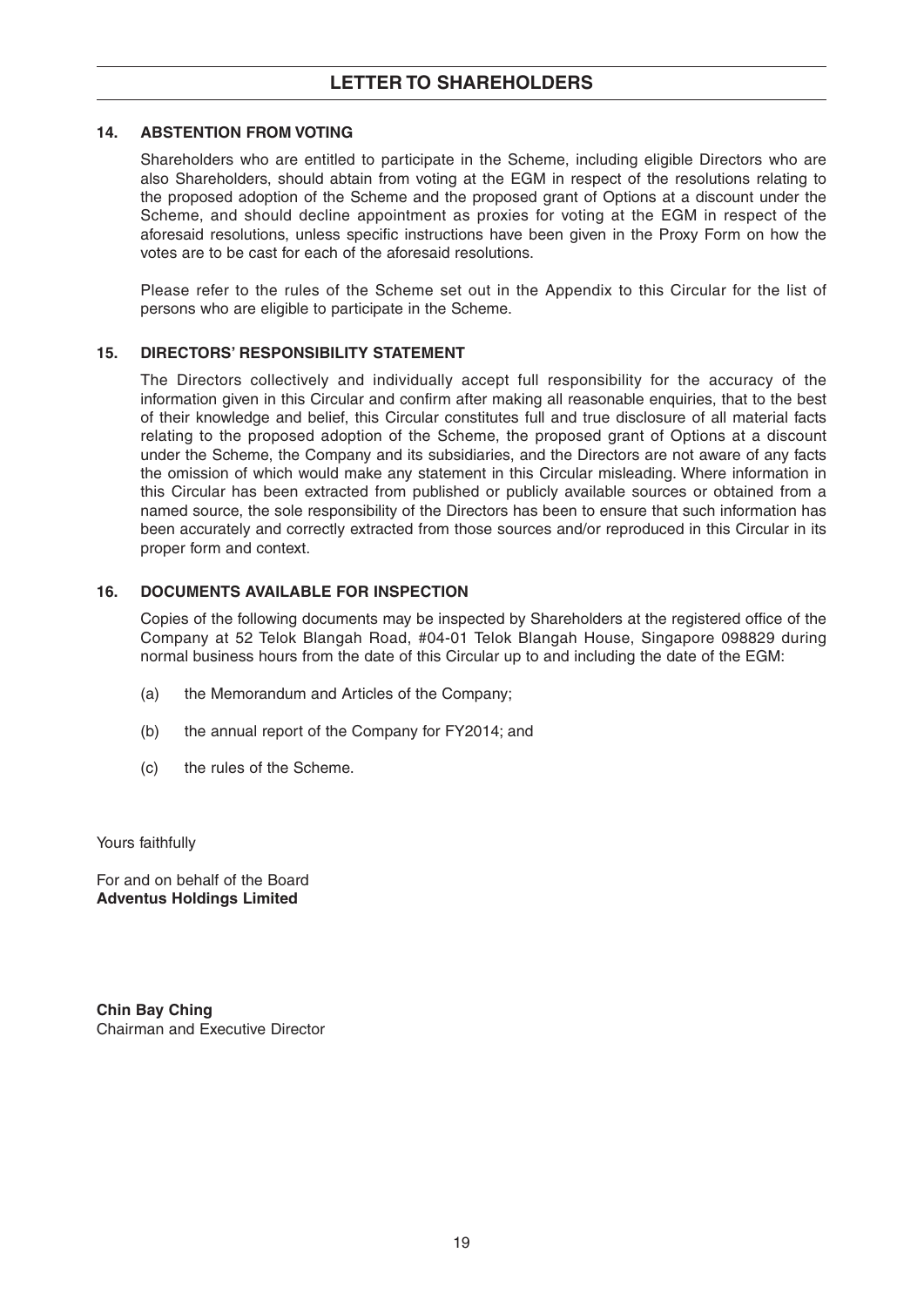## **1. NAME OF THE SCHEME**

This employee share option scheme shall be called the "Adventus Employee Share Option Scheme".

## **2. DEFINITIONS**

2.1 Unless the context otherwise requires, the following words and expressions shall have the following meanings:

- "Act" : The Companies Act, Chapter 50 of Singapore, as amended or modified from time to time
- 
- "Associate" : (a) in relation to any Director, chief executive officer, Substantial Shareholder or Controlling Shareholder (being an individual) means:
	- (i) his immediate family;
	- (ii) the trustees of any trust of which he or his immediate family is a beneficiary or, in the case of a discretionary trust, is a discretionary object; and
	- (iii) any company in which he and his immediate family together (directly or indirectly) have an interest of 30% or more, and
	- (b) in relation to a Substantial Shareholder or a Controlling Shareholder (being a company) means any other company which is its subsidiary or holding company or is a subsidiary of such holding company or one in the equity of which it and/or such other company or companies taken together (directly or indirectly) have an interest of 30% or more
- "Associated Company" : A company in which at least 20% but not more than 50% of its issued shares are held by the Company or the Group and over which the Company has Control
- "Associated Company Employee" : Any confirmed employee (including directors) of an Associated Company selected by the Committee to participate in the Scheme in accordance with Rule 4.1
- "Auditors" : The auditors of the Company for the time being
- "Board" **Example 2**: The board of Directors of the Company for the time being
- "CDP" : The Central Depository (Pte) Limited
- "Committee" : Remuneration Committee of the Company for the time being, or such other committee comprising directors of the Company duly authorised and appointed by the Board to administer the Scheme
- "Company" : Adventus Holdings Limited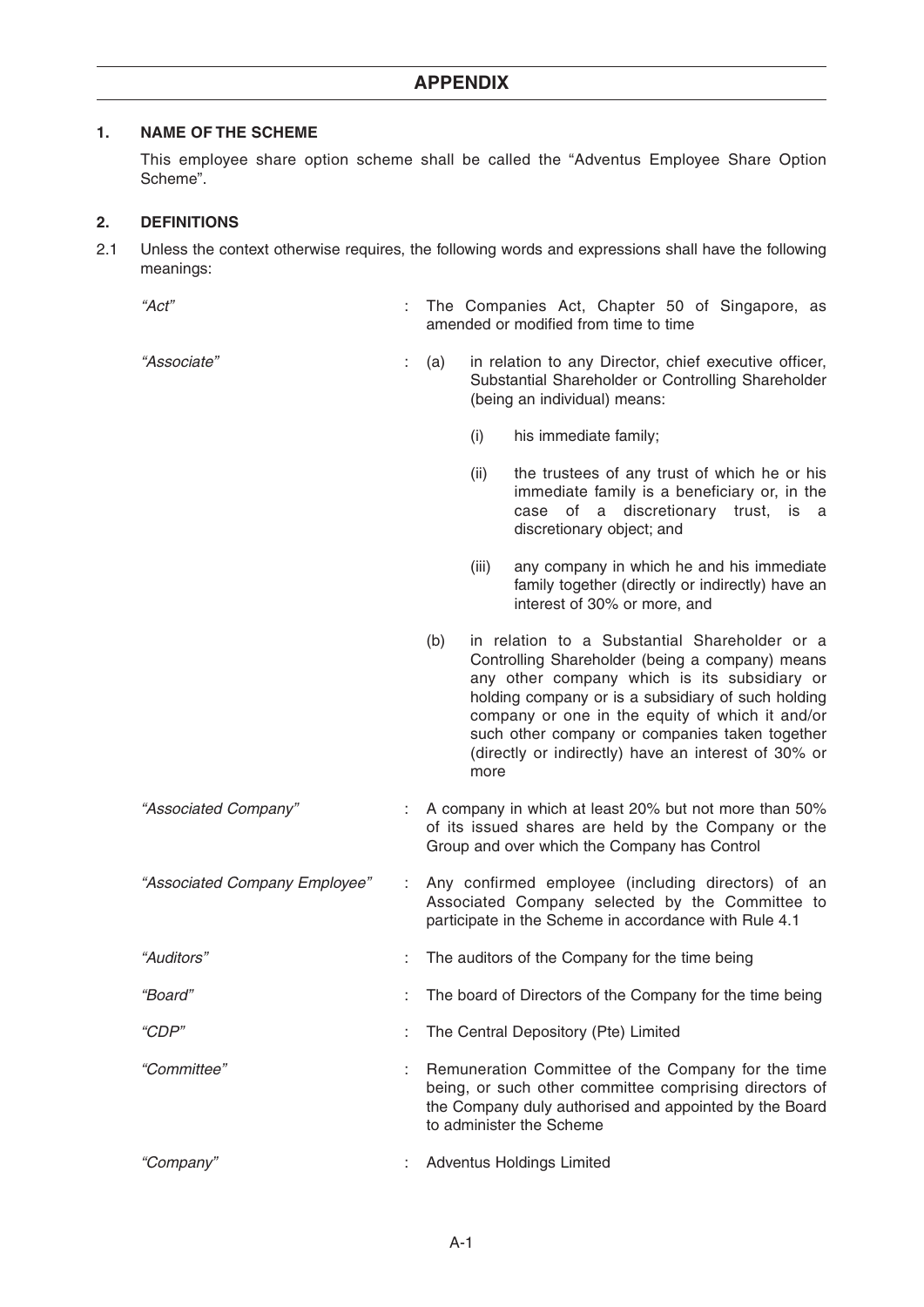| "Control"                 |   | The capacity to dominate decision-making, directly or<br>indirectly, in relation to the financial and operating policies<br>of the Company                                                                                                                                                    |
|---------------------------|---|-----------------------------------------------------------------------------------------------------------------------------------------------------------------------------------------------------------------------------------------------------------------------------------------------|
| "Controlling Shareholder" |   | A shareholder who:                                                                                                                                                                                                                                                                            |
|                           |   | holds directly or indirectly 15% or more of the total<br>(a)<br>number of issued Shares (excluding Shares held<br>by the Company as treasury shares) (unless<br>otherwise determined by the SGX-ST that a person<br>who satisfies this sub-paragraph is not a controlling<br>shareholder); or |
|                           |   | in fact exercises Control over the Company<br>(b)                                                                                                                                                                                                                                             |
| "Date of Grant"           | ÷ | The date on which an Option is granted to a Participant<br>pursuant to the rules of the Scheme                                                                                                                                                                                                |
| "Director"                |   | A person holding office as a director of the Company for<br>the time being                                                                                                                                                                                                                    |
| "Executive Director"      |   | A director of the Company, its subsidiaries and/or<br>Associated Companies who performs an executive<br>function                                                                                                                                                                              |
| "Exercise Price"          |   | The price at which a Participant shall acquire each Share<br>upon the exercise of an Option, as determined in<br>accordance with Rule 9, or such adjusted price as may<br>be applicable pursuant to Rule 10                                                                                   |
| "Financial Year"          |   | Each period of 12 months or more or less than 12<br>months, at the end of which the balance of accounts of<br>the Company are prepared and audited, for the purpose<br>of laying the same before an annual general meeting of<br>the Company                                                  |
| "Grantee"                 |   | The person to whom a grant of an Option is made                                                                                                                                                                                                                                               |
| "Group"                   | ÷ | The Company, its subsidiaries<br>and Associated<br>Companies (as they may exist from time to time)                                                                                                                                                                                            |
| "Group Employee"          | ÷ | A confirmed employee of the Group (including an<br>Executive Director) selected by the Committee to<br>participate in the Scheme in accordance with Rule 4.1                                                                                                                                  |
| "Incentive Option"        | ÷ | The right to subscribe for Shares granted or to be granted<br>pursuant to the Scheme and for the time being subsisting,<br>and in respect of which the Exercise Price is determined<br>in accordance with Rule 9.1(b)                                                                         |
| "Listing Rules"           |   | : The rules constituted in the Listing Manual of the SGX-<br>ST, or Section B of the Listing Manual of the SGX-ST, as<br>applicable to the Company for the time being                                                                                                                         |
| "Market Day"              |   | A day on which the SGX-ST is open for trading of<br>securities                                                                                                                                                                                                                                |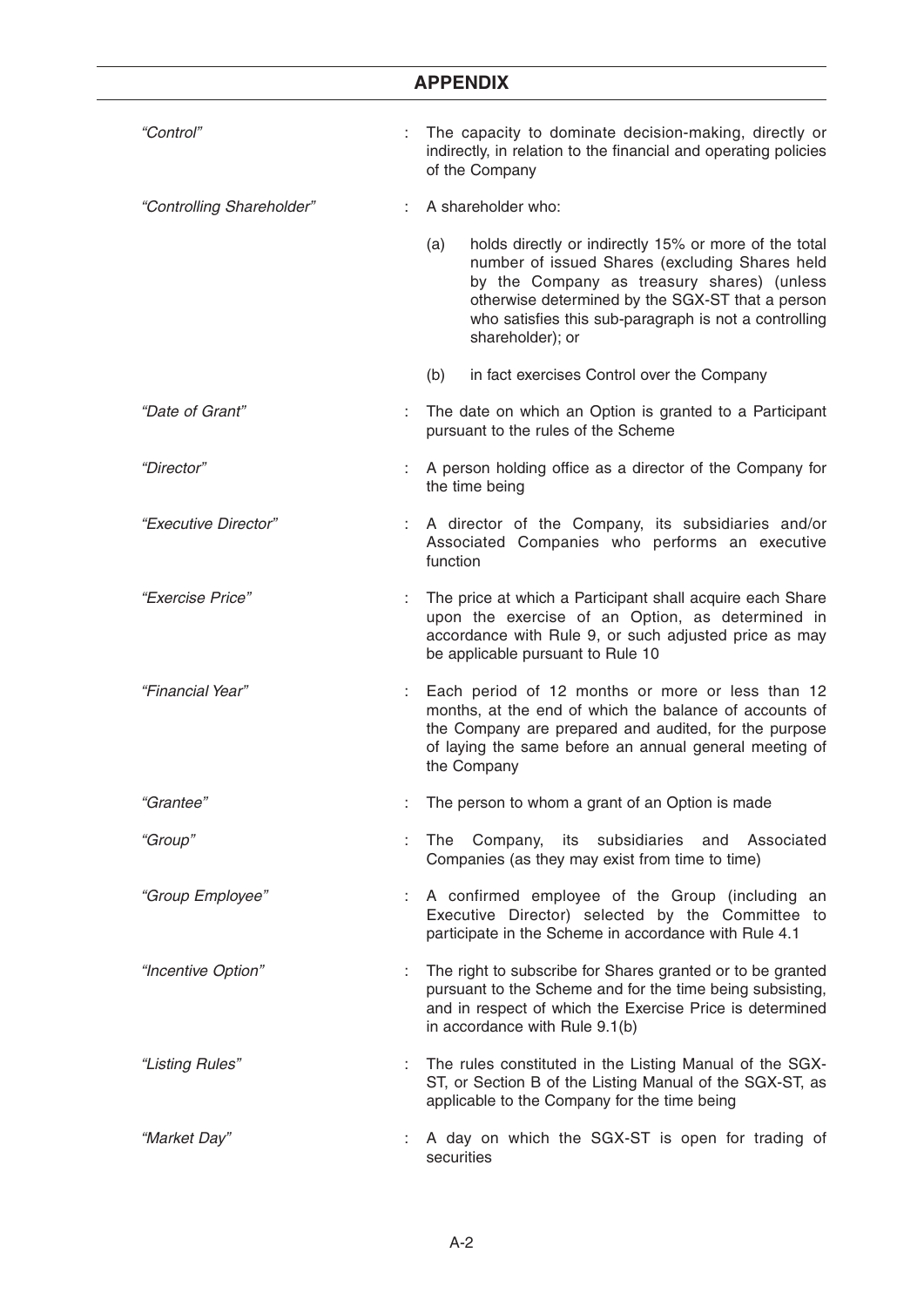| "Market Price"           | The average of the last dealt prices for a Share<br>determined by reference to the daily Official List<br>published by the SGX-ST for a period of five (5)<br>consecutive Market Days immediately prior to the relevant<br>Date of Grant provided always that in the case of a<br>Market Day on which the Shares are not traded on the<br>SGX-ST, the last dealt price for Shares on such Market<br>Day shall be deemed to be the last dealt price of the<br>Shares on the immediately preceding Market Day on<br>which the Shares were traded, rounded up to the nearest<br>one-tenth of a whole cent in the event of fractional prices |
|--------------------------|------------------------------------------------------------------------------------------------------------------------------------------------------------------------------------------------------------------------------------------------------------------------------------------------------------------------------------------------------------------------------------------------------------------------------------------------------------------------------------------------------------------------------------------------------------------------------------------------------------------------------------------|
| "Market Price Option"    | : The right to subscribe for Shares granted or to be granted<br>pursuant to the Scheme and for the time being subsisting,<br>and in respect of which the Exercise Price is determined<br>in accordance with Rule 9.1(a)                                                                                                                                                                                                                                                                                                                                                                                                                  |
| "Non-executive Director" | : A director of the Company, its subsidiaries and/or<br>Associated Companies other than an Executive Director                                                                                                                                                                                                                                                                                                                                                                                                                                                                                                                            |
| "Option"                 | A Market Price Option or an Incentive Option, as the case<br>may be                                                                                                                                                                                                                                                                                                                                                                                                                                                                                                                                                                      |
| "Option Period"          | : The period for the exercise of an Option as set out in<br>Rules 11 and 16                                                                                                                                                                                                                                                                                                                                                                                                                                                                                                                                                              |
| "Participant"            | The holder of an Option                                                                                                                                                                                                                                                                                                                                                                                                                                                                                                                                                                                                                  |
| "Record Date"            | The date as at the close of business on which the<br>Shareholders must be registered in order to participate in<br>any dividends, rights, allotments or other distributions.                                                                                                                                                                                                                                                                                                                                                                                                                                                             |
| "Scheme"                 | : The Adventus Employee Share Option Scheme, as<br>modified or amended from time to time                                                                                                                                                                                                                                                                                                                                                                                                                                                                                                                                                 |
| "S\$"                    | Singapore dollars                                                                                                                                                                                                                                                                                                                                                                                                                                                                                                                                                                                                                        |
| "SGX-ST"                 | Singapore Exchange Securities Trading Limited                                                                                                                                                                                                                                                                                                                                                                                                                                                                                                                                                                                            |
| "Shares"                 | Ordinary shares in the capital of the Company                                                                                                                                                                                                                                                                                                                                                                                                                                                                                                                                                                                            |
| "Shareholders"           | The registered holders for the time being of the Shares<br>(other than CDP) or in the case of Depositors, Depositors<br>who have Shares entered against their names in the<br>Depository Register                                                                                                                                                                                                                                                                                                                                                                                                                                        |

- 2.2 The terms "Depositor", "Depository Agent" and "Depository Register" shall have the meanings ascribed to them respectively by Section 130A of the Act. The term "subsidiary" shall have the meaning ascribed to it in Section 5 of the Companies Act.
- 2.3 Words denoting the singular shall, where applicable, include the plural and vice versa and words denoting the masculine gender shall, where applicable, include the feminine and neuter genders and vice versa. References to persons shall include corporations.
- 2.4 Any reference in the Scheme to any enactment is a reference to that enactment as for the time being amended or re-enacted. Any word defined under the Act or any statutory modification thereof and used in the Scheme shall, where applicable, have the same meaning assigned to it under the Act or any statutory modification thereof, as the case may be.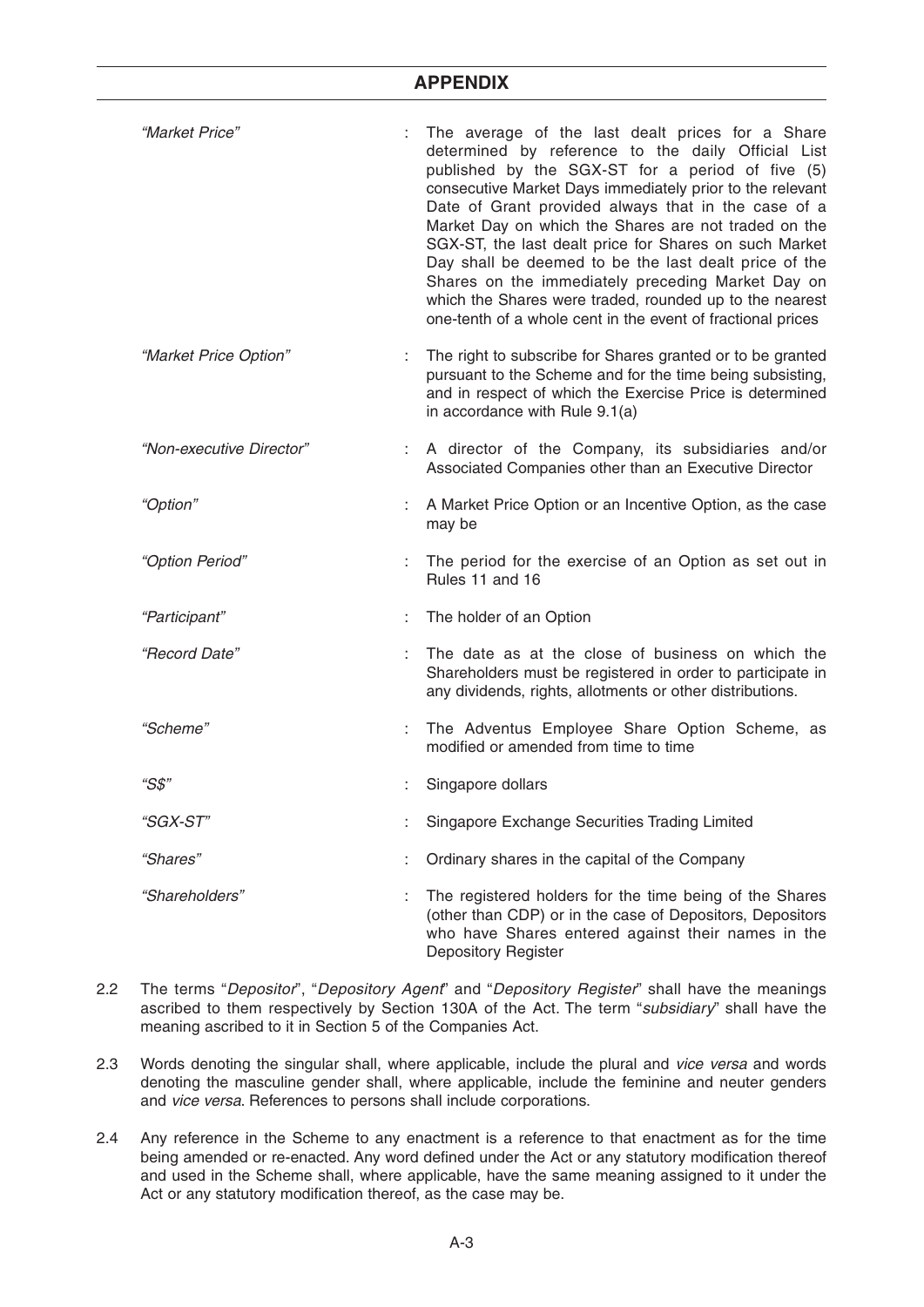2.5 Any reference in the Scheme to a time of day shall be a reference to Singapore time unless otherwise stated.

## **3. OBJECTIVES OF THE SCHEME**

The Scheme will provide an opportunity for Group Employees who have contributed significantly to the growth and performance of the Group and Non-executive Directors who satisfy the eligibility criteria as set out in Rule 4 of the Scheme, to participate in the equity of the Company.

The Scheme is primarily a share incentive scheme. It recognises the fact that the services of Group Employees and Non-executive Directors are important to the continued success and well-being of the Group. Implementation of the Scheme will enable the Company to give recognition to the contributions made by such Group Employees and Non-executive Directors. At the same time, it will give such Group Employees and Non-executive Directors an opportunity to have a direct interest in the Company at no direct cost to its profitability and will also help to achieve the following positive objectives:

- (a) to motivate Participants to optimise their performance standards and efficiency and to maintain a high level of contribution to the Group;
- (b) to retain key employees and Directors whose contributions are essential to the long-term growth and prosperity of the Group;
- (c) to instill loyalty to, and a stronger identification by Participants with the long-term prosperity of, the Group;
- (d) to attract potential employees with relevant skills to contribute to the Group and to create value for the Shareholders; and
- (e) to align the interests of Participants with the interests of the Shareholders.

#### **4. ELIGIBILITY**

- 4.1 The following persons shall be eligible to participate in the Scheme at the absolute discretion of the Committee:
	- (a) Group Employees
		- (i) confirmed full-time employees of the Company, its subsidiaries and Associated Companies; and
		- (ii) Executive Directors, and
	- (b) Non-executive Directors,

provided that, as of the Date of Grant, such persons have attained the age of 21 years, are not undischarged bankrupts and have not entered into a composition with their respective creditors.

- 4.2 Controlling Shareholders and their Associates who satisfy the criteria set out in Rule 4.1 above shall be eligible to participate in the Scheme provided that:
	- (a) their participation; and
	- (b) the actual number and terms of any Options to be granted to them,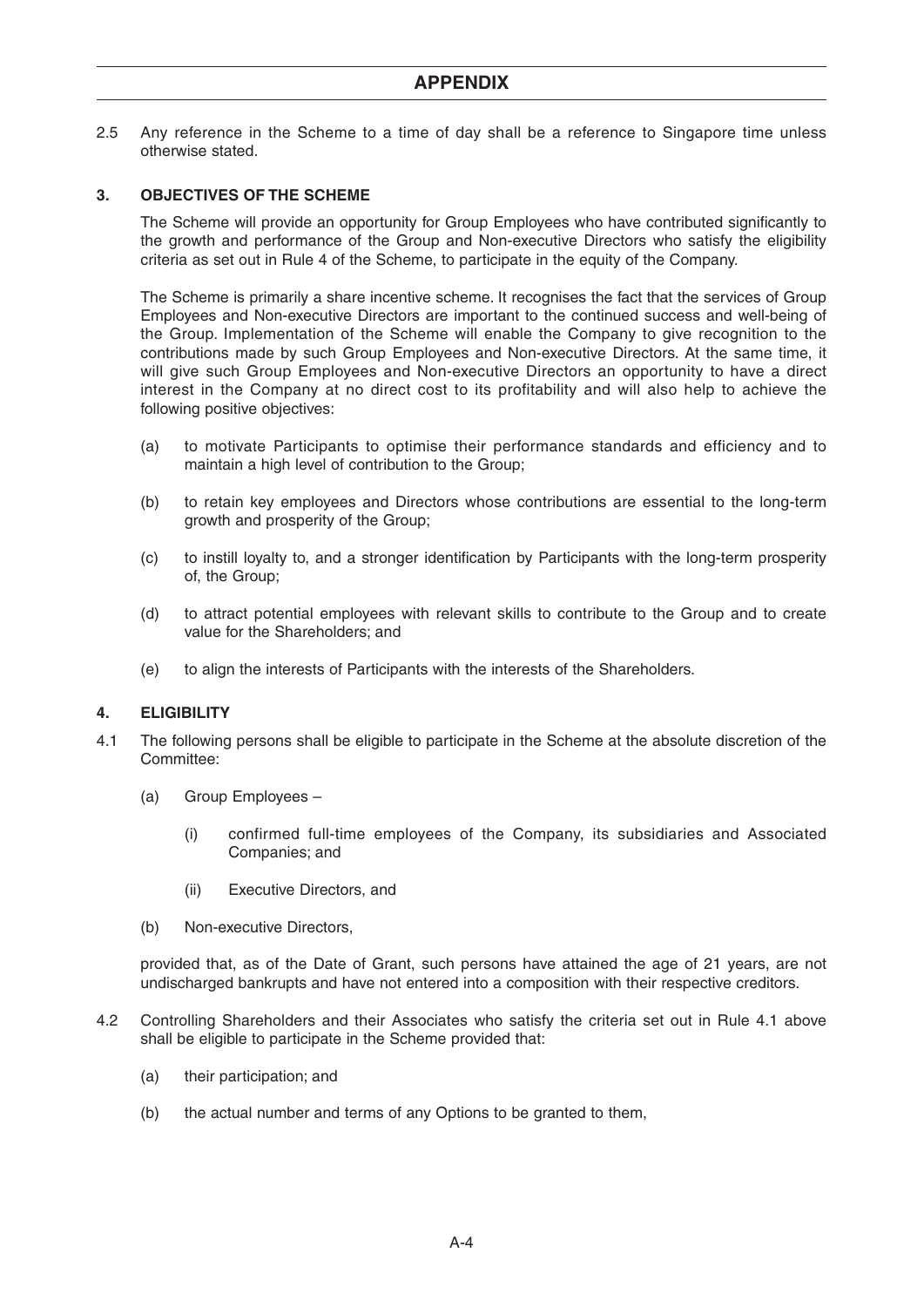have been approved by the independent Shareholders at a general meeting in separate resolutions for each such person and, in respect of each such person, in separate resolutions for each of (i) his participation and (ii) the actual number and terms of any Options to be granted to him, provided always that it shall not be necessary to obtain the approval of the independent shareholders of the Company for the participation in the Scheme of a Controlling Shareholder or his Associate who is, at the relevant time, already a Participant.

- 4.3 Directors and employees of the Company's parent company and its Subsidiaries (other than the Company and the Company's Subsidiaries) are not entitled to participate in the Scheme.
- 4.4 For the purposes of Rule 4.1(a)(i) above, the secondment of an employee to another company within the Group shall not be regarded as a break in his employment or his having ceased by reason only of such secondment to be a full time employee of the Group.
- 4.5 There shall be no restriction on the eligibility of any Participant to participate in any other share option or share incentive scheme implemented or to be implemented by the Company or any other company within the Group.
- 4.6 Subject to the Act and any requirement of the SGX-ST or any other stock exchange on which the Shares may be listed or quoted, the terms of eligibility for participation in the Scheme may be amended from time to time at the absolute discretion of the Committee.

## **5. MAXIMUM ENTITLEMENT**

Subject to Rule 4 and Rule 6, the aggregate number of Shares in respect of which Options may be offered to a Grantee for acquisition in accordance with the Scheme shall be determined at the absolute discretion of the Committee who shall take into account criteria such as rank, past performance, years of service and potential for future development of the Grantee.

#### **6. LIMITATION ON THE SIZE OF THE SCHEME**

- 6.1 The aggregate number of Shares over which the Committee may grant Options on any date, when added to the number of Shares issued and issuable or transferred and to be transferred in respect of all Options granted under the Scheme and the number of Shares issued and issuable or transferred and to be transferred in respect of all options or awards granted under any other share option schemes or share schemes of the Company, shall not exceed 15% of the total number of issued Shares (excluding Shares held by the Company as treasury shares) on the day immediately preceding the Date of Grant.
- 6.2 The aggregate number of Shares which may be issued or transferred pursuant to Options under the Scheme to Participants who are Controlling Shareholders and their Associates shall not exceed 25% of the Shares available under the Scheme.
- 6.3 The number of Shares which may be issued or transferred pursuant to Options under the Scheme to each Participant who is a Controlling Shareholder or his Associate shall not exceed 10% of the Shares available under the Scheme.

## **7. GRANT OF OPTIONS**

7.1 The Committee may, save as provided in Rule 4, Rule 5 and Rule 6, grant Options to such Grantees as it may select in its absolute discretion at any time during the period when the Scheme is in force, except that, for so long as the Shares are listed and quoted on the SGX-ST, no Options shall be granted during the period of 30 days immediately preceding the date of announcement of the Company's interim and/or final results (whichever the case may be). In addition, in the event that an announcement on any matter of an exceptional nature involving unpublished price sensitive information is imminent, grant of Options may only be made on or after the second Market Day on which such announcement is released.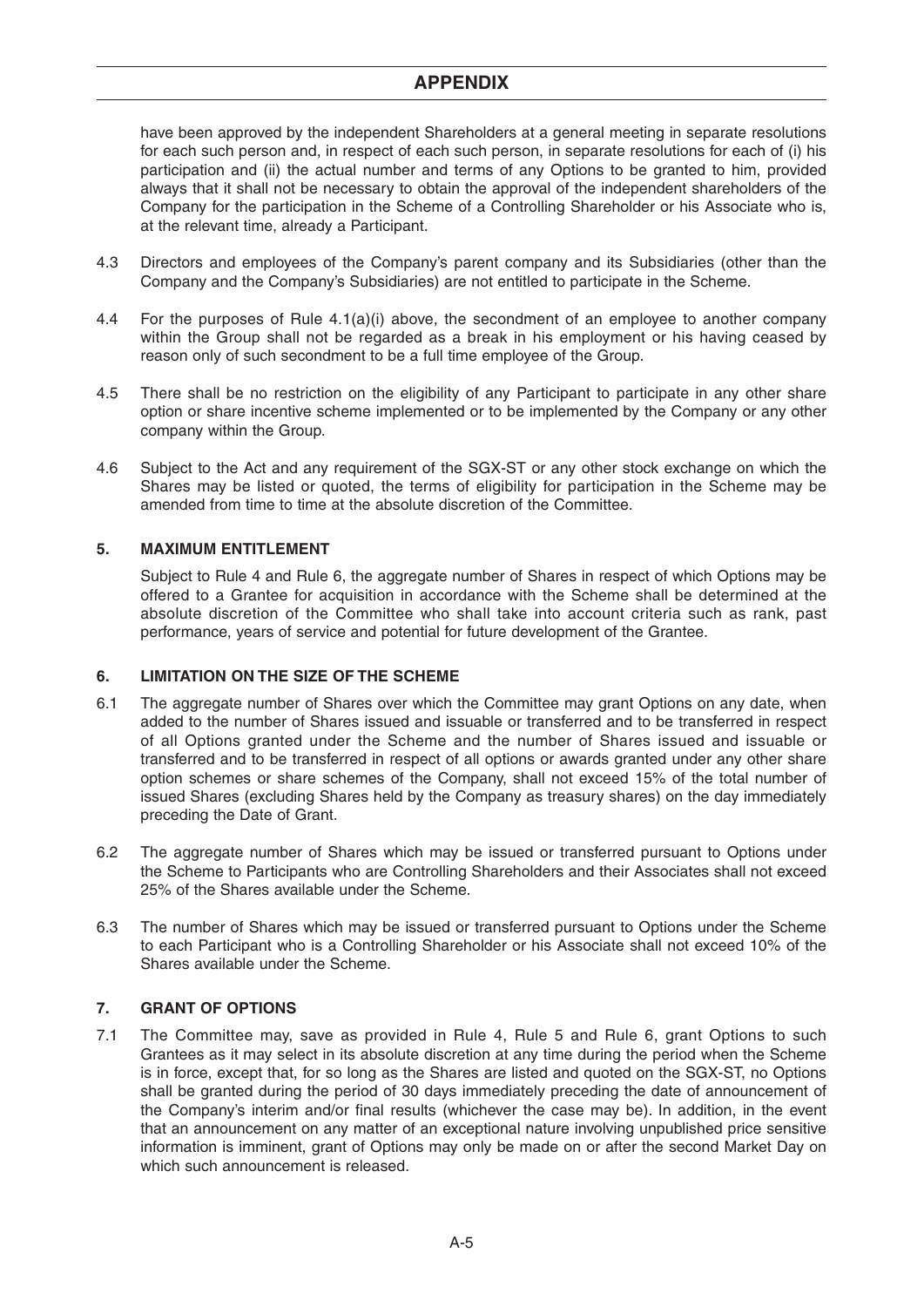7.2 The grant of an Option to a Grantee shall be made by way of a letter (the "**Letter of Offer**") in the form or substantially in the form set out in Annex 1, subject to such modifications, including (but not limited to) imposing restrictions on the number of Options that may be exercised within particular sections of the relevant Option Period, as the Committee may determine from time to time.

## **8. ACCEPTANCE OF GRANT OF OPTIONS**

- 8.1 An Option granted to a Grantee pursuant to Rule 7 may only be accepted by the Grantee within 30 days after the relevant Date of Grant and not later than 5.00 p.m. on the  $30<sup>th</sup>$  day from such Date of Grant (a) by completing, signing and returning to the Company the Acceptance Form in or substantially in the form set out in Annex 2, subject to such modification as the Committee may from time to time determine, accompanied by payment of S\$1.00 as consideration or such other amount and such other documentation as the Committee may require and (b) if, at the date on which the Company receives from the Grantee the Acceptance Form and the consideration in respect of the Option as aforesaid, he remains eligible to participate in the Scheme in accordance with these Rules.
- 8.2 If a grant of an Option is not accepted strictly in the manner as provided in this Rule 8, such grant shall, upon the expiry of the 30 day period, automatically lapse and shall forthwith be deemed to be null and void and of no effect.
- 8.3 The Company shall be entitled to reject any purported acceptance of a grant of an Option made pursuant to this Rule 8 or Exercise Notice (as defined in Rule 12) given pursuant to Rule 12 which does not strictly comply with the terms of the Scheme.
- 8.4 Options are personal to the Grantees to whom they are granted and shall not be sold, mortgaged, transferred, charged, assigned, pledged or otherwise disposed of or encumbered in whole or in part or in any way whatsoever without the Committee's prior written approval, but may be exercised by the Grantee's duly appointed personal representative as provided in Rule 11.4 in the event of the death of such Grantee.
- 8.5 The Grantee may accept or refuse the whole or part of the grant of an Option. If only part of the grant of an Option is accepted, the Grantee shall accept the grant of an Option in multiples of 100 Shares. The Committee shall, within 15 Market Days of receipt of the Acceptance Form and consideration, acknowledge receipt of the same.
- 8.6 In the event that a grant of an Option results in a contravention of any applicable law or regulation, such grant shall be null and void and of no effect and the relevant Participant shall have no claim whatsoever against the Company.
- 8.7 Unless the Committee determines otherwise, an Option shall automatically lapse and become null, void and of no effect and shall not be capable of acceptance if:
	- (a) it is not accepted in the manner as provided in Rule 8.1 within the 30 day period; or
	- (b) the Grantee dies prior to his acceptance of the Option; or
	- (c) the Grantee is adjudicated a bankrupt or enters into composition with his creditors prior to his acceptance of the Option; or
	- (d) the Grantee, being a Group Employee or Non-executive Director, ceases to be in the employment of the Group or ceases to be a Director, in each case, for any reason whatsoever, including any misconduct, prior to his acceptance of the Option; or
	- (e) the Company is liquidated or wound-up prior to the Grantee's acceptance of the Option.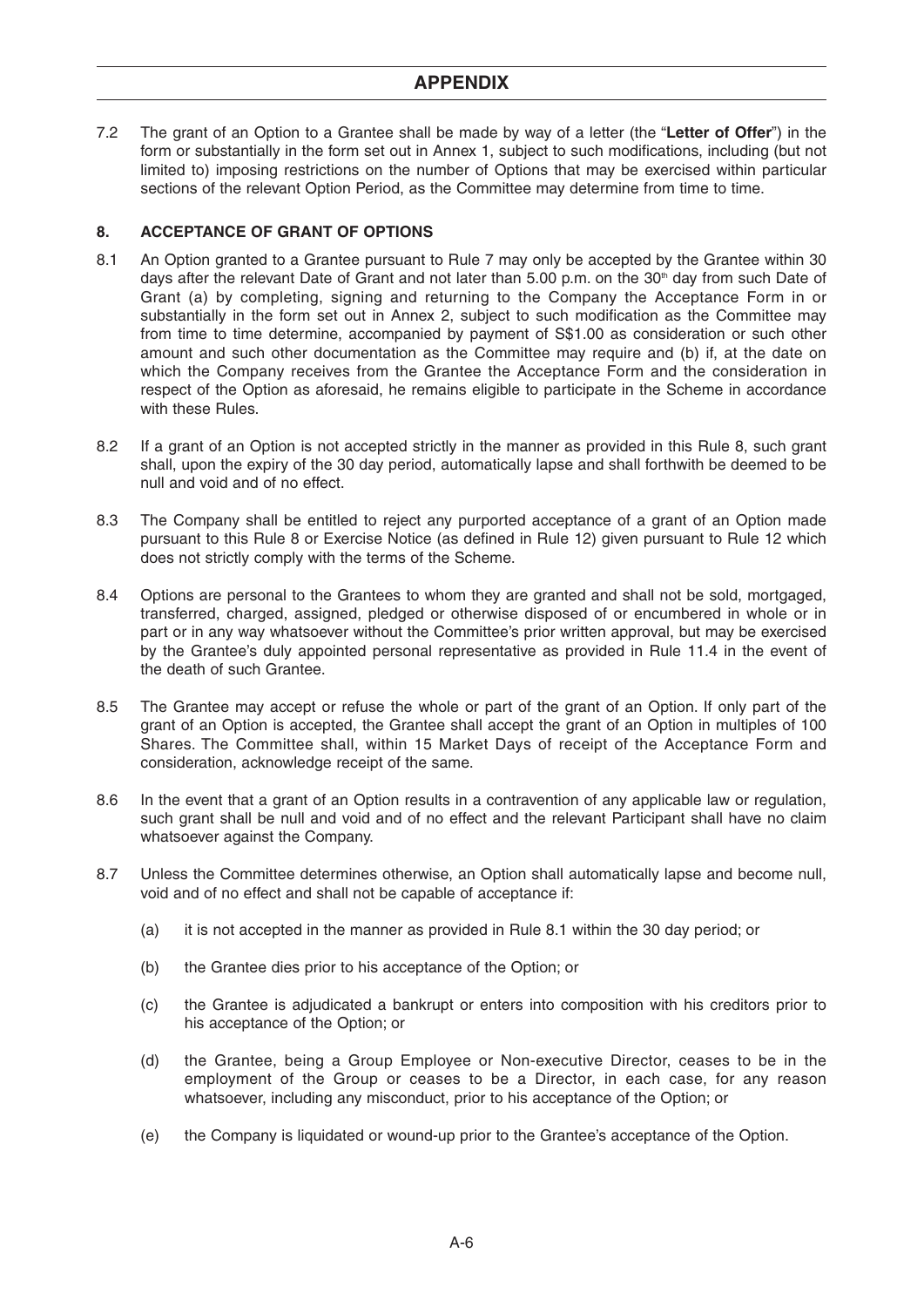## **9. EXERCISE PRICE**

- 9.1 Subject to any adjustment pursuant to Rule 10, the Exercise Price for each Share in respect of which an Option is exercisable shall be determined by the Committee at its absolute discretion, and shall be fixed by the Committee at:
	- (a) the Market Price (each a "**Market Price Option**"); or
	- (b) a price which is set at a discount to the Market Price, the quantum of such discount to be determined by the Committee in its absolute discretion, provided that the maximum discount which may be given in respect of any Option shall not exceed 20% of the Market Price (or such other percentage or amount as may be prescribed or permitted for the time being by the SGX-ST) and approved by the Shareholders at a general meeting in a separate resolution in respect of that Option (each an "**Incentive Option**").
- 9.2 In making any determination under Rule 9.1(b) on whether to give a discount and the quantum of such discount, the Committee shall be at liberty to take into consideration such criteria as the Committee may, at its absolute discretion, deem appropriate, including but not limited to:
	- (a) the performance of the Company, its subsidiaries and Associated Companies, as the case may be, taking into account financial parameters such as net profit after tax, return on equity and earnings growth;
	- (b) the years of service and individual performance of the eligible Participant;
	- (c) the contribution of the eligible Participant to the success and development of the Company and/or the Group; and
	- (d) the prevailing market conditions.
- 9.3 In the event that the Company is no longer listed on the Catalist Board of the SGX-ST or any other relevant stock exchange or trading in the Shares on the Catalist Board of the SGX-ST is suspended for any reason for 14 days or more, the Exercise Price for each Share in respect of which an Option is exercisable shall be the fair market value of each such Share as determined by the Committee in good faith.

## **10. ALTERATION OF CAPITAL**

- 10.1 If a variation in the issued share capital of the Company (whether by way of a capitalisation of profits or reserves, rights issue, reduction, subdivision, consolidation or distribution, or otherwise) should take place, then:
	- (a) the Exercise Price in respect of the Shares comprised in any Option to the extent unexercised;
	- (b) the class and/or number of Shares comprised in any Option to the extent unexercised and the rights attached thereto; and/or
	- (c) the class and/or number of Shares in respect of which additional Options may be granted to Participants,

may, at the discretion of the Committee, be adjusted in such manner as the Committee may determine to be appropriate and, except in relation to a capitalisation issue, upon the written confirmation of the Auditors (acting only as experts and not as arbitrators) that, in their opinion, such adjustment is fair and reasonable. Such adjustments (if any) shall, where reasonable, give the Participant the same proportion of the equity capital as that to which he was previously entitled.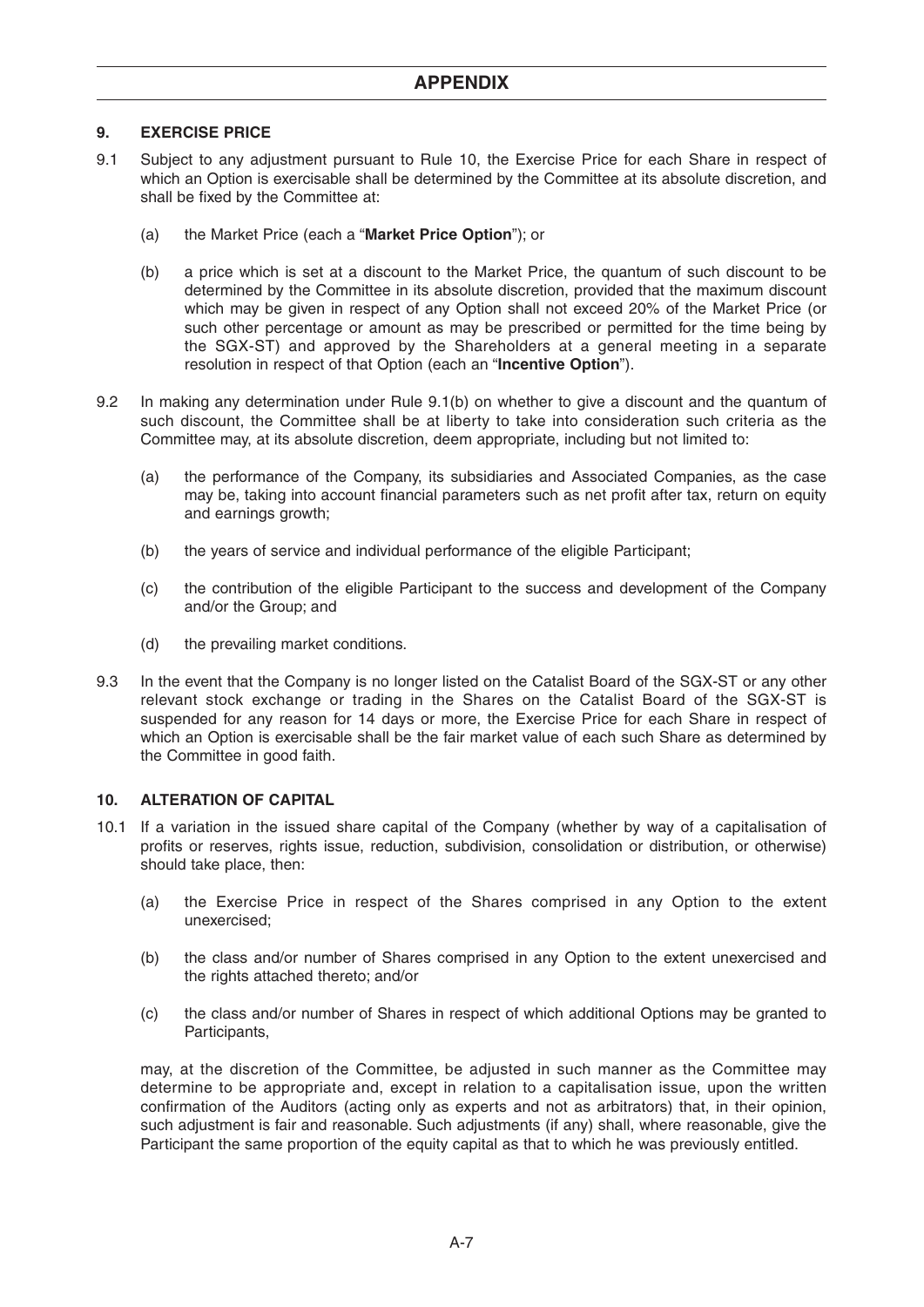- 10.2 Notwithstanding the provisions of Rule 10.1 above, no such adjustment shall be made (a) if as a result, the Participant receives a benefit that a Shareholder does not receive; and (b) unless the Committee after considering all relevant circumstances considers it equitable to do so.
- 10.3 The following (whether singly or in combination) shall not be recognised as events requiring adjustments:
	- (a) any issue of securities as consideration for an acquisition of any assets by the Company or a private placement of securities;
	- (b) any increase in the number of issued Shares as a consequence of the exercise of any Options or conversion of any loan stock or any other securities convertible into Shares or subscription rights of any warrants issued from time to time by the Company enabling holders thereof to acquire new Shares; or
	- (c) the cancellation of issued Shares purchased or acquired by the Company by way of a market purchase of such Shares, in accordance with the Listing Rules, undertaken by the Company on the SGX-ST during the period when a share repurchase mandate granted by the Shareholders (including any renewal of such mandate) is in force.
- 10.4 Upon any adjustment required to be made, the Company shall notify each Participant (or, where applicable, his duly appointed personal representative(s)) in writing and deliver to him (or, where applicable, his duly appointed personal representative(s)) a statement setting forth the new Exercise Price thereafter in effect and the class and/or number of Shares thereafter comprised in the Option so far as unexercised. Any adjustment shall take effect upon such written notification being given.

## **11. EXERCISE OF OPTIONS**

- 11.1 Except as provided in this Rule 11 and Rule 12 and any other conditions as may be introduced by the Committee from time to time, each Option shall be exercisable, in whole or in part, as follows:
	- (a) in the case of a Market Price Option, (i) for up to the first 50% of Shares in respect of which Options may be offered, during the period commencing after the first anniversary of the Date of Grant and expiring on the tenth anniversary of such Date of Grant, and (ii) for all other remaining Shares in respect of which Options may be offered, during the period commencing after the second anniversary of the Date of Grant and expiring on the tenth anniversary of such Date of Grant, provided that in the case of a Market Price Option which is granted to a Participant not holding a salaried office or employment in the Group, such Option Period shall expire on such date not later than the fifth anniversary of such Date of Grant as determined by the Committee; and
	- (b) in the case of an Incentive Option, (i) for up to the first 50% of Shares in respect of which Options may be offered, during the period commencing after the second anniversary of the Date of Grant and expiring on the tenth anniversary of such Date of Grant, and (ii) for all other remaining Shares in respect of which Options may be offered, during the period commencing after the third anniversary of the Date of Grant and expiring on the tenth anniversary of such Date of Grant, provided that in the case of an Incentive Option which is granted to a Participant not holding a salaried office or employment in the Group, such Option Period shall expire on such date not later than the fifth anniversary of such Date of Grant as determined by the Committee.

For the avoidance of doubt, where Options are granted to a Participant holding salaried office or employment in an Associated Company, such Options will expire on the fifth anniversary of such Date of Grant.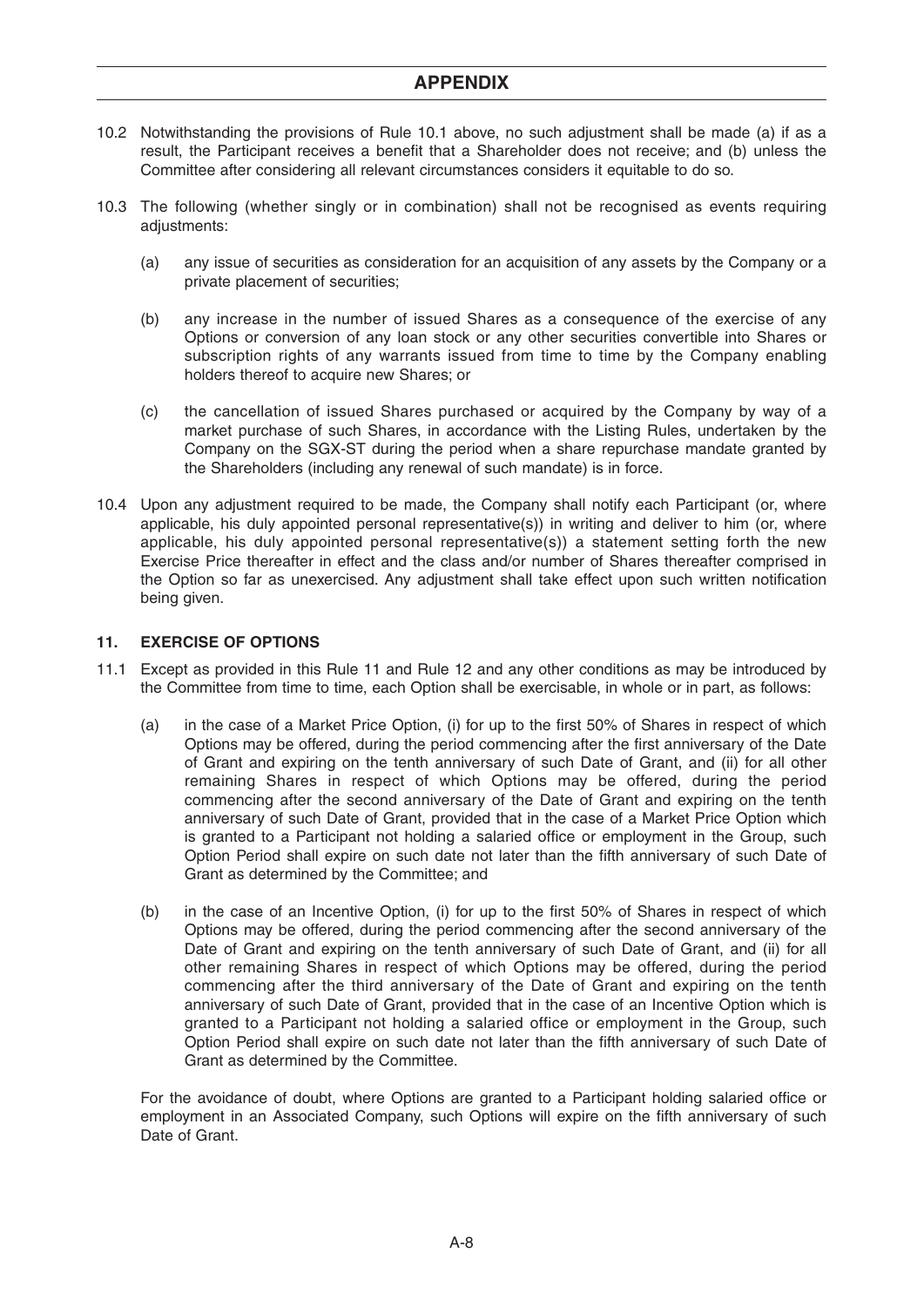- 11.2 An Option shall, to the extent unexercised, immediately lapse and become null and void and a Participant shall have no claim against the Company:
	- (a) subject to Rules 11.3, 11.4 and 11.5, upon the Participant ceasing to be a Group Employee or Director for any reason whatsoever; or
	- (b) upon the bankruptcy of the Participant or the happening of any other event which results in his being deprived of the legal or beneficial ownership of such Option; or
	- (c) in the event of misconduct on the part of the Participant, as determined by the Committee in its absolute discretion.

For the purpose of Rule 11.2(a), a Participant shall be deemed to have ceased to be so employed as of the date the notice of termination of employment is tendered by or is given to him, unless such notice shall be withdrawn prior to its effective date. For the avoidance of doubt, no Option shall lapse pursuant to Rule 11.2(a) in the event any transfer of employment of a Participant within the Group or upon the cessation of employment of a Group Executive Director who shall continue to serve as a Group Non-executive Director.

- 11.3 If a Participant ceases to be employed by the Group by reason of his:
	- (a) ill health, injury or disability, in each case, as certified by a medical practitioner approved by the Committee;
	- (b) redundancy;
	- (c) retirement at or after the legal retirement age;
	- (d) retirement before that age with the consent of the Committee;
	- (e) the subsidiary, by which he is principally employed, ceasing to be a company within the Group or the undertaking or part of the undertaking of such subsidiary being transferred otherwise than to another company within the Group; or
	- $(f)$  for any other reason approved in writing by the Committee,

he may, at the absolute discretion of the Committee, exercise any unexercised Option within the relevant Option Period and upon the expiry of such period, the Option shall immediately lapse and become null and void.

- 11.4 If a Participant dies and at the date of his death holds any unexercised Option, such Option may, at the absolute discretion of the Committee, be exercised by the duly appointed legal personal representatives of the Participant within the relevant Option Period and upon the expiry of such period, the Option shall immediately lapse and become null and void.
- 11.5 If a Participant, who is also an Executive Director or a Non-executive Director (as the case may be), ceases to be a Director for any reason whatsoever, he may, at the absolute discretion of the Committee, notwithstanding such cessation, exercise any unexercised Option within the relevant Option Period and upon the expiry of such period, the Option shall immediately lapse and become null and void.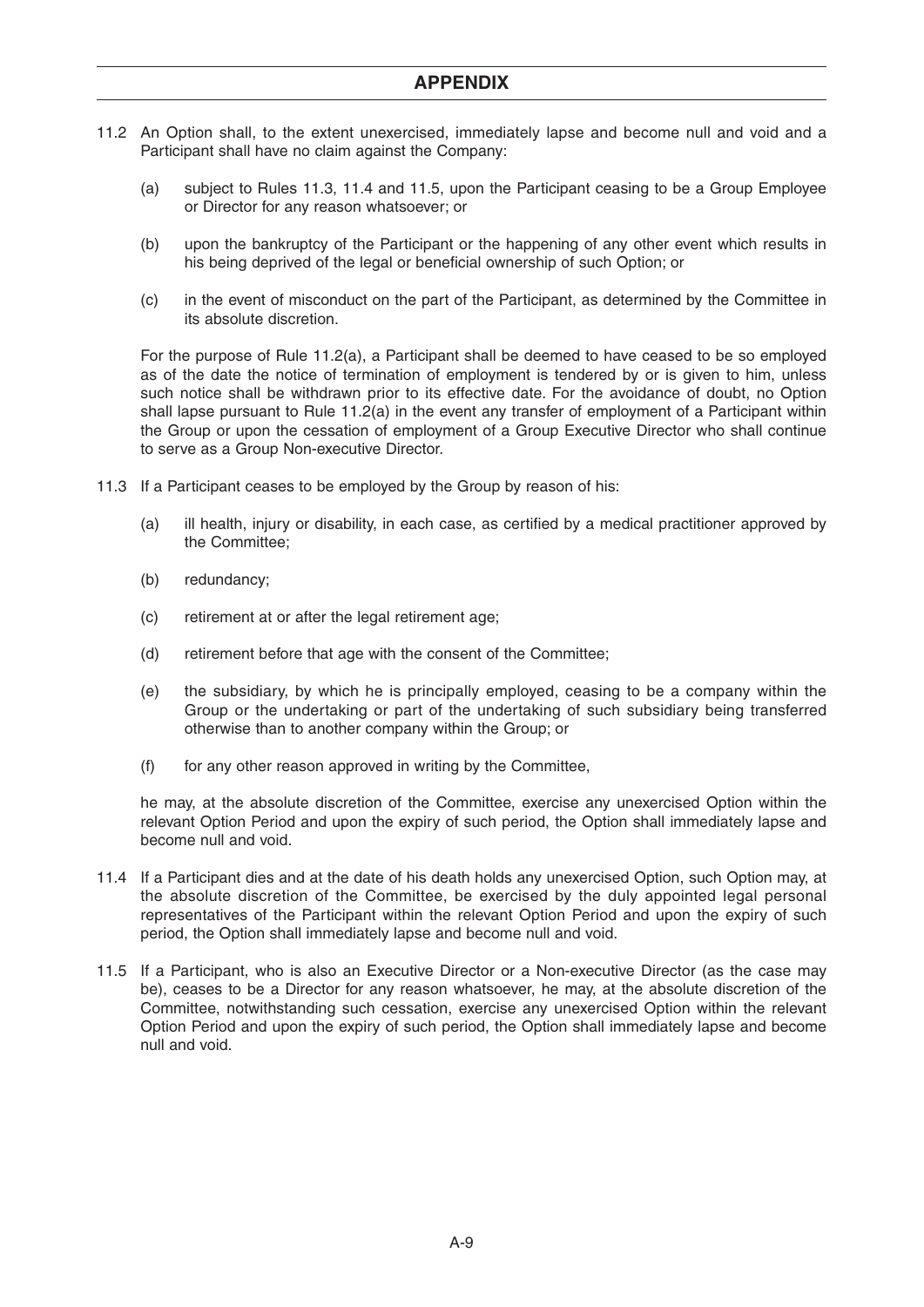## **12. EXERCISE OF OPTIONS, ALLOTMENT OR TRANSFER AND LISTING OF SHARES**

- 12.1 An Option may be exercised, in whole or in part (provided that an Option may be exercised in part only in respect of 100 Shares or any multiple thereof), by a Participant giving notice in writing to the Company in or substantially in the form set out in Annex 3 (the "**Exercise Notice**"), subject to such amendments as the Committee may from time to time determine. Every Exercise Notice must be accompanied by a remittance for the full amount of the aggregate Exercise Price in respect of the Shares which have been exercised under the Option, the relevant CDP charges (if any), any other applicable administrative or handling fees or charges by the SGX-ST, CDP or agent, and any other documentation the Committee may require. All payments shall be made by cheque, cashier's order, bank draft or postal order made out in favour of the Company. An Option shall be deemed to be exercised upon the receipt by the Company of the said notice duly completed and the receipt by the Company of the full amount of the aggregate Exercise Price in respect of the Shares which have been exercised under the Option.
- 12.2 Subject to the Act and the Listing Rules, the Company shall have the flexibility to deliver Shares to Participants upon the exercise of their Options by way of:
	- (a) an allotment of new Shares, deemed to be fully paid upon their issuance and allotment; and/or
	- (b) the transfer of existing Shares, including (subject to applicable laws) any Shares acquired by the Company pursuant to a share purchase mandate and/or held by the Company as treasury shares.

In determining whether to issue new Shares or to deliver existing Shares to Participants upon the exercise of their Options, the Company will take into account factors such as (but not limited to) the number of Shares to be delivered, the prevailing market price of the Shares and the cost to the Company of either issuing new Shares or purchasing existing Shares.

- 12.3 Subject to:
	- (a) such consents or other actions required by any competent authority under any regulations or enactments for the time being in force as may be necessary (including any approvals required from the SGX-ST); and
	- (b) compliance with the Rules of the Scheme and the Memorandum and Articles of Association of the Company,

the Company shall, as soon as practicable after the exercise of an Option by a Participant but in any event within 10 Market Days after the date of the exercise of the Option in accordance with Rule 12.1, allot, transfer or procure the transfer (as the case may be) of the Shares in respect of which such Option has been exercised by the Participant and where required, or as the case may be, within five (5) Market Days from the date of such allotment, despatch the relevant share certificates to CDP for the credit of the securities account or securities sub-account of that Participant by ordinary post or such other mode of delivery as the Committee may deem fit.

- 12.4 The Company shall as soon as practicable after the exercise of an Option, apply to the SGX-ST or any other stock exchange on which the Shares are quoted or listed for permission to deal in and for quotation of the Shares which may be issued upon exercise of the Option and the Shares (if any) which may be issued to the Participant pursuant to any adjustments made in accordance with Rule 10.
- 12.5 Shares which are allotted or transferred on the exercise of an Option by a Participant shall be issued or registered (as the case may be), as the Participant may elect, in the name of, CDP to the credit of the securities account of the Participant maintained with CDP or the Participant's securities sub-account with a Depository Agent.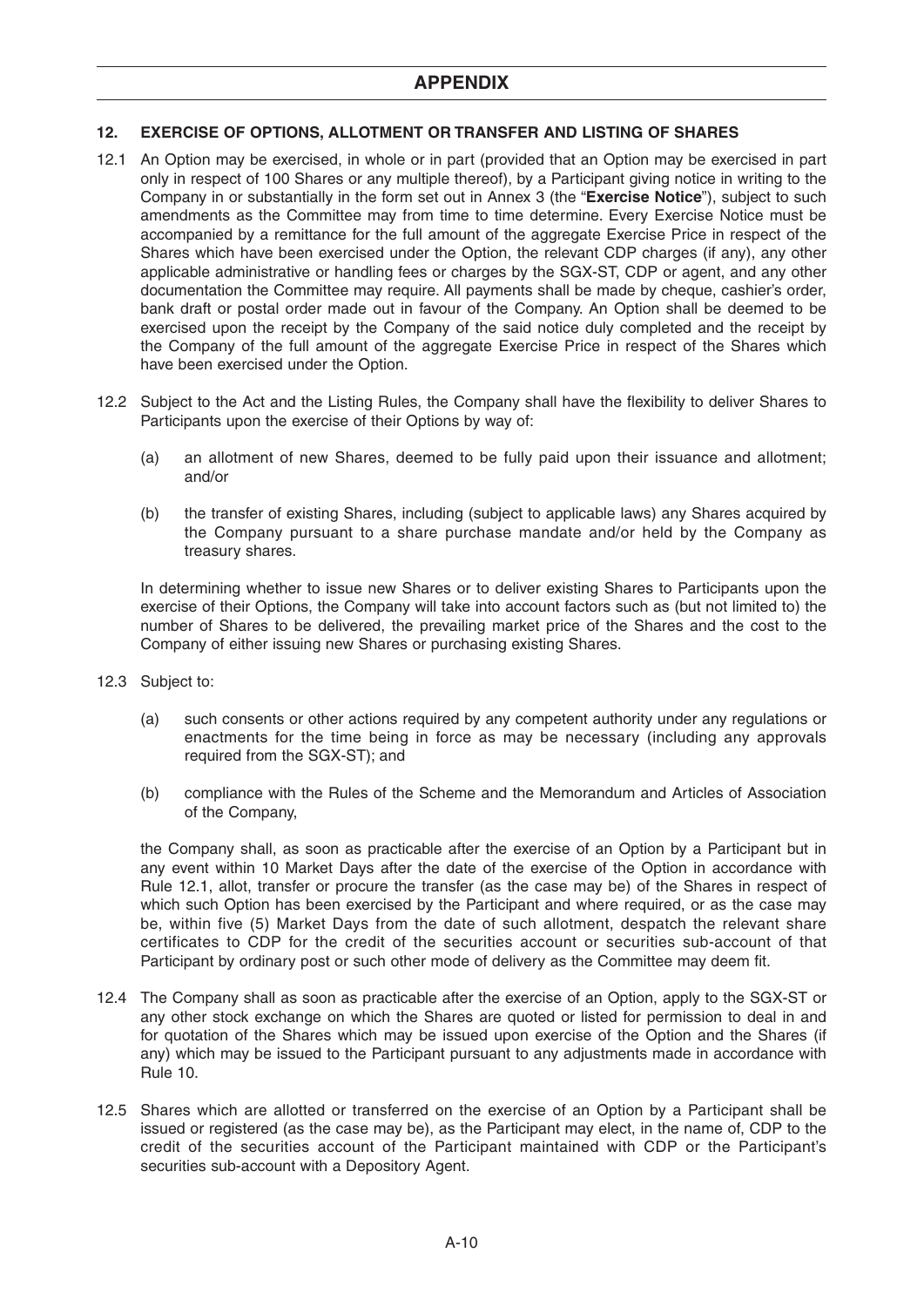- 12.6 Shares allotted and issued, and existing Shares procured by the Company for transfer, upon the exercise of an Option shall be subject to all provisions of the Act and the Memorandum and Articles of Association of the Company and shall rank in full for all entitlements, including dividends or other distributions declared or recommended in respect of the then existing Shares, the Record Date for which is on or after the later of (a) the relevant date upon which such exercise occurred pursuant to Rule 12.1; and (b) the date of issue of the Shares, and shall in all other respects rank pari passu with other existing Shares then in issue.
- 12.7 Except as set out in Rule 12 and subject to Rule 10, an Option does not confer on a Participant any right to participate in any new issue of Shares.

## **13. VESTING**

The Options may, at the discretion of the Committee, be vested partially over a number of years. The periods over which the Options will vest may exceed any minimum vesting periods prescribed by any laws, regulations or rules to which the Scheme may be subject, including the regulations of any stock exchange on which the Shares may be listed and quoted. Further, the Shares to be issued and allotted to a Participant pursuant to the exercise of any Option under the Scheme may or may not at the discretion of the Committee, be subject to any retention period.

## **14. ALTERATIONS AND AMENDMENTS TO THE SCHEME**

- 14.1 Any or all of the provisions of the Scheme may be modified and/or altered at any time and from time to time by resolution of the Committee, except that:
	- (a) any modification or alteration which shall alter adversely the rights attaching to any Option granted prior to such modification or alteration and which in the opinion of the Committee, materially alters the rights attaching to any Option granted prior to such modification or alteration, may only be made with the consent in writing of such number of Participants who, if they exercised their Options in full, would thereby become entitled to not less than threequarters (3/4) in number of all the Shares which would fall to be issued and allotted or transferred upon exercise in full of all outstanding Options;
	- (b) any modification or alteration which would be to the advantage of Participants under the Scheme shall be subject to the prior approval of Shareholders at a general meeting; and
	- (c) no modification or alteration shall be made without the prior approval of the SGX-ST and such other regulatory authorities as may be necessary.

For the purposes of Rule 14.1(a), the opinion of the Committee as to whether any modification or alteration would adversely alter the rights attached to any Option shall be final, binding and conclusive.

- 14.2 Notwithstanding anything to the contrary contained in Rule 14.1, the Committee may at any time by resolution (and without any other formality save for the prior approval of the SGX-ST and such other regulatory authorities as may be necessary) amend or alter the Scheme in any way to the extent necessary to cause the Scheme to comply with any statutory provision or the provisions or the regulations of any regulatory or other relevant authority or body (including the SGX-ST).
- 14.3 Written notice of any modification or alteration made in accordance with this Rule 14 shall be given to all Participants.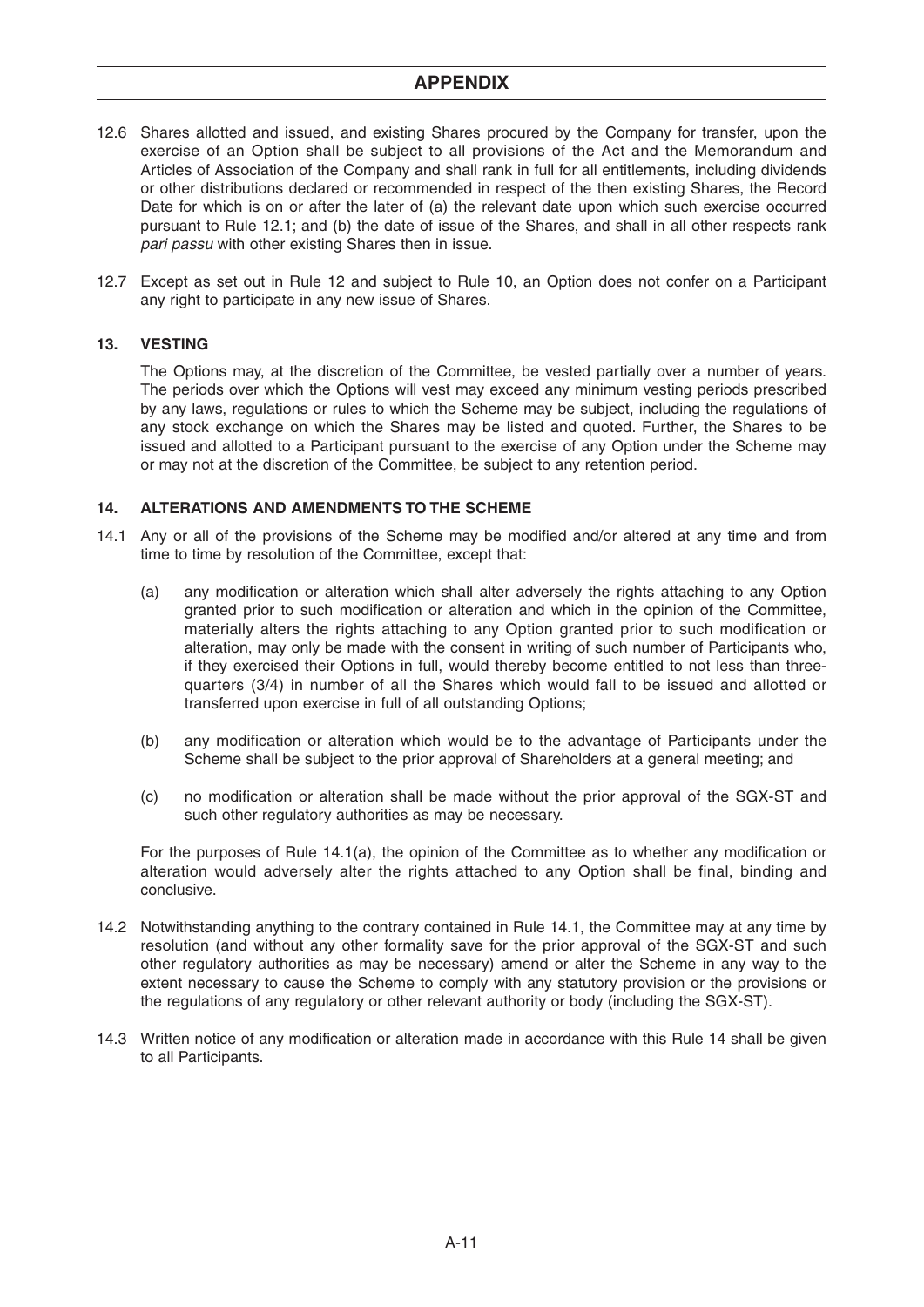## **15. DURATION OF THE SCHEME**

- 15.1 The Scheme shall continue to be in force at the discretion of the Committee, subject to a maximum period of 10 years, commencing on the date on which the Scheme is adopted by Shareholders in general meeting. Subject to compliance with any applicable laws and regulations in Singapore, the Scheme may continue beyond the above stipulated period with the approval of the Shareholders by ordinary resolution at a general meeting and of any relevant authorities which may then be required.
- 15.2 The Scheme may be terminated at any time by the Committee or by resolution of the Shareholders at a general meeting, subject to all other relevant approvals which may be required. If the Scheme is so terminated, no further Options shall be offered by the Company hereunder.
- 15.3 The termination, discontinuance or expiry of the Scheme shall be without prejudice to the rights accrued to Options which have been granted and accepted as provided in Rule 8, whether such Options have been exercised (whether fully or partially) or not.

## **16. TAKE-OVER AND WINDING-UP OF THE COMPANY**

- 16.1 In the event of a take-over offer being made for the Company, Participants (including Participants holding Options which are then not exercisable pursuant to the provisions of Rule 11.1 and/or 11.2) holding Options as yet unexercised shall, notwithstanding Rule 11 and Rule 12 but subject to Rule 16.5, be entitled to exercise such Options in full or in part during the period commencing on the date on which such offer is made or, if such offer is conditional, the date on which the offer becomes or is declared unconditional, as the case may be, and ending on the earlier of:
	- (a) the expiry of six (6) months thereafter, unless prior to the expiry of such six (6) month period, at the recommendation of the offeror and with the approvals of the Committee and (if so required) the SGX-ST, such expiry date is extended to a later date (being a date falling not later than the date of expiry of the Option Period relating thereto); or
	- (b) the date of the expiry of the Option Period relating thereto;

whereupon any Option then remaining unexercised shall immediately lapse and become null and void.

Provided always that if during such period the offeror becomes entitled or bound to exercise the rights of compulsory acquisition of the Shares under the provisions of the Act and, being entitled to do so, gives notice to the Participants that it intends to exercise such rights on a specified date, all Options shall remain exercisable by the Participants until such specified date or the expiry of the respective Option Period relating thereto, whichever is earlier. Any Option not so exercised by the said specified date shall lapse and become null and void provided that the rights of acquisition or obligation to acquire stated in the notice shall have been exercised or performed, as the case may be. If such rights of acquisition or obligations have not been exercised or performed, all Options shall, subject to Rule 11, remain exercisable until the expiry of the Option Period.

16.2 If, under the Act, the court sanctions a compromise or arrangement proposed for the purposes of, or in connection with, a scheme for the reconstruction of the Company or its amalgamation with another company or companies, Participants (including Participants holding Options which are then not exercisable pursuant to the provisions of Rule 11.1 and Rule 11.2) shall notwithstanding Rule 11 and Rule 12 but subject to Rule 16.5, be entitled to exercise any Option then held by them during the period commencing on the date upon which the compromise or arrangement is sanctioned by the court and ending either on the expiry of 60 days thereafter or the date upon which the compromise or arrangement becomes effective, whichever is later (but not after the expiry of the Option Period relating thereto), whereupon any unexercised Option shall lapse and become null and void, Provided always that the date of exercise of any Options shall be before the expiry of the relevant Option Period.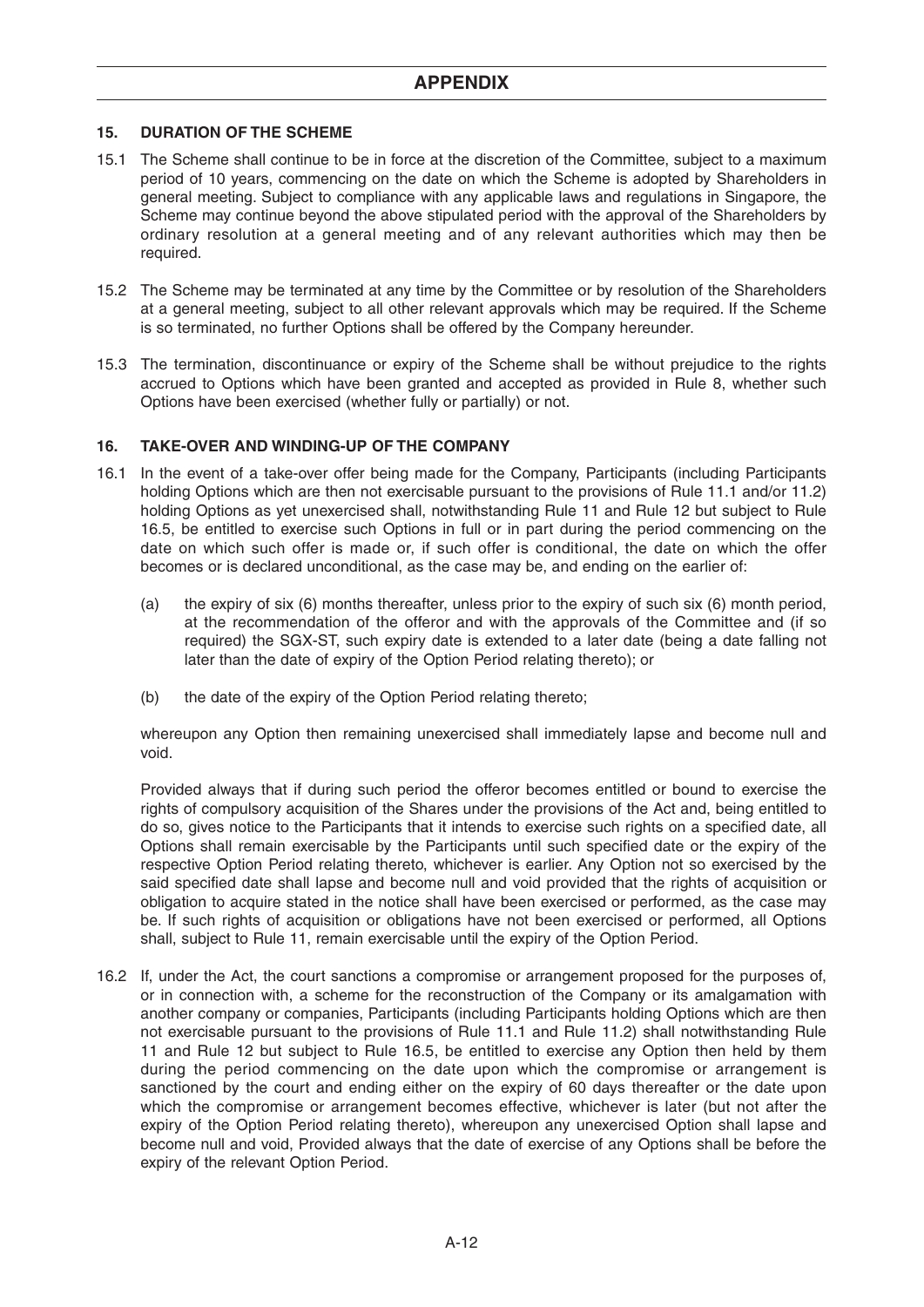- 16.3 If an order or an effective resolution is passed for the winding-up of the Company on the basis of its insolvency, all Options, to the extent unexercised, shall lapse and become null and void.
- 16.4 In the event of a members' solvent voluntary winding-up (other than for amalgamation or reconstruction), Participants (including Participants holding Options which are then not exercisable pursuant to the provisions of Rule 11.1 and Rule 11.2) shall, subject to Rule 16.5, be entitled within 30 days of the passing of the resolution of such winding-up (but not after the expiry of the Option Period relating thereto) to exercise in full any unexercised Options, after which such unexercised Options shall lapse and become null and void.
- 16.5 If in connection with the making of a general offer referred to in Rule 16.1 above or the scheme referred to in Rule 16.2 above or the winding-up referred to in Rule 16.4 above, arrangements are made (which are confirmed in writing by the Auditors, acting only as experts and not as arbitrators, to be fair and reasonable) for the compensation of Participants, whether by the continuation of their Options or the payment of cash or the grant of other options or otherwise, a Participant holding an Option, which is not then exercisable, may not, at the discretion of the Committee, be permitted to exercise that Option as provided for in this Rule 16.
- 16.6 To the extent that an Option is not exercised within the periods referred to in this Rule 16, it shall lapse and become null and void.

## **17. ADMINISTRATION OF THE SCHEME**

- 17.1 The Scheme shall be administered by the Committee in its absolute discretion with such powers and duties as are conferred on it by the Board.
- 17.2 The Committee shall have the power, from time to time, to make or vary such regulations (not being inconsistent with the Scheme) for the implementation and administration of the Scheme as it thinks fit.
- 17.3 Any decision of the Committee, made pursuant to any provision of the Scheme (other than a matter to be certified by the Auditors), shall be final and binding (including any decisions pertaining to disputes as to the interpretation of the Scheme or any rule, regulation, or procedure thereunder or as to any rights under the Scheme).
- 17.4 A Director who is a member of the Committee shall not be involved in its deliberation in respect of Options to be granted to him.

## **18. NOTICES**

- 18.1 Any notice given by a Participant to the Company shall be sent by post or delivered to the registered office of the Company or such other address as may be notified by the Company to the Participant in writing.
- 18.2 Any notice or documents given by the Company to a Participant shall be sent to the Participant by hand or sent to him at his home address stated in the records of the Company or the last known address of the Participant, and if sent by post shall be deemed to have been given on the day immediately following the date of posting.

#### **19. TERMS OF EMPLOYMENT UNAFFECTED**

19.1 The Scheme or any Option shall not form part of any contract of employment between the Company, any subsidiary or Associated Company (as the case may be) and any Participant and the rights and obligations of any individual under the terms of the office or employment with such company within the Group shall not be affected by his participation in the Scheme or any right which he may have to participate in it or any Option which he may hold and the Scheme or any Option shall afford such an individual no additional rights to compensation or damages in consequence of the termination of such office or employment for any reason whatsoever.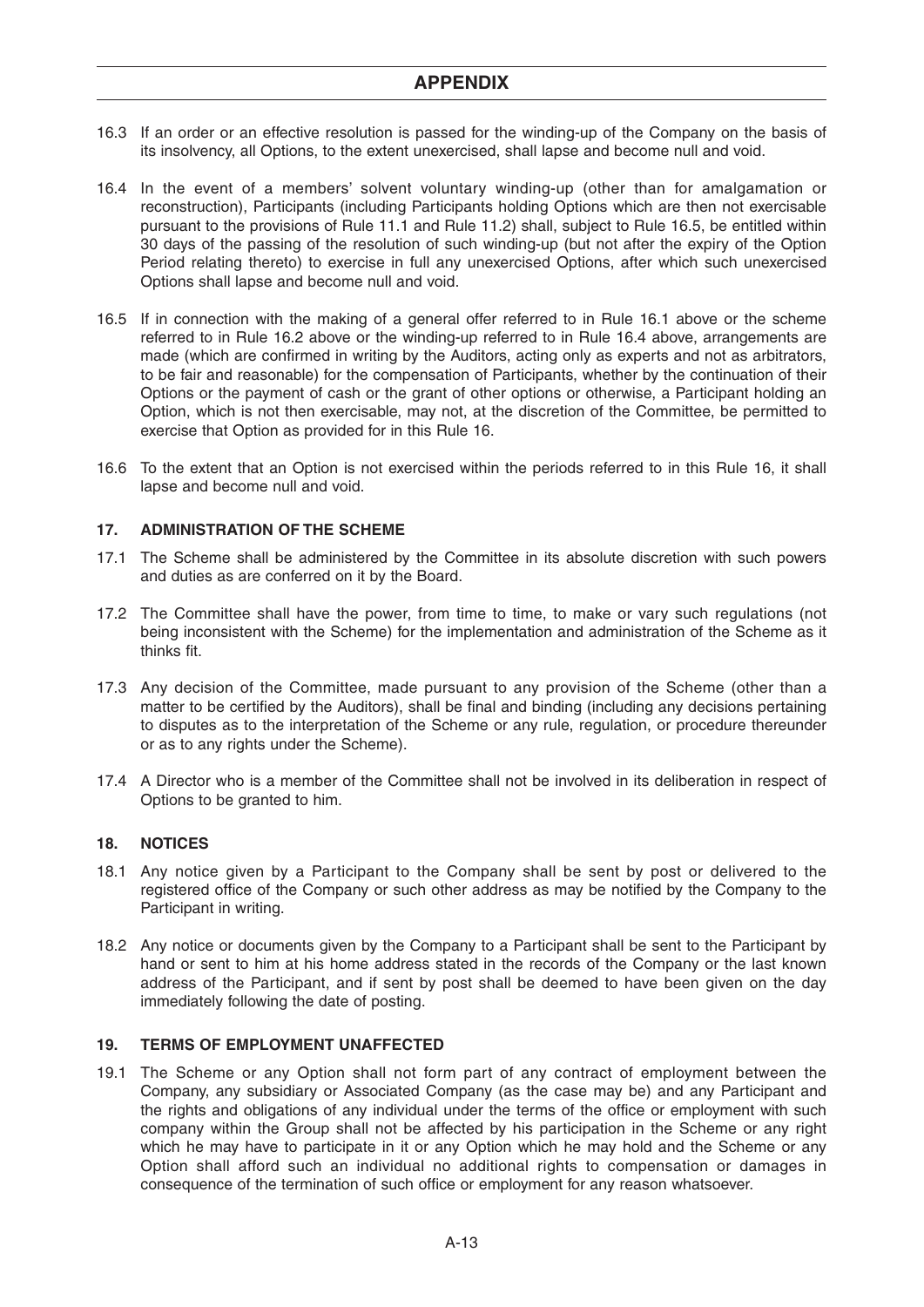19.2 The Scheme shall not confer on any person any legal or equitable rights (other than those constituting the Options themselves) against the Company, any subsidiary and/or Associated Company directly or indirectly or give rise to any cause of action at law or in equity against the Company, any subsidiary or Associated Company.

## **20. TAXES**

All taxes (including income tax) arising from the exercise of any Option granted to any Participant under the Scheme shall be borne by the Participant.

#### **21. COSTS AND EXPENSES**

- 21.1 Each Participant shall be responsible for all fees of CDP or his Depository Agent relating to or in connection with the issue and allotment or transfer of any Shares pursuant to the exercise of any Option in CDP's name, the deposit of share certificate(s) with CDP, the Participant's securities account with CDP or the Participant's securities sub-account with his Depository Agent and all taxes referred to in Rule 20 which shall be payable by the relevant Participant.
- 21.2 Save for such costs and expenses expressly provided in the Scheme to be payable by the Participants, all fees, costs, and expenses incurred by the Company in relation to the Scheme including but not limited to the fees, costs and expenses relating to the issue and allotment or transfer of the Shares pursuant to the exercise of any Option shall be borne by the Company.

## **22. DISCLAIMER OF LIABILITY**

Notwithstanding any provisions herein contained and subject to the Act, the Board, the Committee and the Company shall not under any circumstances be held liable for any costs, losses, expenses and damages (including any interest arising thereof) whatsoever and howsoever arising in respect of any matter under or in connection with the Scheme including but not limited to the Company's delay or failure in issuing and allotting, or procuring the transfer of, the Shares or in applying for or procuring the listing of and quotation for the Shares on the SGX-ST or any other stock exchanges on which the Shares are quoted or listed.

#### **23. ABSTENTION FROM VOTING**

Shareholders who are eligible to participate in the Scheme are to abstain from voting on any shareholders' resolution relating to the Scheme and should not accept nominations as proxy or otherwise for voting unless specific instructions have been given in the proxy form on how the vote is to be cast. In particular, Shareholders who are eligible to participate in the Scheme shall abstain from voting on the following resolutions, where applicable: (a) implementation of the Scheme; (b) the maximum discount which may be given in respect of any Option; and (c) participation by and grant of Options to Controlling Shareholders and their Associates.

## **24. DISPUTES**

Any disputes or differences of any nature in connection with the Scheme shall be referred to the Committee and its decision shall be final and binding in all respects.

#### **25. CONDITION OF OPTION**

Every Option shall be subject to the condition that no Shares shall be issued or transferred pursuant to the exercise of an Option if such issue or transfer would be contrary to any law or enactment, or any rules or regulations of any legislative or non-legislative governing body for the time being in force in Singapore or any other relevant country.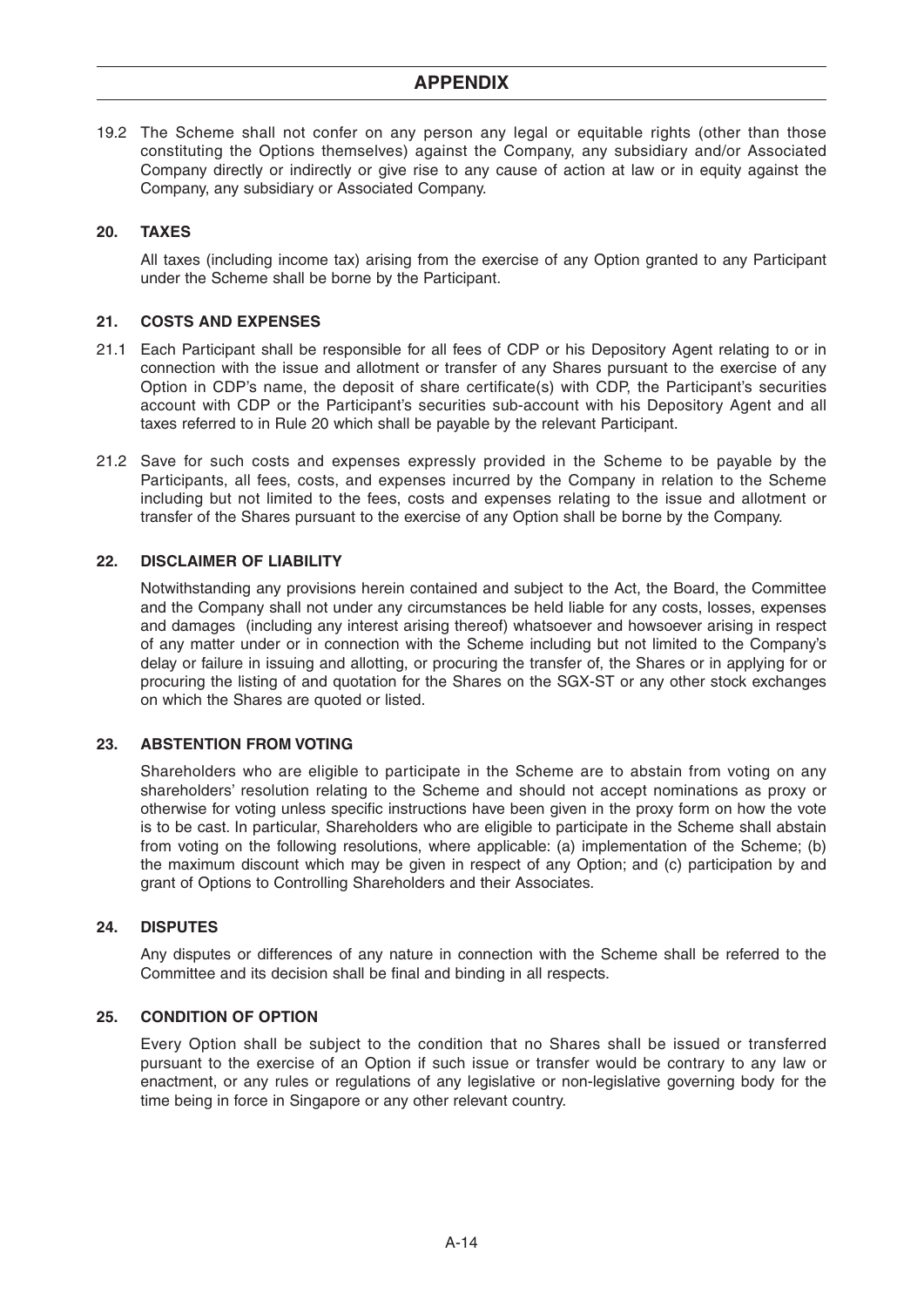## **26. DISCLOSURE IN ANNUAL REPORT**

The Company shall, for as long as the Scheme continues in operation, make the following disclosure in its annual report:

- (a) the names of the members of the Committee;
- (b) the information required in the table below for the following Participants (which for the avoidance of doubt, shall include Participants who have exercised all their Options in any particular Financial Year):
	- (i) Participants who are Directors of the Company;
	- (ii) Participants who are Controlling Shareholders and their Associates; and
	- (iii) Participants, other than those in (i) and (ii) above, who receive 5% or more of the total number of Options available under the Scheme; and

| Name of<br><b>Participant</b> | <b>Options granted</b><br>during<br>the financial<br>year under<br>review<br>(including<br>terms) | Aggregate<br><b>Options</b><br>granted since<br>commencement<br>of the Scheme to<br>the end of the<br>financial year<br>under review | Aggregate<br><b>Options</b><br>exercised since<br>commencement<br>of the Scheme to<br>the end of the<br>financial year<br>under review | Aggregate<br><b>Options</b><br>outstanding as<br>at the end of the<br>financial year<br>under review |
|-------------------------------|---------------------------------------------------------------------------------------------------|--------------------------------------------------------------------------------------------------------------------------------------|----------------------------------------------------------------------------------------------------------------------------------------|------------------------------------------------------------------------------------------------------|
|                               |                                                                                                   |                                                                                                                                      |                                                                                                                                        |                                                                                                      |

- (c) the number and proportion of Options granted at the following discounts to the Market Price in the financial year under review:
	- (i) options granted at up to 10% discount; and
	- (ii) options granted at between 10% but not more than 20% discount; and
- (d) such other information as may be required by the Listing Rules and all other applicable laws and requirements,

provided that if any of the above requirements are not applicable, an appropriate negative statement should be included therein

## **27. CONTRACTS (RIGHTS OF THIRD PARTIES) ACT**

No person other than the Company or a Participant shall have any right to enforce any provision of the Scheme or any Option by virtue of the Contracts (Rights of Third Parties) Act, Chapter 53B of Singapore.

## **28. GOVERNING LAW**

The Scheme shall be governed by and construed in accordance with the laws of the Republic of Singapore. The Company and the Participants, by accepting the offer of the grant of Options in accordance with the Scheme, irrevocably submit to the exclusive jurisdiction of the courts of the Republic of Singapore.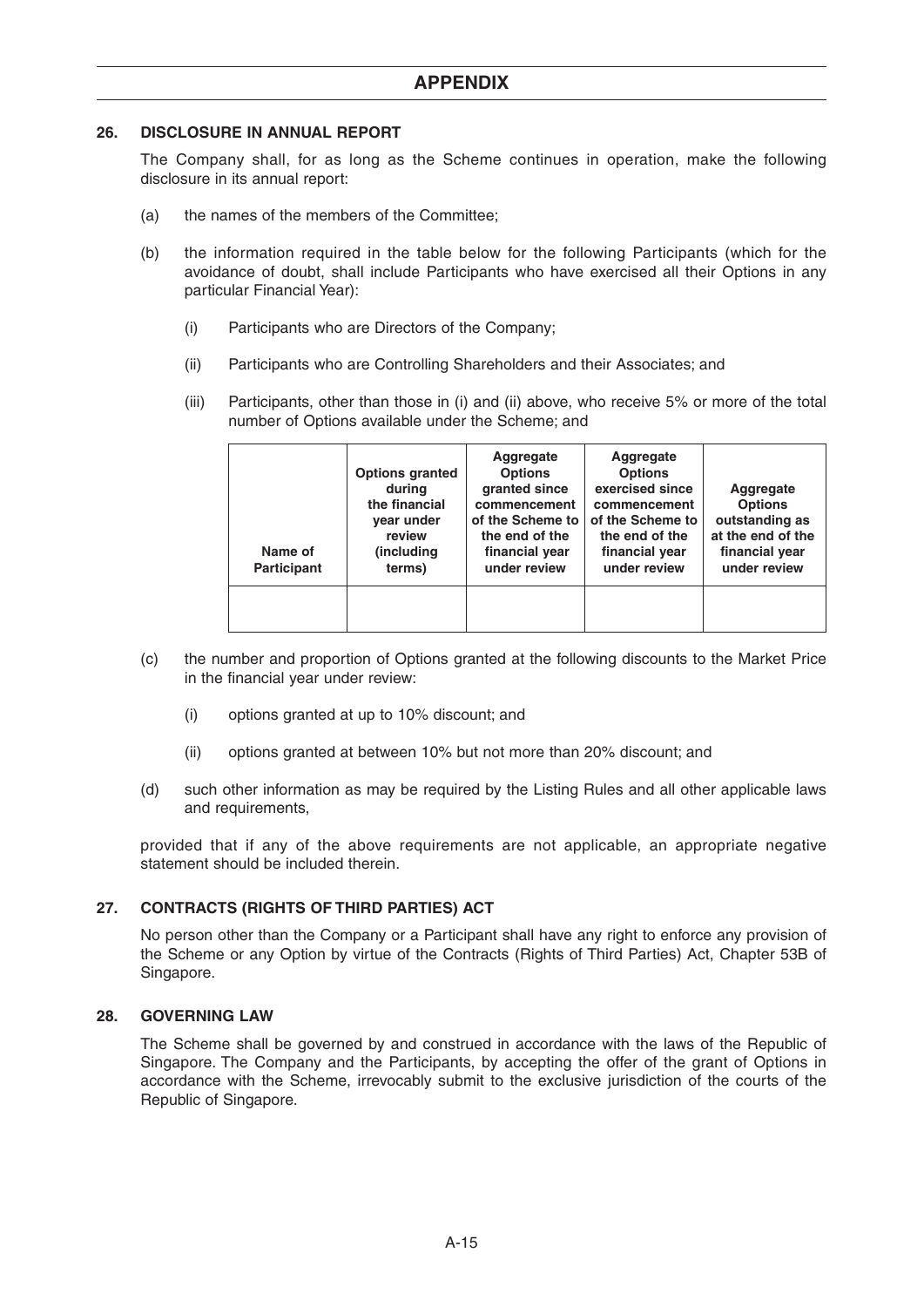## **ANNEX 1**

## **ADVENTUS EMPLOYEE SHARE OPTION SCHEME**

# **LETTER OF OFFER**

Serial No.:

**PRIVATE AND CONFIDENTIAL**

Date:

To: [Name] [Designation] [Address]

Dear Sir / Madam

We are pleased to inform you that you have been nominated by the Remuneration Committee of the Board of Directors of Adventus Holdings Limited (the "**Company**") to participate in the Adventus Employee Share Option Scheme (the "**Scheme**"). Terms as defined in the Scheme shall have the same meaning when used in this letter.

Accordingly, an offer is hereby made to grant you an Option, in consideration of the payment of a sum of S\$1.00, to acquire \_\_\_\_\_\_\_\_\_\_\_\_\_\_\_\_\_\_\_\_ ordinary shares in the capital of the Company at the price of S\$ and the Scheme (as the same may be amended from time to time pursuant to the terms and conditions of the Scheme), a copy of which is enclosed herewith.

The Option is personal to you and may not be sold, mortgaged, transferred, charged, assigned, pledged or otherwise disposed of or encumbered in whole or in part or in any way whatsoever.

If you wish to accept the offer, please sign and return the enclosed Acceptance Form with a sum of  $S$1.00$  not later than  $\frac{1}{\text{max}}$  a.m./p.m. on the  $\frac{1}{\text{max}}$  day of  $\frac{1}{\text{max}}$  failing which this offer will forthwith lapse.

Yours faithfully For and on behalf of **ADVENTUS HOLDINGS LIMITED**

Name: Designation: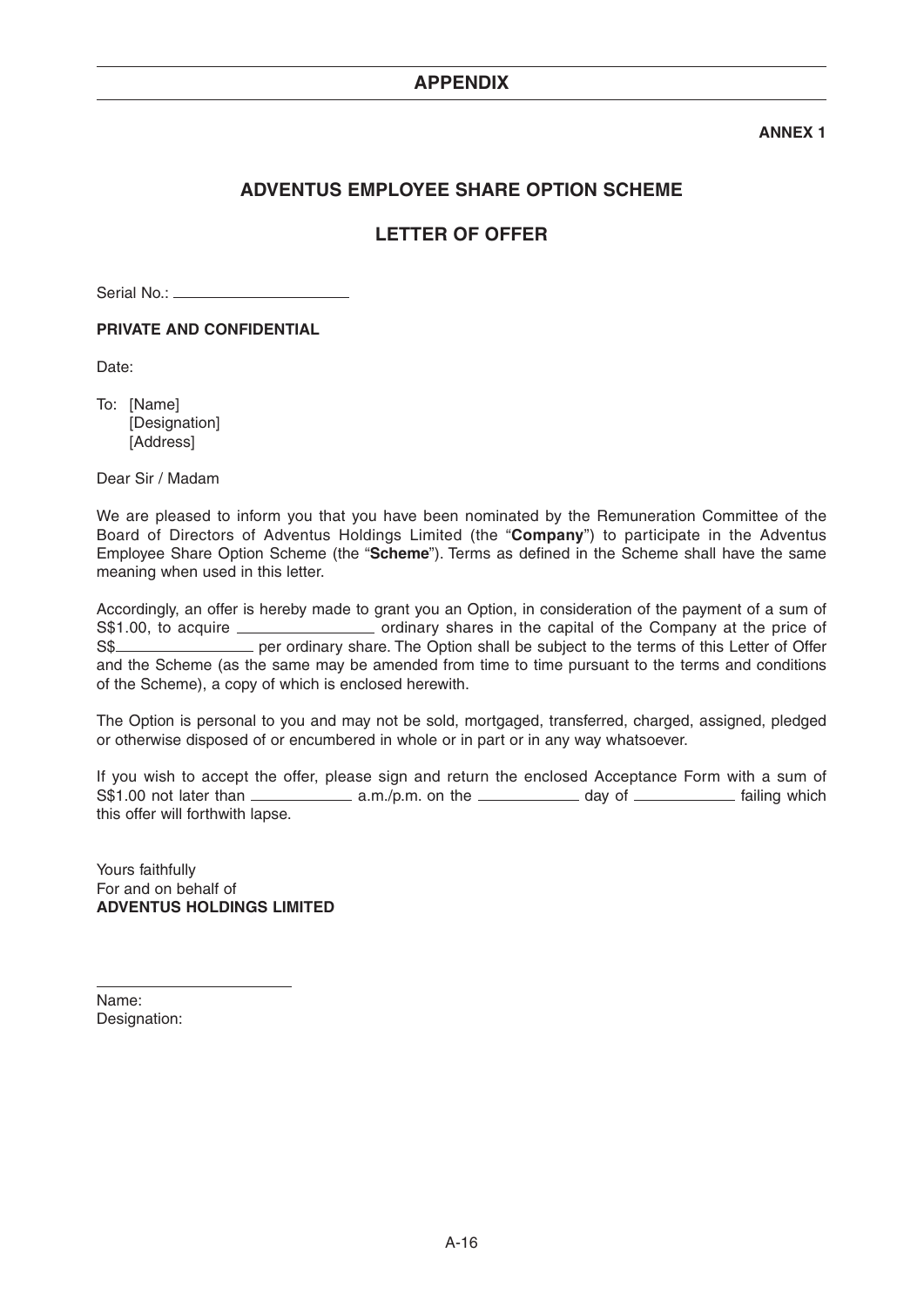## **ANNEX 2**

## **ADVENTUS EMPLOYEE SHARE OPTION SCHEME**

## **ACCEPTANCE FORM**

|     | <u>JUID 190 _______________________</u>                                                                                                                                                            |    |
|-----|----------------------------------------------------------------------------------------------------------------------------------------------------------------------------------------------------|----|
| To: | The Committee<br>Adventus Employee Share Option Scheme<br>c/o The Company Secretary<br><b>Adventus Holdings Limited</b><br>52 Telok Blangah Road<br>#04-01 Telok Blangah House<br>Singapore 098823 |    |
|     | Closing Time and Date for Acceptance of Option :                                                                                                                                                   |    |
|     | No. of Shares in respect of which Option is offered:                                                                                                                                               |    |
|     | Exercise Price per Share                                                                                                                                                                           | SS |
|     | Total Amount Payable on Acceptance of Option<br>(exclusive of the relevant CDP charges)                                                                                                            |    |

I have read your Letter of Offer dated \_\_\_\_\_\_\_\_\_\_\_\_\_\_\_\_\_\_\_\_\_ and agree to be bound by the terms thereof and of the Adventus Employee Share Option Scheme stated therein. I confirm that my acceptance of the Option will not result in the contravention of any applicable law or regulation in relation to the ownership of shares in the Company or options to acquire such shares.

I hereby accept the Option to acquire **correlate acception containery** ordinary shares in the capital of Adventus Holdings Limited (the "**Shares**") at S\$ per Share and enclose cash/banker's draft/cashier's order/postal order no. \_\_\_\_\_\_\_\_\_\_\_\_\_\_\_\_\_ for S\$1.00 being payment for the purchase of the Option.

I understand that I am not obliged to exercise the Option.

I also understand that I shall be responsible for all the fees of CDP relating to or in connection with the issue and allotment or transfer of any Shares in CDP's name, the deposit of share certificates with CDP, my securities account with CDP or my securities sub-account with a Depository Agent (as the case may be) (collectively, the "**CDP charges**").

I confirm that as at the date hereof:

Serial No.:

- (a) I am not less than 21 years old, nor an undischarged bankrupt, nor have I entered into a composition with any of my creditors;
- (b) I satisfy the eligibility requirements to participate in the Scheme as defined in Rule 4 of the Scheme; and
- (c) I satisfy the other requirements to participate in the Scheme as set out in the Rules of the Scheme.

I hereby acknowledge that you have not made any representation or warranty or given me any expectation of employment or continued employment to induce me to accept the offer and that the terms of the Letter of Offer and this Acceptance Form constitute the entire agreement between us relating to the offer.

I agree to keep all information pertaining to the grant of the Option to me confidential.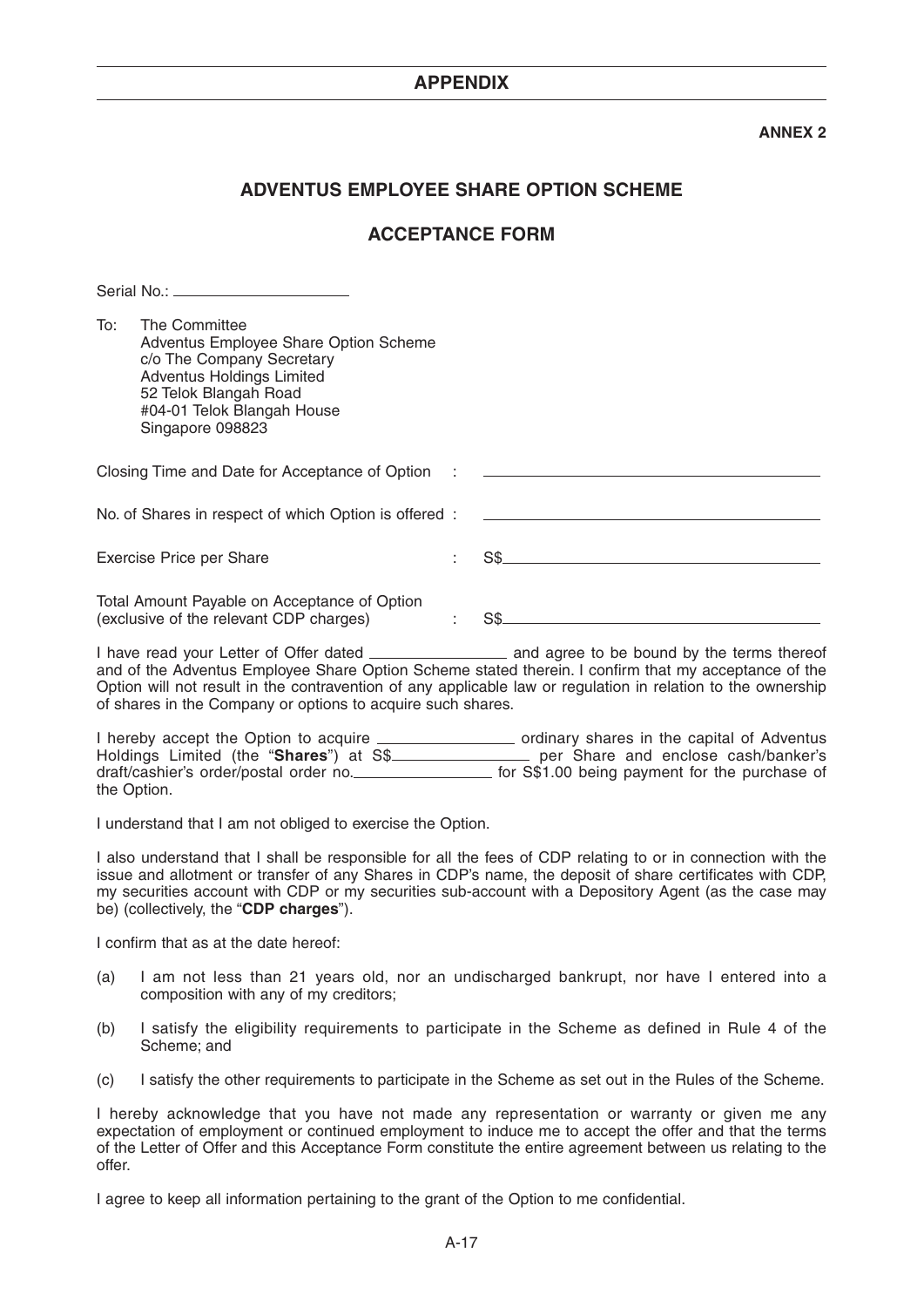## **PLEASE PRINT IN BLOCK LETTERS**

| Name in full       | ٠ | <u> 1980 - Antonio Alemania, politikar esperantor estatuba estatuba estatuba estatuba estatuba estatuba estatuba</u>  |
|--------------------|---|-----------------------------------------------------------------------------------------------------------------------|
| Designation        | ÷ |                                                                                                                       |
| <b>Address</b>     | ÷ | <u> 1989 - Jan Sterlinger, skriuwer fan it ferstjer fan it ferstjer fan it ferstjer fan it ferstjer fan it ferstj</u> |
| Nationality        |   | <u> 1999 - Jan Alexandri, martin amerikan basar perangan pada 1990 - Para Serika Barat Barat Barat Barat Barat B</u>  |
| *NRIC/Passport No. |   | <u> 1990 - Andrea Andrew Maria (h. 1980).</u>                                                                         |
| Signature          | ÷ | the contract of the contract of the contract of the contract of the contract of                                       |
| Date               | ٠ |                                                                                                                       |

#### \* Delete as appropriate

#### **Notes:**

1. Option must be accepted in full or in multiples of 100 Shares.

2. The Acceptance Form must be forwarded to the Company Secretary in an envelope marked "Private and Confidential".

3. The Participant shall be informed by the Company of the relevant CDP charges payable at the time of the exercise of an Option.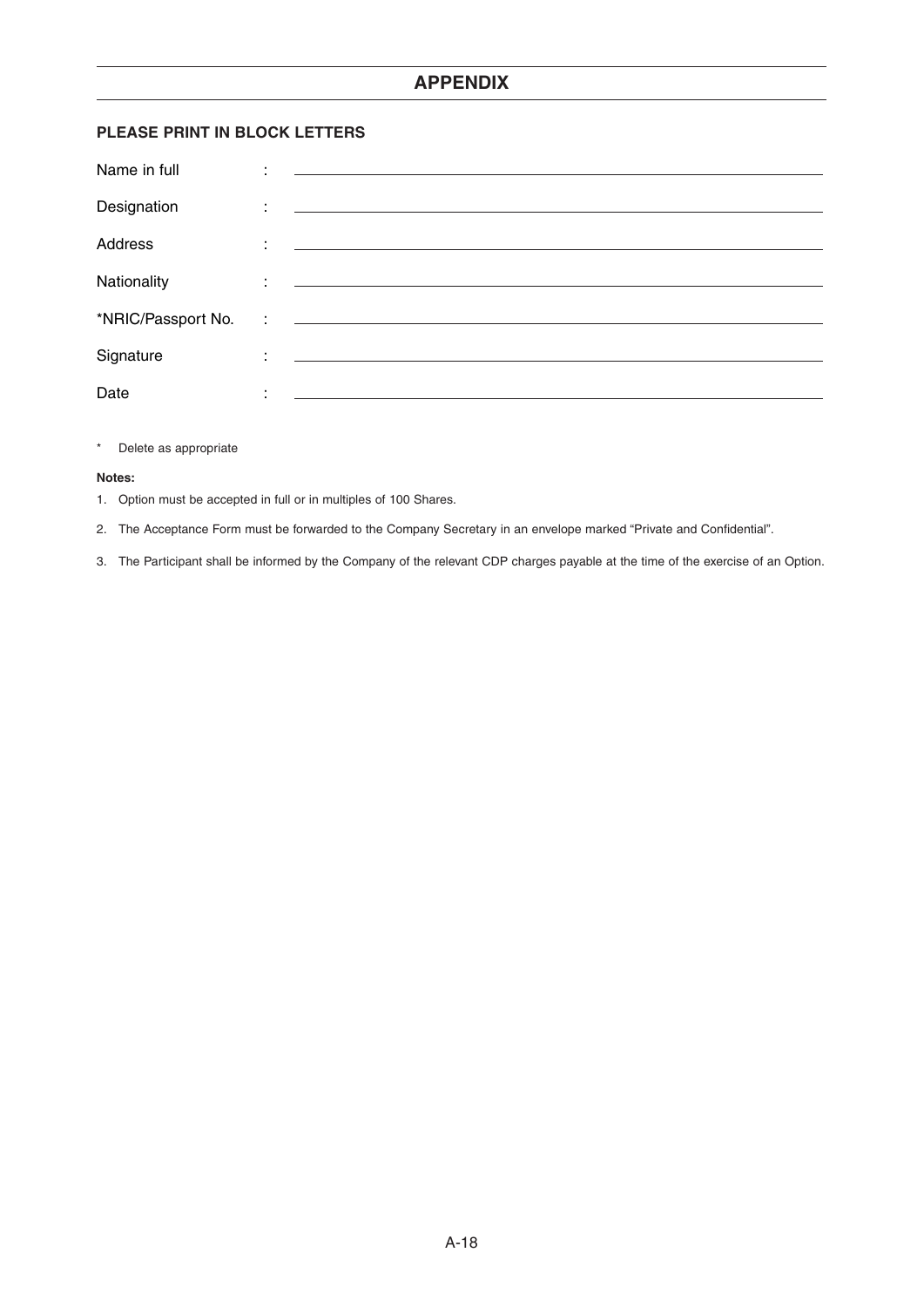## **ANNEX 3**

## **ADVENTUS EMPLOYEE SHARE OPTION SCHEME**

## **EXERCISE NOTICE**

To: The Committee Adventus Employee Share Option Scheme c/o The Company Secretary Adventus Holdings Limited 52 Telok Blangah Road #04-01 Telok Blangah House Singapore 098823 Total Number of ordinary shares (the

- 1. Pursuant to your Letter of Offer dated \_\_\_\_\_\_\_\_\_\_\_\_\_\_\_\_\_ and my acceptance thereof, I hereby exercise the Option to acquire Shares in Adventus Holdings Limited (the "**Company**") at S\$
- 2. I hereby request the Company to allot and issue or transfer to me the number of Shares specified in paragraph 1 in the name of The Central Depository (Pte) Limited ("**CDP**") to the credit of my Securities Account with the CDP/Securities Sub-Account with a Depository Agent specified below and to deliver the share certificates relating thereto to CDP at my own risk. I further agree to bear such fees or other charges as may be imposed by CDP (the "**CDP charges**") and any stamp duties in respect thereof:

| *(a)   | Direct Securities Account Number: |   |  |
|--------|-----------------------------------|---|--|
| $*(b)$ | Securities Sub-Account Number     | ÷ |  |
|        | Name of Depository Agent          |   |  |

- 3. I enclose a cheque/cashier's order/bank draft/postal order no. \_\_\_\_\_\_\_\_\_\_\_\_\_\_\_ for S\$ number of the said Shares and the CDP charges of S\$
- 4. I agree to acquire the Shares subject to the terms of the Letter of Offer, the Adventus Employee Share Option Scheme (as the same may be amended pursuant to the terms thereof from time to time) and the Memorandum and Articles of Association of the Company.
- 5. I declare that I am acquiring the Shares for myself and not as a nominee for any other person.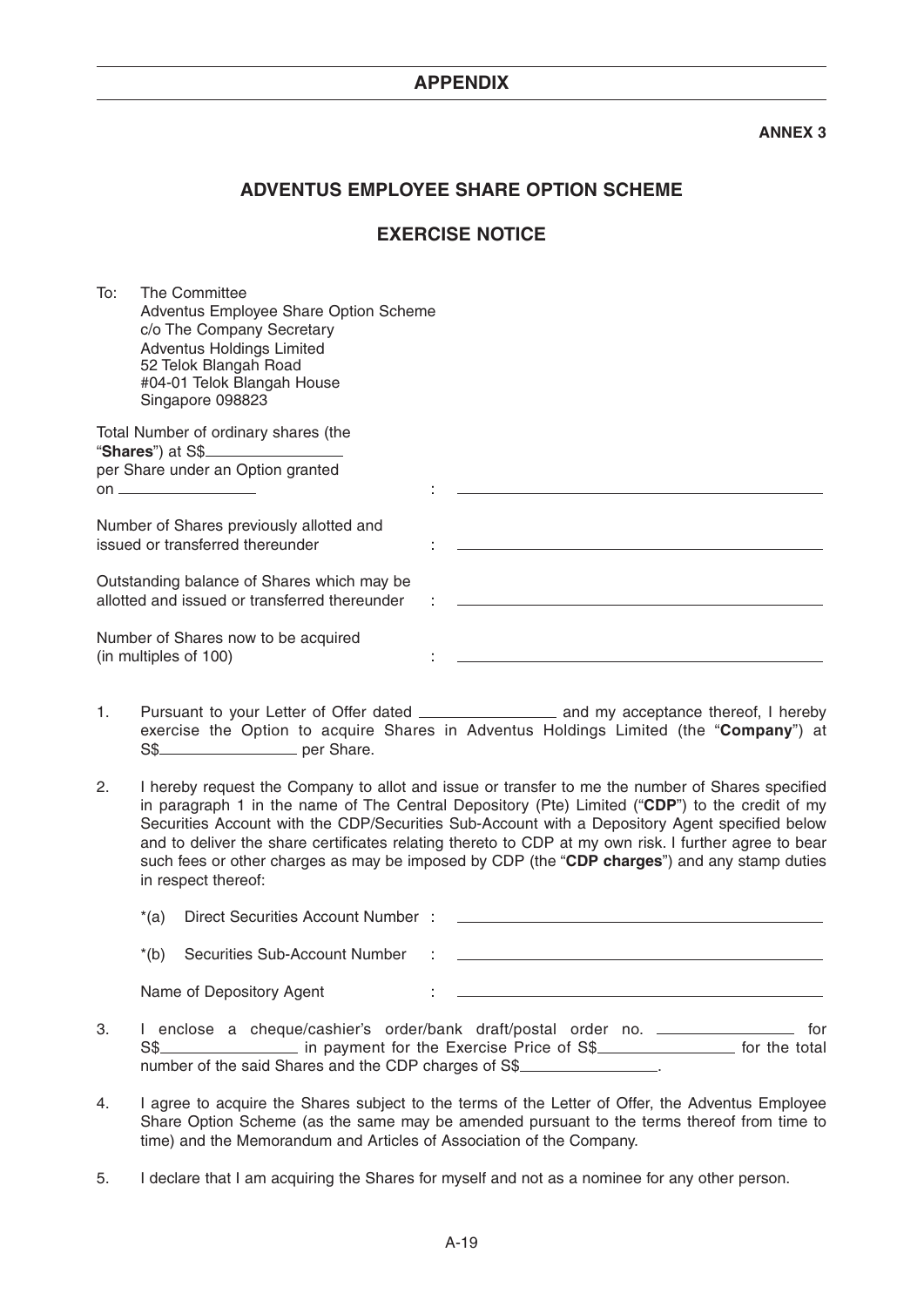## **PLEASE PRINT IN BLOCK LETTERS**

| Name in full       | ٠ | <u> 1989 - Andrea Station, amerikansk politik (d. 1989)</u>                                                                                                                                                                                                                                                                                                                                                            |
|--------------------|---|------------------------------------------------------------------------------------------------------------------------------------------------------------------------------------------------------------------------------------------------------------------------------------------------------------------------------------------------------------------------------------------------------------------------|
| Designation        | ÷ | <u> 1980 - Antonio Alemania, prima postala de la contrada de la contrada de la contrada de la contrada de la con</u>                                                                                                                                                                                                                                                                                                   |
| Address            | ÷ | <u> 1980 - Andrea Andrew Maria (h. 1980).</u>                                                                                                                                                                                                                                                                                                                                                                          |
| Nationality        |   | <u> 1990 - Jan Alexandria (h. 1889).</u><br>1900 - Johann Alexandria, frantziar martxar (h. 1892).                                                                                                                                                                                                                                                                                                                     |
| *NRIC/Passport No. |   | $\mathbf{r} = \frac{1}{2} \left[ \begin{array}{ccc} 1 & 0 & 0 \\ 0 & 1 & 0 \\ 0 & 0 & 0 \end{array} \right] \hspace{0.1in} \mathbf{r} = \frac{1}{2} \left[ \begin{array}{ccc} 1 & 0 & 0 \\ 0 & 1 & 0 \\ 0 & 0 & 0 \end{array} \right] \hspace{0.1in} \mathbf{r} = \frac{1}{2} \left[ \begin{array}{ccc} 1 & 0 & 0 \\ 0 & 1 & 0 \\ 0 & 0 & 0 \end{array} \right] \hspace{0.1in} \mathbf{r} = \frac{1}{2} \left[ \begin$ |
| Signature          | ٠ | <u> 1989 - Johann Harry Harry Harry Harry Harry Harry Harry Harry Harry Harry Harry Harry Harry Harry Harry Harry</u>                                                                                                                                                                                                                                                                                                  |
| Date               | ٠ |                                                                                                                                                                                                                                                                                                                                                                                                                        |

## \* Delete as appropriate

#### **Notes:**

- 1. An Option may be exercised in whole or in part provided that an Option may be exercised in part only in respect of 100 Shares or any multiple thereof.
- 2. The form entitled "Exercise Notice" must be forwarded to the Company Secretary in an envelope marked "Private and Confidential".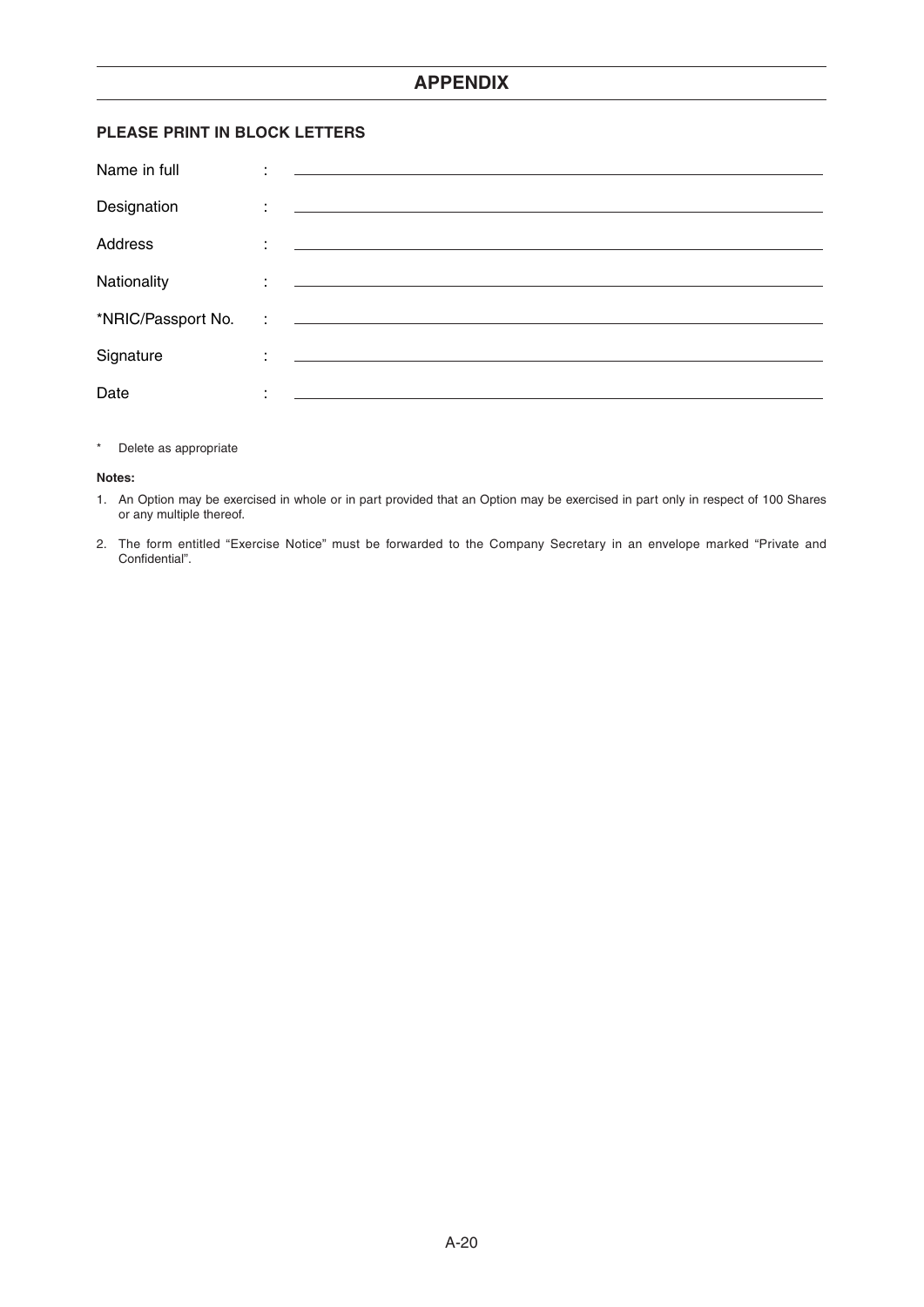# **NOTICE OF EXTRAORDINARY GENERAL MEETING**

# **ADVENTUS HOLDINGS LIMITED**

(Incorporated in the Republic of Singapore) (Company Registration No. 200301072R)

**NOTICE IS HEREBY GIVEN** that an Extraordinary General Meeting (the "**EGM**") of the shareholders (the "**Shareholders**") of Adventus Holdings Limited (the **"Company**") will be held on 30 April 2015 at 10.30 a.m. at NUSS Kent Ridge Guild House, 9 Kent Ridge Drive, Singapore 119241 (or immediately following the conclusion or adjournment of the Annual General Meeting of the Company for the financial year ended 31 December 2014 to be held at 10.00 a.m. on the same day and at the same place) for the purposes of considering and, if thought fit, passing (with or without modifications) the following ordinary resolutions:

All capitalised terms used in this Notice which are not defined herein shall have the same meanings ascribed to them in the Circular to Shareholders dated 15 April 2015 (the "**Circular**").

## **ORDINARY RESOLUTION 1: THE PROPOSED ADOPTION OF THE ADVENTUS EMPLOYEE SHARE OPTION SCHEME**

THAT:

- (a) the employee share option scheme to be named the "Adventus Employee Share Option Scheme" (the "**Scheme**"), the rules and summary of which have been set out in the Circular, be and is hereby approved and adopted;
- (b) the Directors of the Company be and are hereby authorised:
	- (i) to establish and administer the Scheme;
	- (ii) to modify and/or amend the Scheme from time to time provided that such modifications and/or amendments are effected in accordance with the rules of the Scheme and to do all such acts and to enter into all such transactions, arrangements and agreements as may be necessary or expedient in order to give full effect to the Scheme; and
	- (iii) to offer and grant options ("**Options**") in accordance with the rules of the Scheme and pursuant to section 161 of the Companies Act (Chapter 50) of Singapore, to allot and issue or deliver from time to time such number of new shares in the capital of the Company ("**Shares**") or Treasury Shares (as defined in the Circular) as may be required to be issued pursuant to the exercise of the Options (notwithstanding that the exercise thereof or such allotment and issue may occur after the conclusion of the next or any ensuing annual general meeting of the Company), provided always that:
		- (1) the aggregate number of Shares over which the Committee may grant Options on any date (including the number of Shares which have been and to be issued upon the exercise of the Options in respect of all Options granted under the Scheme and in respect of all options or awards granted under any other share option schemes or share schemes of the Company) shall not exceed 15% of the total number of Shares of the Company (excluding treasury shares) on the day preceding that date ("**Scheme Limit**");
		- (2) the aggregate number of Shares to be offered to certain participants collectively and individually during the duration of the Scheme (subject to adjustments, if any, made under the Scheme) shall not exceed such limits or (as the case may be) sub-limits as may be prescribed in the Scheme; and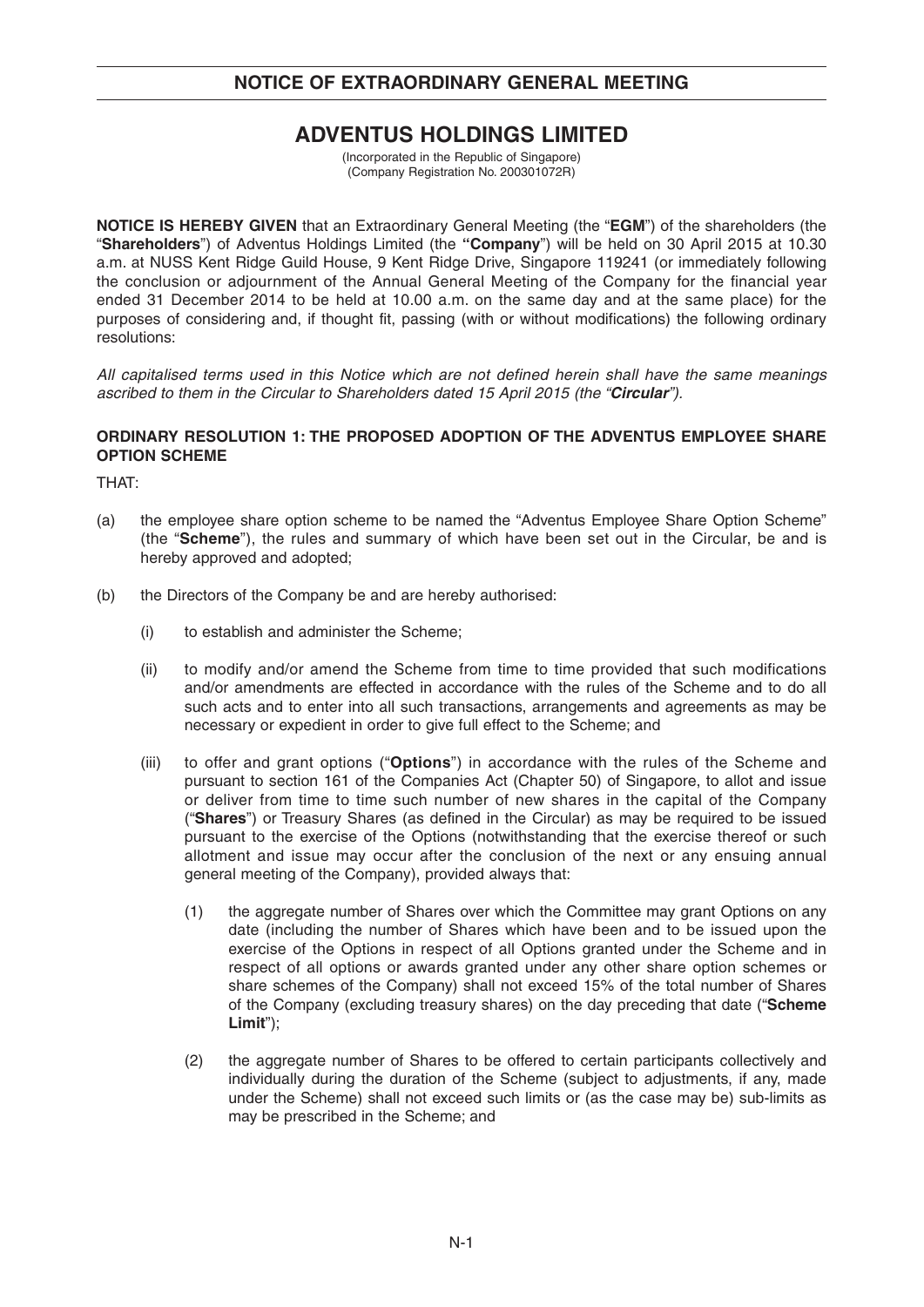## **NOTICE OF EXTRAORDINARY GENERAL MEETING**

(c) the Directors of the Company and/or any of them be and are hereby authorised to complete and do all such acts and things (including executing all such documents as may be required) as they and/or he may consider necessary, expedient, incidental or in the interests of the Company to give effect to the transactions contemplated and/or authorised by this Ordinary Resolution 1.

## **ORDINARY RESOLUTION 2: THE PROPOSED OFFER AND GRANT OF OPTIONS AT A DISCOUNT**

THAT subject to and contingent upon the passing of Ordinary Resolution 1 for the adoption of the Scheme, the Directors of the Company be and are hereby authorised to offer and grant Options in accordance with the provisions of the Scheme to participants with exercise prices set at a discount to the Market Price (as defined in the Circular) provided that such discount does not exceed 20% (or such other relevant limits as may be set by the Singapore Exchange Securities Trading Limited from time to time) of the Market Price.

BY ORDER OF THE BOARD **Adventus Holdings Limited**

Lee Bee Fong Company Secretary Singapore 15 April 2015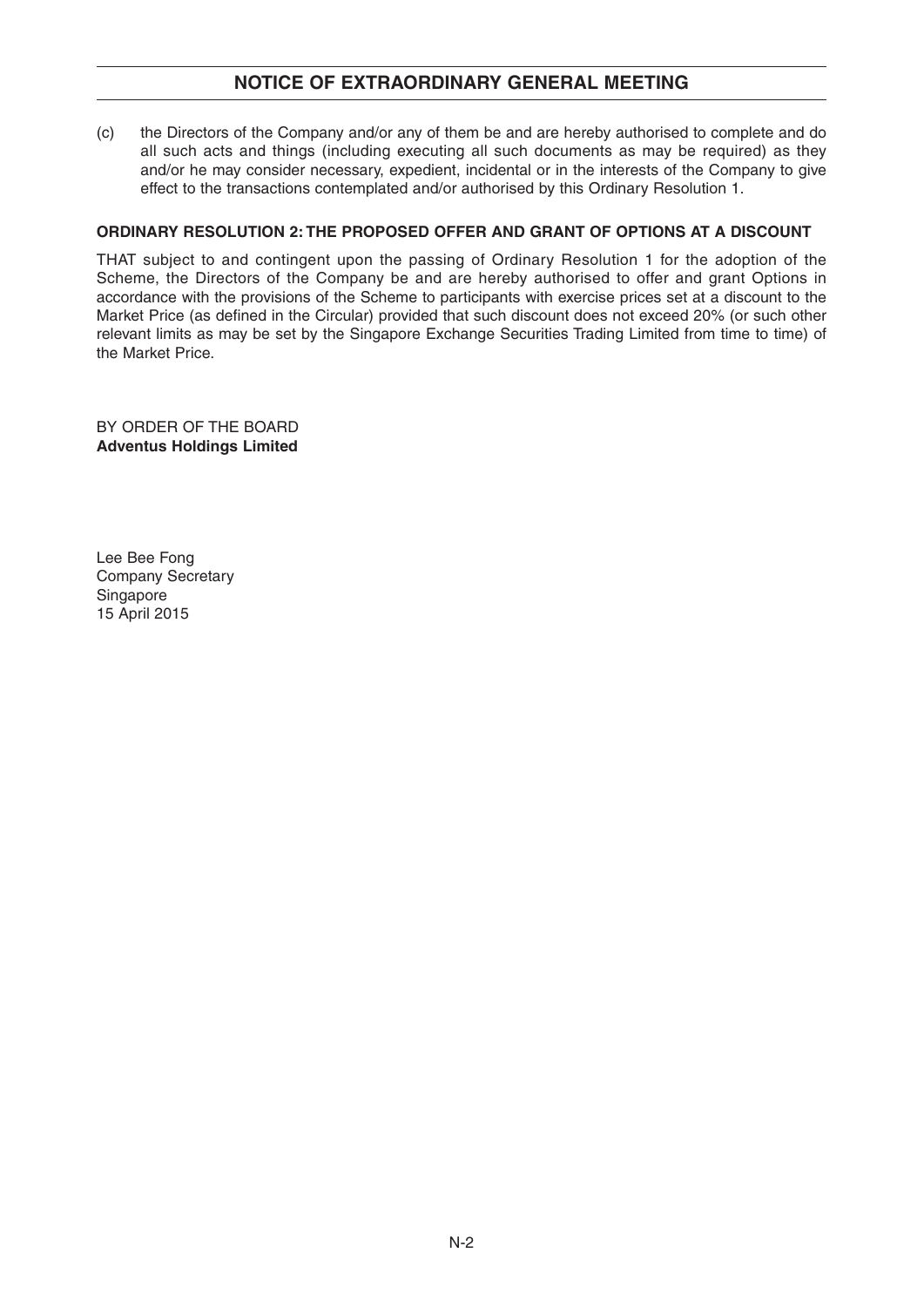## **NOTICE OF EXTRAORDINARY GENERAL MEETING**

#### **Notes:**

- 1. A member entitled to attend and vote at the EGM is entitled to appoint a proxy or proxies to attend and vote instead of him. A proxy need not be a member of the Company.
- 2. The form of proxy in the case of an individual shall be signed by the appointor or his attorney, and in the case of a corporation, either under its common seal or under the hand of an officer or attorney duly authorised.
- 3. If the form of proxy is returned without any indication as to how the proxy shall vote, the proxy will vote or abstain as he thinks fit.
- 4. If no name is inserted in the space for the name of your proxy on the form of proxy, the Chairman of the Meeting will act as your proxy.
- 5. The form of proxy or other instruments of appointment shall not be treated as valid unless deposited at the registered office of the Company at 52 Telok Blangah Road, #04-01 Telok Blangah House, Singapore 098829 not less than 48 hours before the time appointed for holding the meeting and at any adjournment thereof.
- 6. For depositors holding their shares through The Central Depository (Pte) Limited in Singapore, the Directors have determined that it is more practicable for the depositor proxy form to be delivered to, collected, collated, reviewed and checked at the registered office of the Company at 52 Telok Blangah Road, #04-01 Telok Blangah House, Singapore 098829, and as such will be counted as valid in regards to this meeting pursuant to the Company's Articles of Association. The depositor proxy form, duly completed, must be deposited by the depositor(s) at the abovementioned office of the Company's Share Registrar in Singapore not less than 48 hours before the commencement of the EGM.

#### **Personal data privacy:**

By submitting an instrument appointing a proxy(ies) and/or representative(s) to attend, speak and vote at the EGM and/or any adjournment thereof, a member of the Company (i) consents to the collection, use and disclosure of the member's personal data by the Company (or its agents) for the purpose of the processing and administration by the Company (or its agents) of proxies and representatives appointed for the EGM (including any adjournment thereof) and the preparation and compilation of the attendance lists, minutes and other documents relating to the EGM (including any adjournment thereof), and in order for the Company (or its agents) to comply with any applicable laws, Listing Rules, regulations and/or guidelines (collectively, the "**Purposes**"), (ii) warrants that where the member discloses the personal data of the member's proxy(ies) and/or representative(s) to the Company (or its agents), the member has obtained the prior consent of such proxy(ies) and/or representative(s) for the collection, use and disclosure by the Company (or its agents) of the personal data of such proxy(ies) and/or representative(s) for the Purposes, and (iii) agrees that the member will indemnify the Company in respect of any penalties, liabilities, claims, demands, losses and damages as a result of the member's breach of warranty.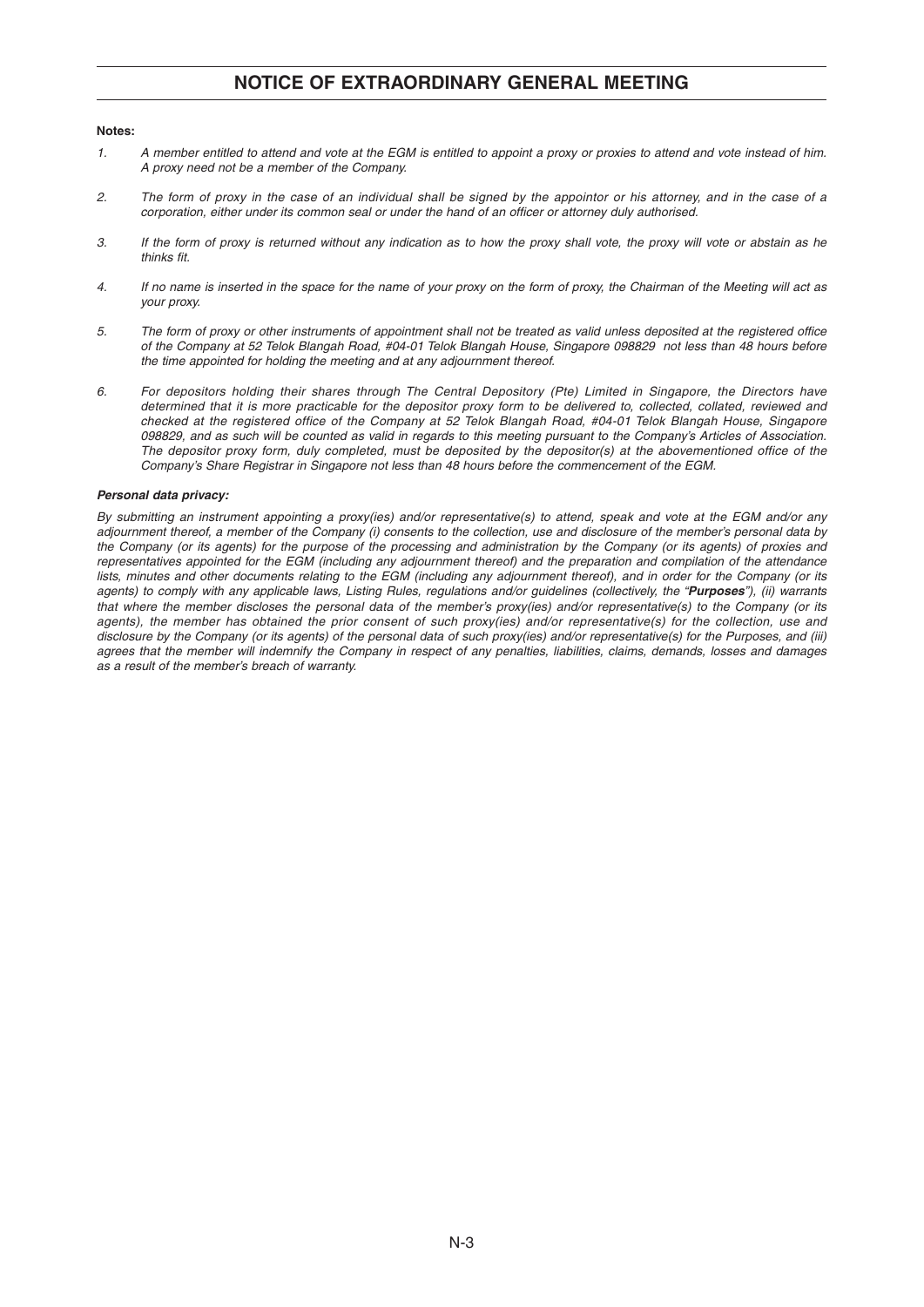## **PROXY FORM**

## **ADVENTUS HOLDINGS LIMITED**

(Incorporated in the Republic of Singapore) (Co. Reg. No.: 200301072R)

## **PROXY FORM**

#### **IMPORTANT: CPF Investors**

- a. For investors who have used their CPF money to buy Shares in Adventus Holdings Limited, this Circular is forwarded to them at the request of their CPF Approved Nominees and is sent solely FOR INFORMATION ONLY.
- b. This Proxy Form is not valid for use by CPF investors and shall be ineffective for all intents and purposes if used or purported to be used by them.

c. CPF investors who wish to attend the EGM as OBSERVERS must submit their requests through their respective CPF Agent Banks so that their Agent Banks may register, in the required format with the Company Secretary, by the timeframe specified. (Agent Banks: Please see Note 9 on required format.) Any voting instructions must also be submitted to their Agent Banks within the timeframe specified to enable them to vote on the CPF investor's behalf.

#### **Personal Data Privacy**

By submitting an instrument appointing a proxy(ies) and/or representative(s), the member accepts and agrees to the personal data privacy terms set out in the Notice of EGM dated 15 April 2015.

of

I/We, NRIC/Passport No.

being a shareholder/ member of **ADVENTUS HOLDINGS LIMITED** (the "**Company**") hereby appoint:

| <b>Name</b> | <b>Address</b> | *NRIC / Passport<br><b>Number</b> | <b>Proportion of</b><br>shareholdings to be<br>represented by proxy |      |
|-------------|----------------|-----------------------------------|---------------------------------------------------------------------|------|
|             |                |                                   | Number of<br><b>Shares</b>                                          | $\%$ |
|             |                |                                   |                                                                     |      |
| *and/or     |                |                                   |                                                                     |      |
|             |                |                                   |                                                                     |      |

or failing \*him/them, the Chairman of the meeting as \*my/our proxy/proxies to vote for \*me/us on \*my/our behalf and, if necessary, to demand a poll at the EGM of the Company to be convened on 30 April 2015 at NUSS Kent Ridge Guild House, 9 Kent Ridge Drive, Singapore 119241 at 10.30 a.m. (or immediately following the conclusion of the Annual General Meeting of the Company for the financial year ended 31 December 2014 to be held at 10.00 a.m. on the same day and at the same place) and at any adjournment thereof. \*I/We direct \*my/our proxy/ proxies to vote for or against the Ordinary Resolutions to be proposed at the EGM as indicated hereunder. If no specific direction as to voting is given, the \*proxy/proxies will vote or abstain from voting at \*his/her/their discretion, as \*he/she/they will on any other matter arising at the EGM.

|                            |                                                                                                        | To be used on a<br>show of hands |                        | To be used in the<br>event of a poll |                                  |
|----------------------------|--------------------------------------------------------------------------------------------------------|----------------------------------|------------------------|--------------------------------------|----------------------------------|
|                            |                                                                                                        | For <sup>(1)</sup>               | Against <sup>(1)</sup> | No. of votes<br>for <sup>(2)</sup>   | No. of votes<br>$a$ qainst $(2)$ |
| <b>Ordinary Resolution</b> |                                                                                                        |                                  |                        |                                      |                                  |
|                            | 1. To approve the proposed adoption of the<br>Adventus Employee Share Option Scheme                    |                                  |                        |                                      |                                  |
|                            | 2. To approve the grant of options at a<br>discount under the Adventus Employee<br>Share Option Scheme |                                  |                        |                                      |                                  |

#### **Notes:**

(1) Please indicate your vote "For" or "Against" with a tick within the box provided.

(2) If you wish to exercise all your votes "For" or "Against", please indicate with a tick within the box provided. Alternatively, please indicate the number of votes as appropriate.

| Dated this | dav of | 2015. |
|------------|--------|-------|
|------------|--------|-------|

| <b>Total Number of Shares in:</b> |  |  |  |  |
|-----------------------------------|--|--|--|--|
| (a) CDP Register                  |  |  |  |  |
| (b) Register of Members           |  |  |  |  |

Signature(s) of Member(s) / Common Seal

**\*Delete accordingly**

 $\chi$ 

**IMPORTANT: PLEASE READ NOTES OVERLEAF BEFORE COMPLETING THIS PROXY FORM**